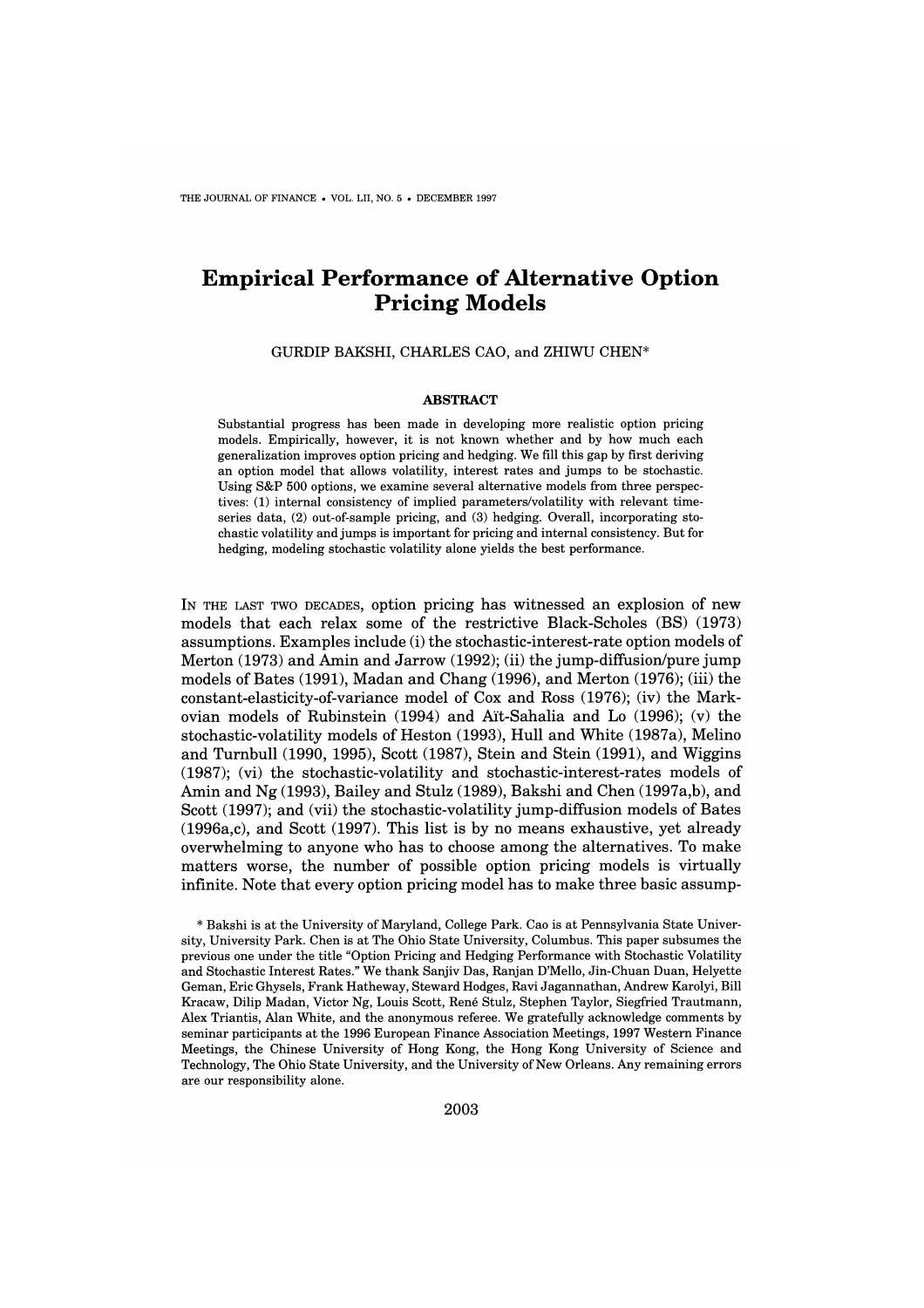**tions: the underlying price process (the distributional assumption), the interest rate process, and the market price of factor risks. For each of the assumptions, there are many possible choices. For instance, the underlying price can follow either a continuous-time or a discrete-time process. Among possible continuous-time processes, it can be Markov or non-Markov, a diffusion or a nondiffusion, a Poisson or a non-Poisson jump process, a mixture of jump and diffusion components with or without stochastic volatility and with or without random jumps. For the term structure of interest rates, there are similarly many choices. While the search for that perfect option pricing model can be endless, we are tempted to ask: What do we gain from each generalized feature? Is the gain, if any, from a more realistic feature worth the additional complexity or implementational costs? Can any of the relaxed assumptions help resolve known empirical biases associated with the Black-Scholes formula, such as the volatility smiles (e.g., Rubinstein (1985, 1994))? As a practical matter, that perfectly specified option pricing model is bound to be too complex for applications. Ultimately, it is a choice among misspecified models, made perhaps based on (i) "which is the least misspecified?" (ii) "which results in the lowest pricing errors?" and (iii) "which achieves the best hedging performance?" These empirical questions must be answered before the potential of recent advances in theory can be fully realized in practical applications.** 

**The purpose of the present article is to fill in this gap and conduct a comprehensive empirical study on the relative merits of competing option pricing models.1 To this goal, we first develop in closed form an implementable option pricing model that admits stochastic volatility, stochastic interest rates, and random jumps, which will be abbreviated as the SVSI-J model. The setup is rich enough to contain almost all the known closed form option formulas as special cases, including (i) the Black-Scholes (BS) model, (ii) the stochastic-interest-rate (SI) model, (iii) the stochastic-volatility (SV) model, (iv) the stochastic-volatility and stochastic-interest-rate (SVSI) model, and (v) the stochastic-volatility randomjump (SVJ) model. The constant-volatility jump-diffusion models of Bates (1991) and Merton (1976) are special cases of the SVJ. Consequently, we concentrate our efforts on the SVSI-J and the five models just described.** 

**Besides the obvious normative reasons, a common motivation for these new models is the abundant empirical evidence that the benchmark BS formula exhibits strong pricing biases across both moneyness and maturity (i.e., the "smile") and that it especially underprices deep out-of-the-money puts and calls (see Bates (1996b) for an insightful review). Such evidence is clearly indicative of implicit stock return distributions that are negatively skewed with higher kurtosis than allowable in a BS log-normal distribution. Guided by this implication, the** 

**1 A few existing studies investigate the internal consistency of implied parameters (Bates (1991, 1996a,c)), and the pricing or the hedging performance (e.g., Bakshi, Cao, and Chen (1997), Cao (1993), Dumas, Fleming, and Whaley (1995), Madan and Chang (1996), Nandi (1996), and Rubinstein (1985)), of alternative stochastic-volatility models. Cao studies a stochastic-volatility model using currency options; Nandi investigates the pricing and single-instrument-hedging performance using the S&P 500 futures. In this article we address the empirical issues from different perspectives and under alternative models.**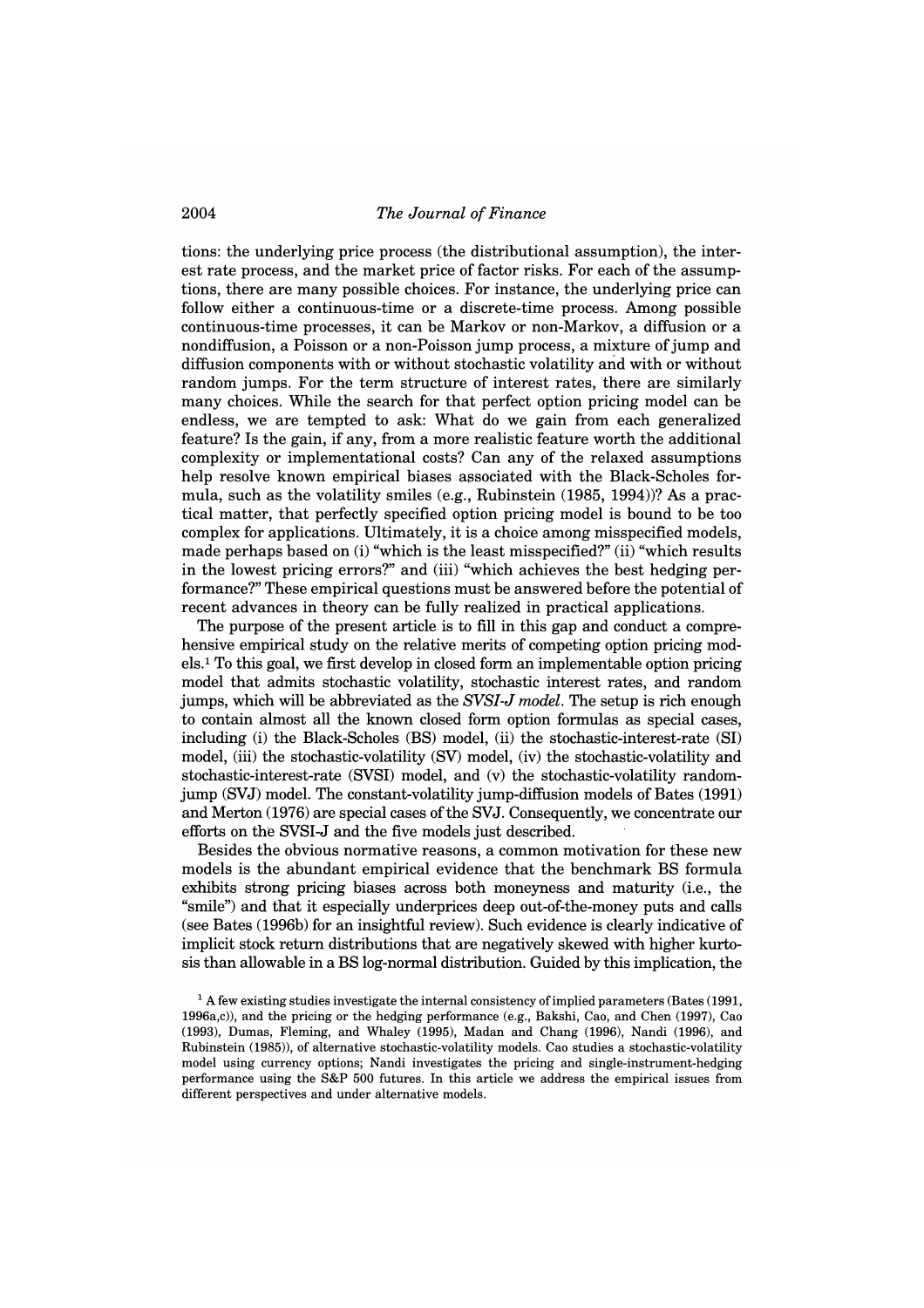**search for alternative models has mostly focused on finding the "right" distributional assumption. The SV model, for instance, offers a flexible distributional structure in which the correlation between volatility shocks and underlying stock returns serves to control the level of skewness and the volatility variation coefficient serves to control the level of kurtosis. But, since volatility in the SV is modeled as a diffusion and hence only allowed to follow a continuous sample path, its ability to internalize enough short-term kurtosis and thus to price short-term options properly is limited (unless the variation coefficient of spot volatility is unreasonably high). The jump-diffusion models, on the other hand, assert that it is the occasional, discontinuous jumps and crashes that cause the negative implicit skewness and high implicit kurtosis to exist in option prices. The fact that such jumps and crashes are allowed to be discontinuous over time makes these models more flexible than the diffusion-stochastic-volatility model, in internalizing the desired return distributions, especially at short time horizons. Therefore, the random-jump and the stochastic-volatility features can in principle improve the pricing and hedging of, respectively, short-term and relatively long-term options. The inclusion of a stochastic term structure model in an option pricing framework is, however, intended to improve the valuation and discounting of future payoffs, rather than to enhance the flexibility of permissible return distributions. Thus, while the stochastic-interest-rate feature is not expected to help resolve the cross-sectional pricing biases, it should in principle improve the pricing fit across option maturity.** 

**We implement every model by backing out, on each day, the spot volatility and structural parameters from the observed option prices of that day. This approach is common in the existing literature (e.g., Bates (1996b)), partly out of the consideration that historical data reflect what happened in the past whereas information implicit in option prices is forward-looking. Backing out the BS model's volatility and other model's parameters daily is indeed ad hoc since volatility in the BS and the structural parameters in the other models are assumed to be constant over time. But, as this internally inconsistent treatment is how each model is to be applied, we follow this convention so as to ensure each model an equal chance.** 

**In judging the alternative models, we employ three yardsticks. First, are the implied structural parameters consistent with those implicit in the relevant times-series data (e.g., the implied-volatility time series, and the interest-rate time series)? Much of this part of the discussion is based on Bates' (1996a,c) work where he studies the relative desirability of the SV versus the SVJ models, using stock index futures and currency options. The reasoning is that if an option model is correctly specified, its structural parameters implied by option prices will necessarily be consistent with those implicit in the observed time-series data. Second, out-of-sample pricing errors give a direct measure of model misspecification. In particular, while a more complex model will generally lead to better in-sample fit, it will not necessarily perform better out of sample as any overfitting may be penalized. Third, hedging errors measure how well a model captures the dynamic properties of option and underlying security prices. In other words, in-sample and out-of-sample pricing errors reflect a model's static performance,**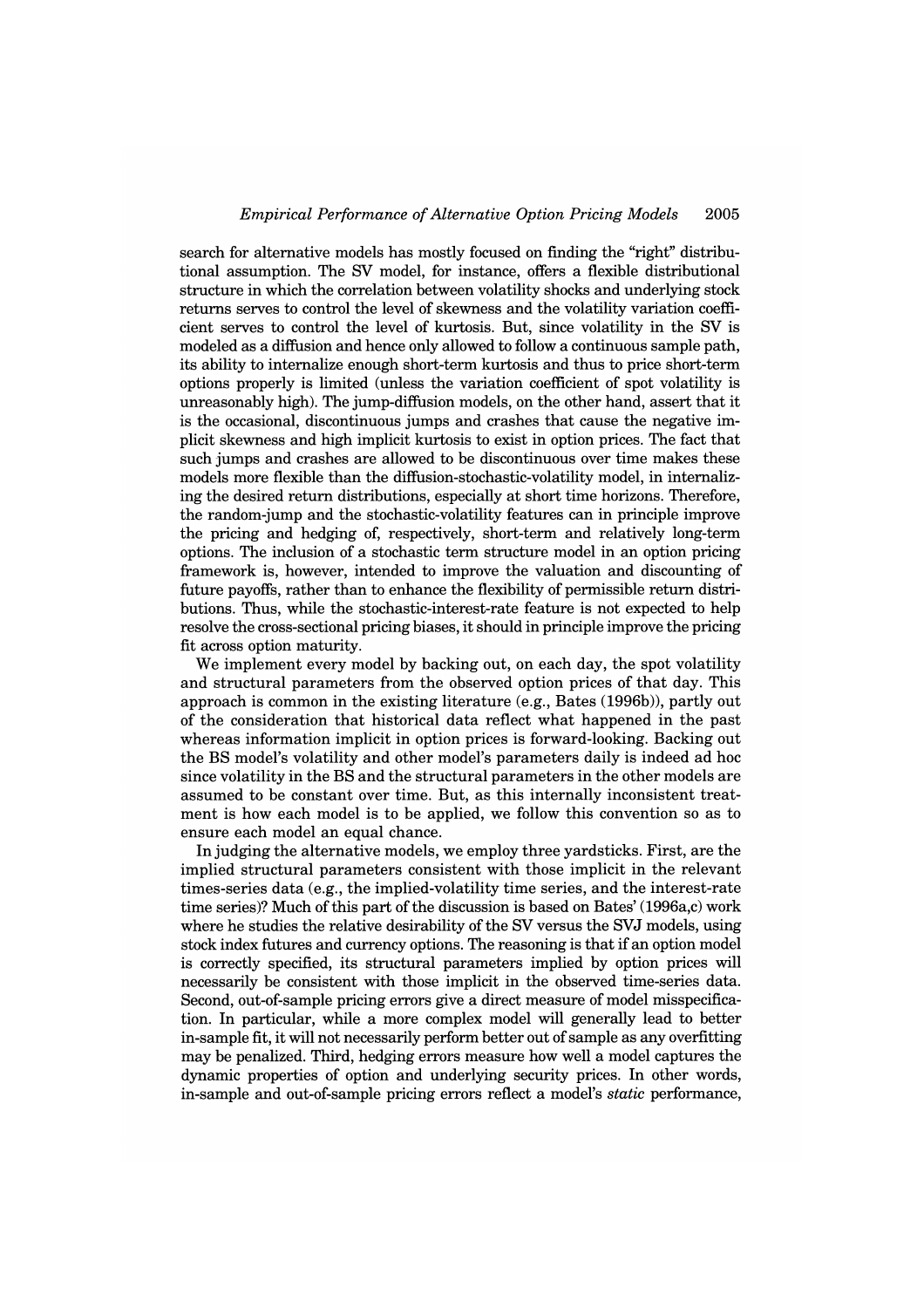**while hedging errors reflect the model's dynamic performance. As shown later, these three yardsticks serve distinct purposes.** 

**Based on 38,749 S&P 500 call option prices from June 1988 to May 1991, we find that the SI and the SVSI-J models do not significantly improve the performance of the BS and the SVJ models, respectively. To keep the presentation manageable, we focus on the four models of distinct interest: the BS, the SV, the SVSI, and the SVJ. Our empirical investigation leads to the following overall conclusions. First, judged on internal parameter consistency, all models are misspecified, with the SVJ the least and the BS the most misspecified. This conclusion is confirmed from several different angles. For example, according to the Rubinstein (1985) type of implied-volatility graphs, the SVJ implied volatility smiles the least across moneyness levels, followed in increasing order by the SVSI, the SV, and the BS. Second, out-of-sample pricing errors are the highest for the BS, the second highest for the SV, and the lowest for the SVJ. Overall, stochastic volatility alone achieves the first-order pricing improvement and typically reduces the BS pricing errors by 25 percent to 60 percent. However, our evidence also confirms the conjectures that (i) adding the random-jump feature improves the fit of short-term options and that (ii) including the SI feature enhances the pricing fit of long-term options. After both stochastic volatility and random jumps are modeled, the remaining pricing errors no longer exhibit clear systematic biases (e.g., across moneyness).** 

**Two types of hedging strategy are employed to gauge the relative hedging effectiveness. First, we examine minimum-variance hedges of option contracts that rely on the underlying asset as the single hedging instrument. As argued by Ross (1995), the need for this type of hedge may arise in contexts where a perfect delta-neutral hedge may not be feasible, either because of untraded risks or because of model misspecifications and transaction costs. In the presence of more than one source of risk, single-instrument hedges can only be partial. According to results from these type of hedges, the SV outperforms all the others, while the SVJ is second. Between the other two models, the BS hedges in-themoney calls better than the SVSI, but the SVSI is better in hedging out-of-themoney calls. This hedging result is surprising as one would expect the SVSI to perform at least as well as the BS, and the SVJ to do better than the SV.** 

**Next, we implement a conventional delta-neutral hedge, in which as many hedging instruments as there are risk sources are used to make the net position completely risk-immunized (locally). For the case of the BS, this means that only the underlying stock will be employed to hedge a call. For the SV model, however, both the price risk and volatility risk affect the value of a call, implying that an SV-based delta-neutral hedge will need a position in the underlying stock and one in a second option contract. For the SVSI, its delta-neutral hedge will involve a discount bond (to control for interest rate risk) in addition to the underlying stock and a second option contract. When such internally consistent hedges are implemented, the hedging errors for the SV, the SVSI and the SVJ are about 50 percent to 65 percent lower than those of the BS model, if each hedge is rebalanced daily. Furthermore, changing the hedge rebalancing frequency affects the BS model's hedging errors dramatically, while only affecting the other models' performance**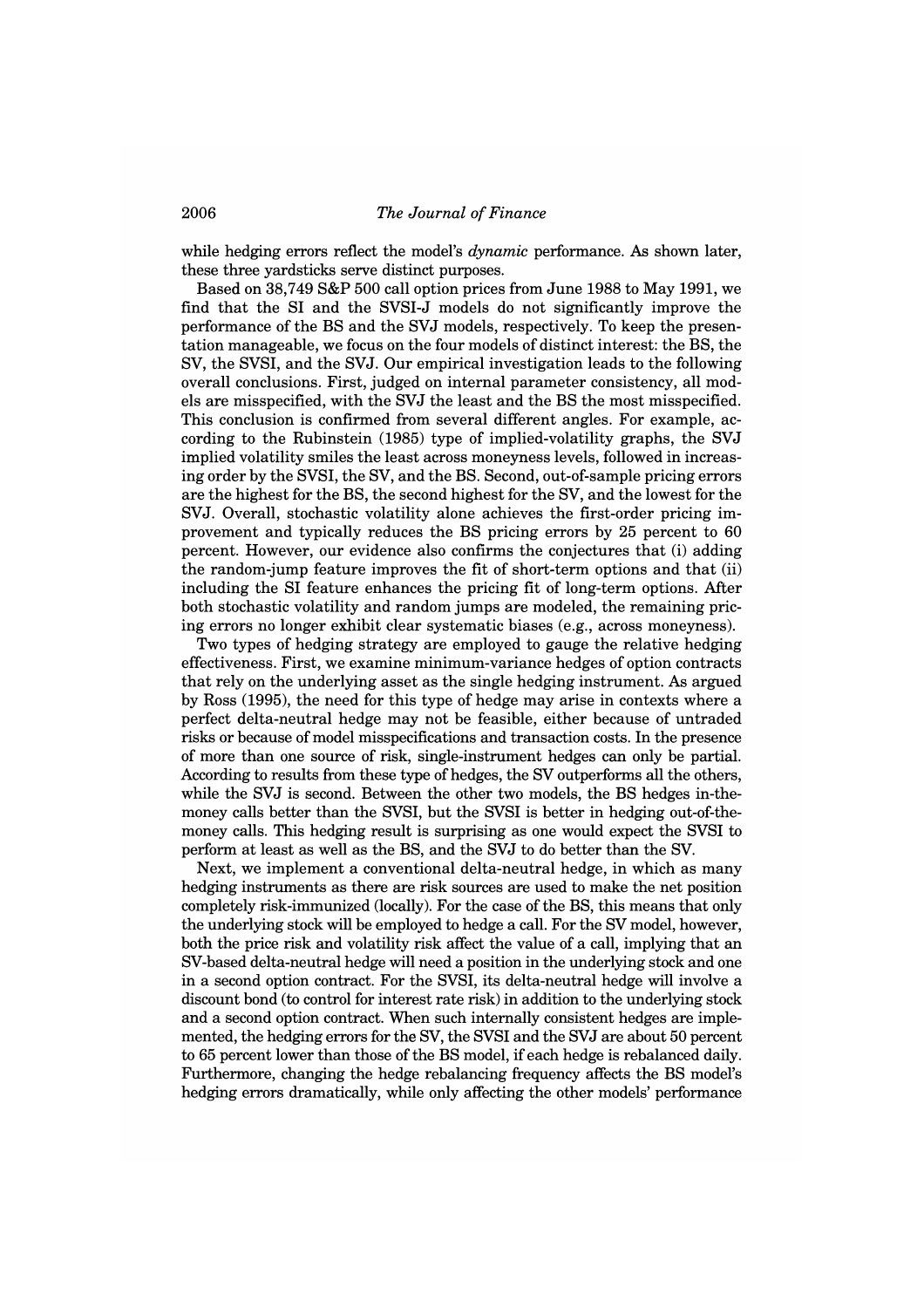**marginally. That is, after stochastic volatility is controlled for, the errors of a delta-neutral hedge seem to be relatively insensitive to revision frequency.2 However, like in the single-instrument hedging case, once stochastic volatility is modeled, adding the SI or the random-jump feature does not enhance hedging performance any further.** 

**Since the delta-neutral hedge for the BS does not use a second option contract whereas it does for the other three models, this may have biased the delta-neutral hedging results against the BS model. To examine this point, we also implement the ad hoc BS delta-plus-vega neutral strategy in which the underlying stock and an option contract are used to neutralize both delta risk and vega risk (of the BS model). It turns out that in hedging out-of-the-money and at-the-money calls, this BS delta-plus-vega neutral strategy performs no worse than the other models' delta-neutral hedges. Only in hedging deep in-the-money calls do the stochastic volatility models perform better than the BS delta-plus-vega neutral strategy. This is true regardless of hedge revision frequency. Overall, hedging performance is relatively insensitive to model misspecification, since even ad hoc hedges can result in similar errors.** 

**The rest of the article proceeds as follows. Section I develops the option pricing models. Section II provides a description of the S&P 500 option data. In Section III we present an estimation procedure, discuss the estimated parameters, and evaluate the in-sample fit of each model. Section IV assesses the extent of each model's misspecification. Sections V and VI, respectively, present the out-of-sample pricing and the hedging results. Concluding remarks are offered in Section VII. Proof of pricing equations and most formulas are provided in the Appendix.** 

# **I. Option Pricing Models**

**The purpose of this section is to derive a closed-form jump-diffusion option pricing model that includes all those to be studied in the empirical sections as special cases. As such, it is then convenient to follow a standard practice and specify from the outset a stochastic structure under a risk-neutral probability measure. The existence of this measure is equivalent to the absence of free lunches, and it allows us to value future risky payoffs as if the economy were risk-neutral. First, under the risk-neutral measure, the underlying nondivi**dend-paying stock price  $S(t)$  and its components are, for any  $t$ , given by

$$
\frac{dS(t)}{S(t)} = [R(t) - \lambda \mu_J]dt + \sqrt{V(t)}d\omega_S(t) + J(t)dq(t)
$$
\n(1)

$$
dV(t) = \left[\theta_v - \kappa_v V(t)\right]dt + \sigma_v \sqrt{V(t)}d\omega_v(t) \tag{2}
$$

**2 This finding is in accord with Galai's (1983) results that in any hedging scheme it is probably more important to control for stochastic volatility than for discrete hedging (see Hull and White (1987b) for a similar, simulation-based result for currency options).**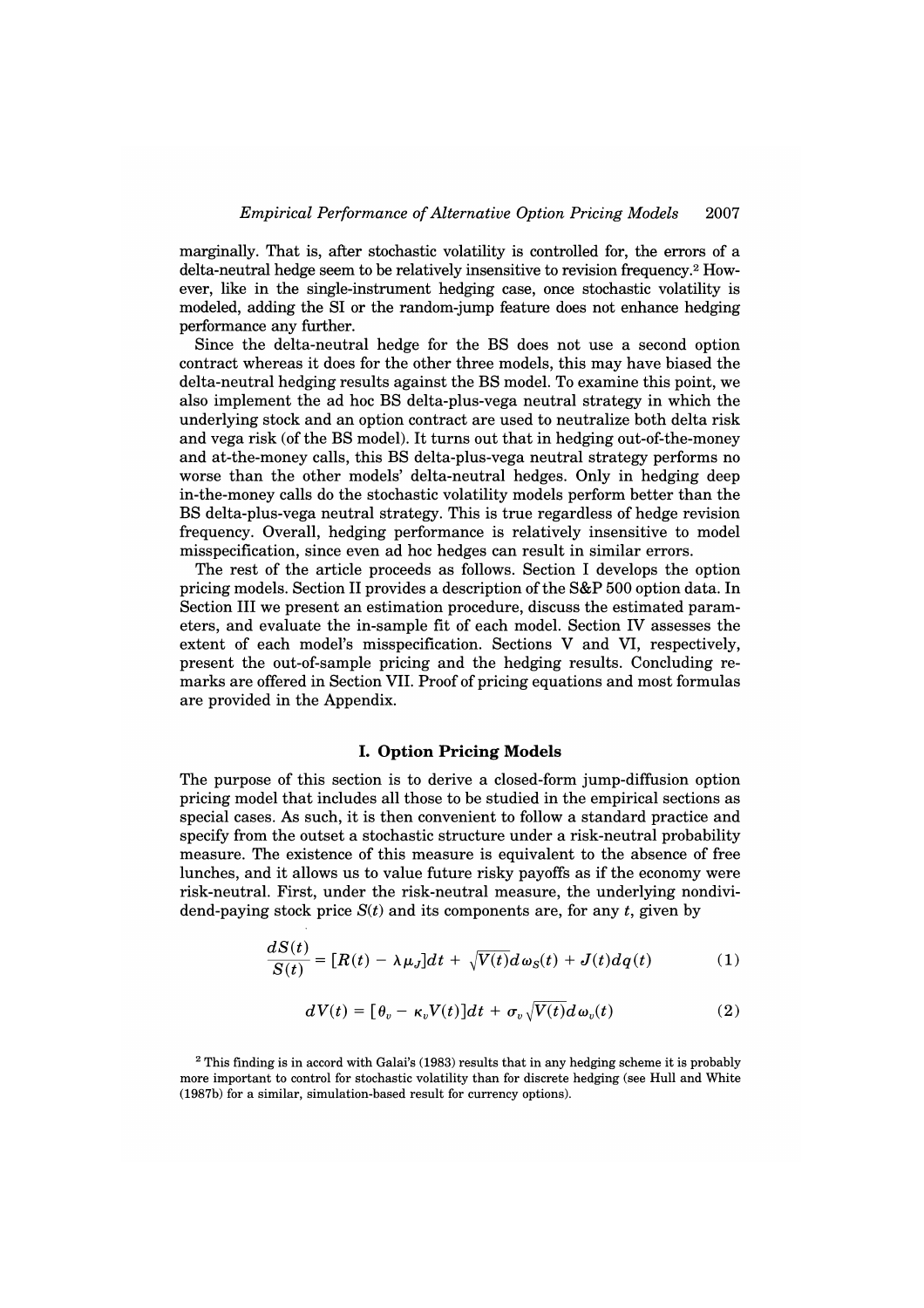$$
\ln[1+J(t)] \sim N(\ln[1+\mu_J] - \frac{1}{2} \sigma_J^2, \sigma_J^2), \qquad (3)
$$

**where:** 

**R(t) is the time-t instantaneous spot interest rate; A is the frequency of jumps per year; V(t) is the diffusion component of return variance (conditional on no jump occurring);**   $\omega_S(t)$  and  $\omega_v(t)$  are each a standard Brownian motion, with  $Cov_t[d\omega_S(t), d\omega_v(t)] \equiv \rho dt;$ **J(t) is the percentage jump size (conditional on a jump occurring) that is lognormally, identically, and independently distributed over time, with unconditional mean**  $\mu_{J}$ **. The standard deviation of**  $ln[1 + J(t)]$  **is**  $\sigma_{J}$ **;<sup>3</sup>**  $q(t)$  is a Poisson jump counter with intensity  $\lambda$ , that is,  $Pr{dq(t) = 1} = \lambda dt$  $and \ Pr{dq(t) = 0} = 1 - \lambda dt;$  $\kappa_v$ ,  $\theta_v/\kappa_v$ , and  $\sigma_v$  are respectively the speed of adjustment, long-run mean, **and variation coefficient of the diffusion volatility V(t);** 

 $q(t)$  and  $J(t)$  are uncorrelated with each other or with  $\omega_{\rm S}(t)$  and  $\omega_{\rm v}(t)$ .

**Under the assumed framework, the total return variance can be decomposed into two components:** 

$$
\frac{1}{dt} \operatorname{Var}_t \left( \frac{dS(t)}{S(t)} \right) = V(t) + V_J(t), \tag{4}
$$

where  $V_J(t) = (1/dt) \text{Var}_t[J(t)dq(t)] = \lambda[\mu_J^2 + (e^{\sigma_J^2} - 1)(1 + \mu_J)^2]$  is the **instantaneous variance of the jump component.** 

**This stock-return distributional assumption, similar to the one in Bates (1996a) for currency prices, offers a sufficiently versatile structure that can accommodate most of the desired features. For instance, skewness in the distribution is controlled by either the correlation**  $\rho$  **or the mean jump**  $\mu$ **<sub>***I***</sub>, whereas** the amount of kurtosis is regulated by either the volatility diffusion parameter  $\sigma_{\nu}$ **or the magnitude and variability of the jump component. But the ability of the diffusion component V(t) to generate enough short-run negative skewness or**  excess kurtosis is limited, as  $V(t)$  can only follow a continuous sample path. On the **other hand, the discontinuous jump process can internalize any skewness and kurtosis level even in the short run, especially when**  $\lambda$ **,**  $\mu$ **<sub>J</sub>, and**  $\sigma$ **<sub>J</sub> are substantial. Therefore, these two forces capture different aspects of return distributions.** 

**Next, to ensure proper discounting of future cash flows, we adopt a singlefactor term structure model of the Cox, Ingersoll, and Ross (1985) type as it requires the estimation of only three structural parameters:** 

$$
dR(t) = [\theta_R - \kappa_R R(t)]dt + \sigma_R \sqrt{R(t)}d\omega_R(t), \qquad (5)
$$

**<sup>3</sup> See, for example, Bates (1996a,c), Merton (1976), and Scott (1997) for a similar jump setup.**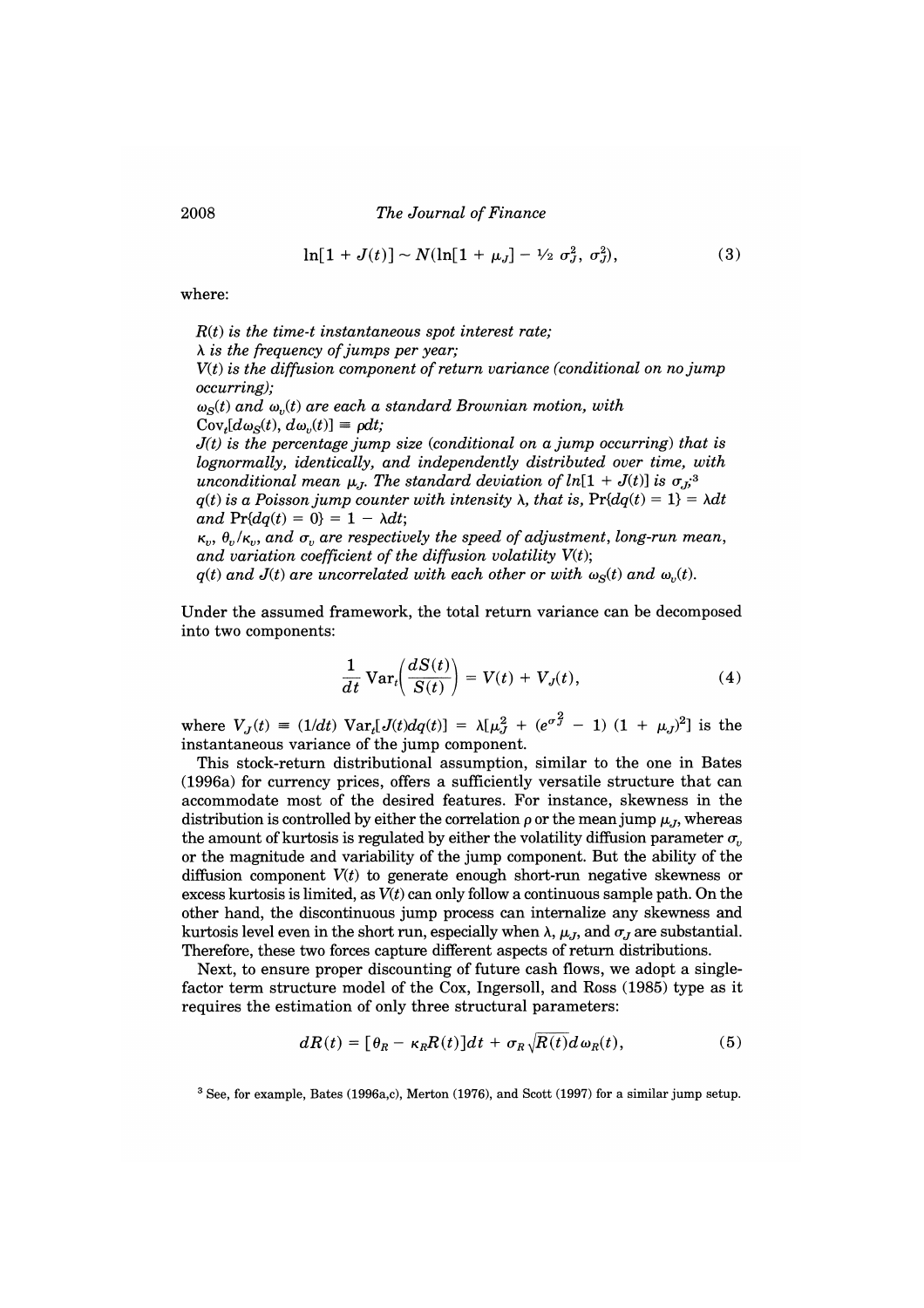where  $\kappa_R$ ,  $\theta_R/\kappa_R$ , and  $\sigma_R$  are respectively the speed of adjustment, long-run mean, and volatility coefficient of the  $R(t)$  process; and  $\omega_R(t)$  is a standard **Brownian motion, uncorrelated with any other process in the economy.4 Of course, we can add more factors to the term structure model and make the resulting bond price formulas more plausible, but that will also make the option pricing formula harder to implement.** 

**It is important to realize that the exogenous valuation framework given above can be derived from a general equilibrium in which the volatility risk**   $V(t)$ , interest rate risk  $R(t)$ , and jump risk  $J(t)dq(t)$  are all rewarded. For **instance, Bakshi and Chen (1997a) and Bates (1996a,c) provide such examples in which each risk factor earns a risk premium proportional to the factor itself.**  That is, the factor prices for  $V(t)$  and  $R(t)$  are respectively  $b_v V(t)$  and  $b_r R(t)$ , for some constants  $b_v$  and  $b_r$ . These factor prices are implicitly reflected in equations (2) and (5) and adjusted through  $\kappa$  and  $\kappa$ <sub>R</sub>, respectively. Therefore, factor **risk premiums are not assumed to be zero in our framework. Rather, they have been internalized in the stochastic structure.** 

Consider first a zero-coupon bond that pays \$1 in  $\tau$  periods from time t, and let  $B(t, \tau)$  be its current price. Then,

$$
B(t, \tau) = \mathbf{E}_{Q}\left\{\exp\left(-\int_{t}^{t+\tau} R(u) \, \mathrm{d}u\right)\right\} = \exp[-\varphi(\tau) - \varrho(\tau)R(t)], \quad (6)
$$

**where** 

$$
\varphi(\tau) = \frac{\theta_R}{\sigma_R^2} \left\{ (s - \kappa_R) \tau + 2 \ln \left[ 1 - \frac{(1 - e^{-s\tau})(s - \kappa_R)}{2s} \right] \right\},\
$$
  

$$
\varrho(\tau) = \frac{2(1 - e^{-s\tau})}{2s - [s - \kappa_R](1 - e^{-s\tau})}, \qquad s = \sqrt{\kappa_R^2 + 2\sigma_R^2},
$$

**4 This assumption on the correlation between stock returns and interest rates is somewhat severe and likely counterfactual. To gauge the potential impact of this assumption on the resulting option model's performance, we initially adopt the following stock price dynamics:** 

$$
\frac{dS(t)}{S(t)} = \mu(S, t)dt + \sqrt{V(t)}d\omega_S(t) + \sigma_{S,R}\sqrt{R(t)}d\omega_R(t),
$$

 $\sim$ 

with the rest of the stochastic structure remaining the same as given above. Under this more **realistic structure, the covariance between stock price changes and interest rate shocks is**   $Cov_t[dS(t), dR(t)] = \sigma_{S, R}\sigma_R R(t)S(t)dt$ , so bond market innovations can be transmitted to the stock **market and vice versa. The obtained closed-form option pricing formula under this scenario would**  have one more parameter  $\sigma_{S,R}$  than the one presented shortly, but when we implement this **slightly more general model, we find its pricing and hedging performance to be indistinguishable**  from that of the SVSI model studied in this article. For this reason, we choose to set  $\sigma_{S,R} = 0$ . We could also make both the drift and the diffusion terms of  $V(t)$  a linear function of  $R(t)$  and  $\omega_R(t)$ . In **such cases, the stock returns, volatility and interest rates would all be correlated with each other (at least globally), and we could still derive the desired equity option valuation formula. But, that would again make the resulting formula more complex while not improving its performance.**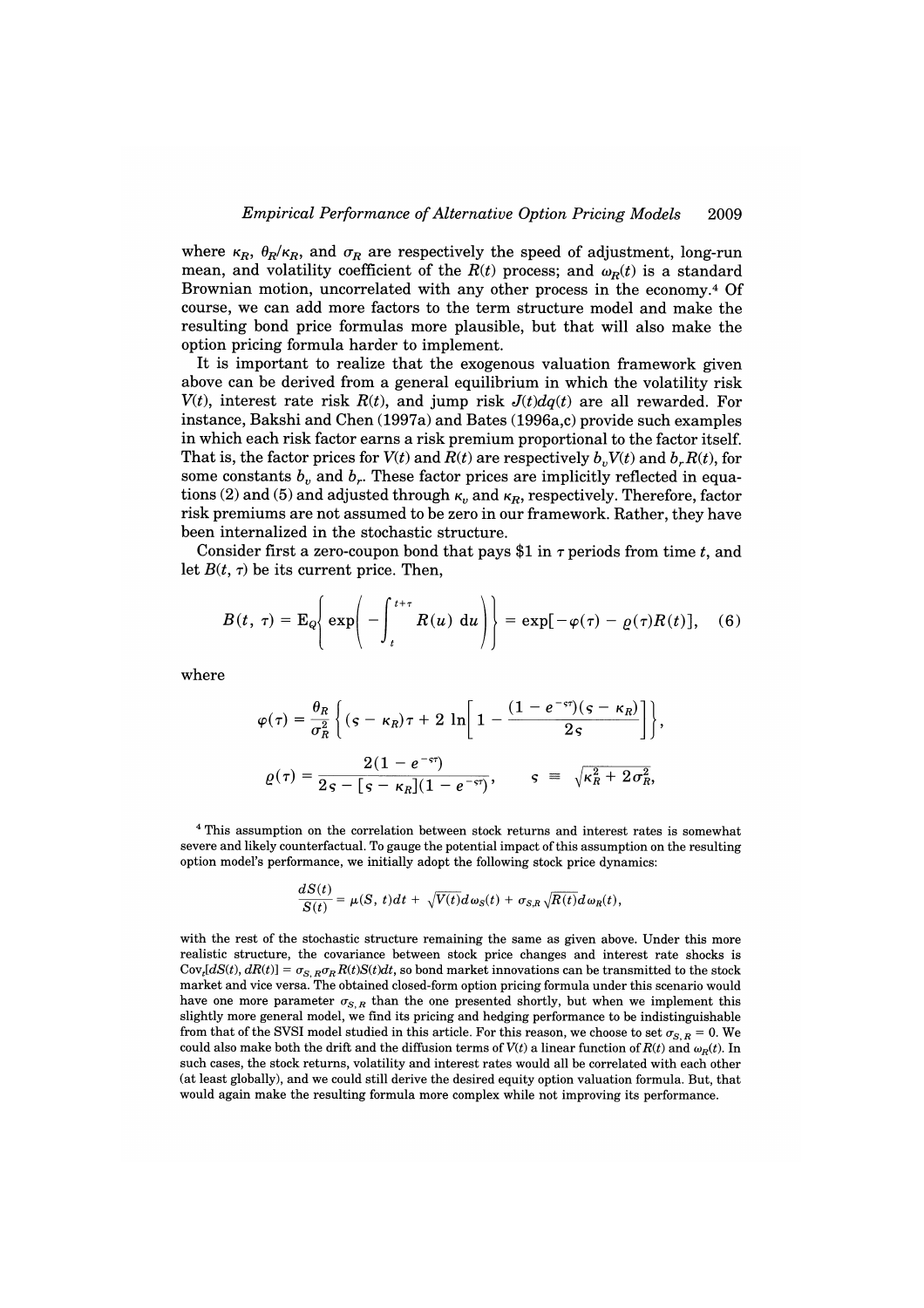and  $E_Q(\cdot)$  is the expectations operator with respect to the risk-neutral measure.

**For a European call option written on the stock with strike price K and term-to-expiration**  $\tau$ **, its time-t price**  $C(t, \tau)$  **must, by a standard argument, solve** 

$$
\frac{1}{2}VS^{2}\frac{\partial^{2}C}{\partial S^{2}} + [R - \lambda\mu_{J}]S\frac{\partial C}{\partial S} + \rho\sigma_{v}VS\frac{\partial^{2}C}{\partial S\partial V} + \frac{1}{2}\sigma_{v}^{2}V\frac{\partial^{2}C}{\partial V^{2}} + [\theta_{v} - \kappa_{v}V]\frac{\partial C}{\partial V} \n+ \frac{1}{2}\sigma_{R}^{2}R\frac{\partial^{2}C}{\partial R^{2}} + [\theta_{R} - \kappa_{R}R]\frac{\partial C}{\partial R} - \frac{\partial C}{\partial \tau} - RC \n+ \lambda E\{C(t, \tau, S(1+J), R, V) - C(t, \tau, S, R, V)\} = 0.
$$
 (7)

subject to  $C(t + \tau, 0) = \max\{S(t + \tau) - K, 0\}$ . In the Appendix it is shown that

$$
C(t, \tau) = S(t) \Pi_1(t, \tau; S, R, V) - KB(t, \tau) \Pi_2(t, \tau; S, R, V), \quad (8)
$$

where the risk-neutral probabilities,  $\Pi_1$  and  $\Pi_2$ , are recovered from inverting **the respective characteristic functions (see Bates (1996a,c), Heston (1993), and Scott (1997) for similar treatments):** 

$$
\Pi_j(t, \tau; S(t), R(t), V(t))
$$
\n
$$
= \frac{1}{2} + \frac{1}{\pi} \int_0^\infty Re \left[ \frac{e^{-i\phi \ln[K]} f_j(t, \tau, S(t), R(t), V(t); \phi)}{i\phi} \right] d\phi, \quad (9)
$$

for  $j = 1, 2$ , with the characteristic functions  $f_i$  respectively given in equations **(Al0) and (All) of the Appendix. The price of a European put on the same stock can be determined from the put-call parity.** 

**The option valuation model in equation (8) has several distinctive features. First, it applies to economies with stochastic interest rates, stochastic volatility, and jump risk. It contains most existing models as special cases. For example, we obtain** (i) the BS model by setting  $\lambda = 0$  and  $\theta_R = \kappa_R = \sigma_R = \theta_v =$  $\kappa_v = \sigma_v = 0$ ; (ii) the SI model by setting  $\lambda = 0$  and  $\theta_v = \kappa_v = \sigma_v = 0$ ; (iii) the SV model by setting  $\lambda = 0$  and  $\theta_R = \kappa_R = \sigma_R = 0$ ; (iv) the SVSI model by setting  $\lambda = 0$ ; and (v) the SVJ model by letting  $\theta_R = \kappa_R = \sigma_R = 0$ , where to derive each **special case from equation (8) one may need to apply L'Hopital's rule. The Appendix provides the exact option pricing formulas respectively for the SV, the SVSI, and the SVJ models. Second, this general model allows for a flexible correlation structure between the stock return and its volatility, as opposed to the perfect correlation assumed in, for instance, Heston (1993). Third, when compared to the model in Scott (1997), the formula in equation (8) is parsimonious in the number of parameters; especially since it is given only as a function of identifiable variables such that all parameters can be estimated.** 

**The pricing formula in equation (8) applies to European equity options. But in reality most option contracts are American in nature. While it is beyond the scope of the present article to derive a model for American options, it is**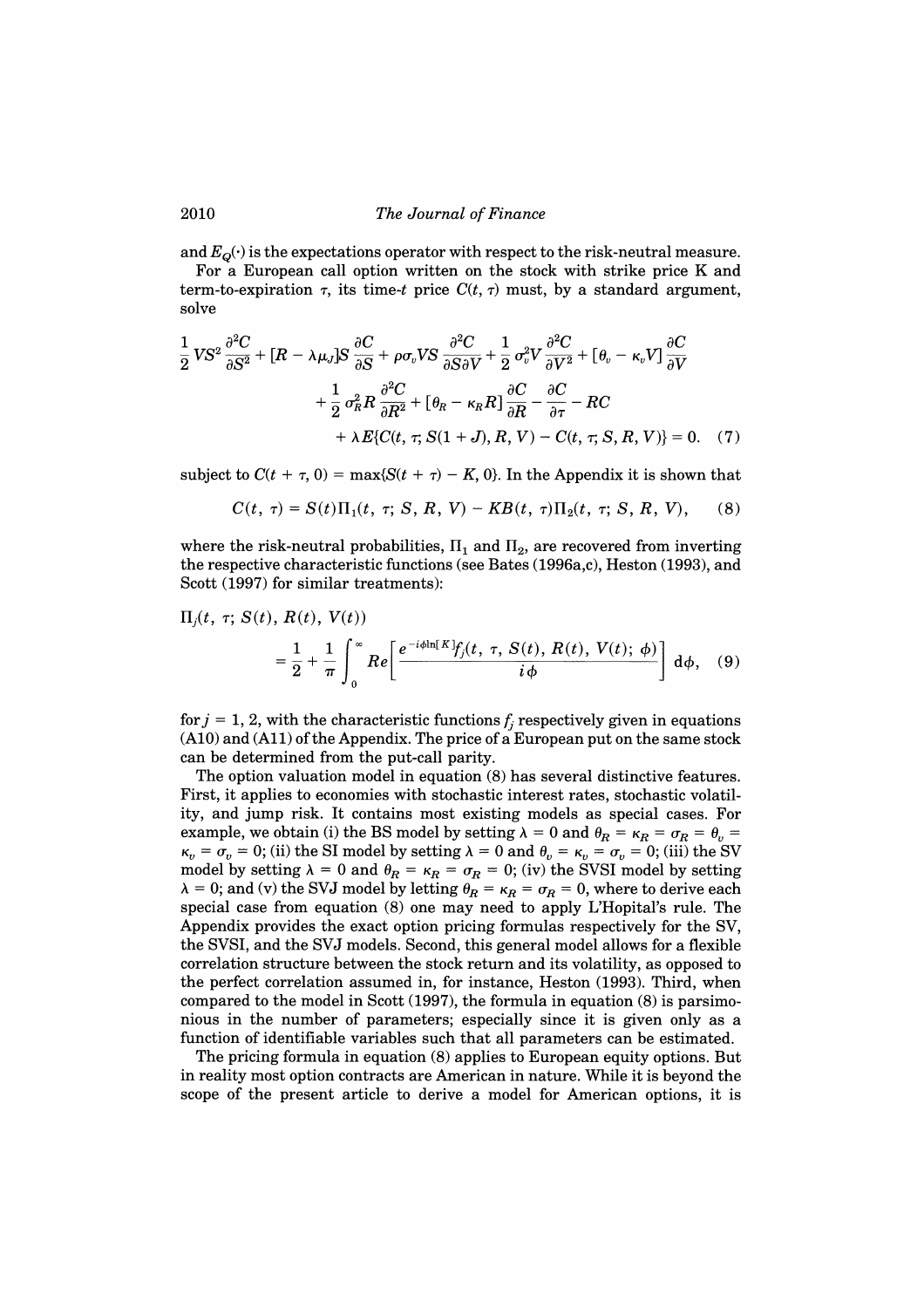**nevertheless possible to capture the first-order effect of early exercise in the following manner. For options with early exercise potential, compute the Barone-Adesi and Whaley (1987) early-exercise premium, treating it as if the stock volatility and the yield-curve were time-invariant. Adding this earlyexercise adjustment component to the European option price in equation (8) should result in a reasonable approximation of the corresponding American option price (e.g., Bates (1996a)). Alternatively, one can follow such a nonparametric approach as in At-Sahalia and Lo (1996) and Broadie, Detemple, Ghysels, and Torres (1996) to price American options.** 

**The closed-form option pricing formula in equation (8) makes it possible to derive comparative statics and hedge ratios analytically. In the present context,**  there are three sources of stochastic variations over time, price risk  $S(t)$ , volatility risk  $V(t)$  and interest rate risk  $R(t)$ . Consequently, there are three deltas:

$$
\Delta_S(t, \tau; K) = \frac{\partial C(t, \tau)}{\partial S} = \Pi_1 \ge 0 \tag{10}
$$

$$
\Delta_V(t, \tau; K) = \frac{\partial C(t, \tau)}{\partial V} = S(t) \frac{\partial \Pi_1}{\partial V} - KB(t, \tau) \frac{\partial \Pi_2}{\partial V}
$$
(11)

$$
\Delta_R(t, \tau; K) = \frac{\partial C(t, \tau)}{\partial R} = S(t) \frac{\partial \Pi_1}{\partial R} - KB(t, \tau) \left\{ \frac{\partial \Pi_2}{\partial R} - \varrho(\tau) \Pi_2 \right\}, \quad (12)
$$

where, for  $g = V$ ,  $R$  and  $j = 1, 2$ ,

$$
\frac{\partial \Pi_j}{\partial g} = \frac{1}{\pi} \int_0^\infty Re \left[ (i\phi)^{-1} e^{-i\phi \ln[K]} \frac{\partial f_j}{\partial g} \right] d\phi.
$$
 (13)

**The second-order partial derivatives with respect to these variables are provided in the Appendix. These analytical expressions for the deltas form a convenient basis for constructing hedges such as the ones to be analyzed shortly.** 

# **II. Data Description**

**Based on the following considerations, we use S&P 500 call option prices for our empirical work. First, options written on this index are the most actively traded European-style contracts. Second, the daily dividend distributions are available for the index (from the S&P 500 Information Bulletin). Furthermore, S&P 500 options and options on S&P 500 futures have been the focus of many existing investigations including, among others, Bakshi, Cao, and Chen (1997), Bates (1996c), Dumas, Fleming, and Whaley (1995), Madan and Chang (1996), Nandi (1996), and Rubinstein (1994). Finally, we also use S&P 500 puts to estimate the pricing and hedging errors of all the models and find the results to be qualitatively similar. To save space, we only report the results based on the calls.**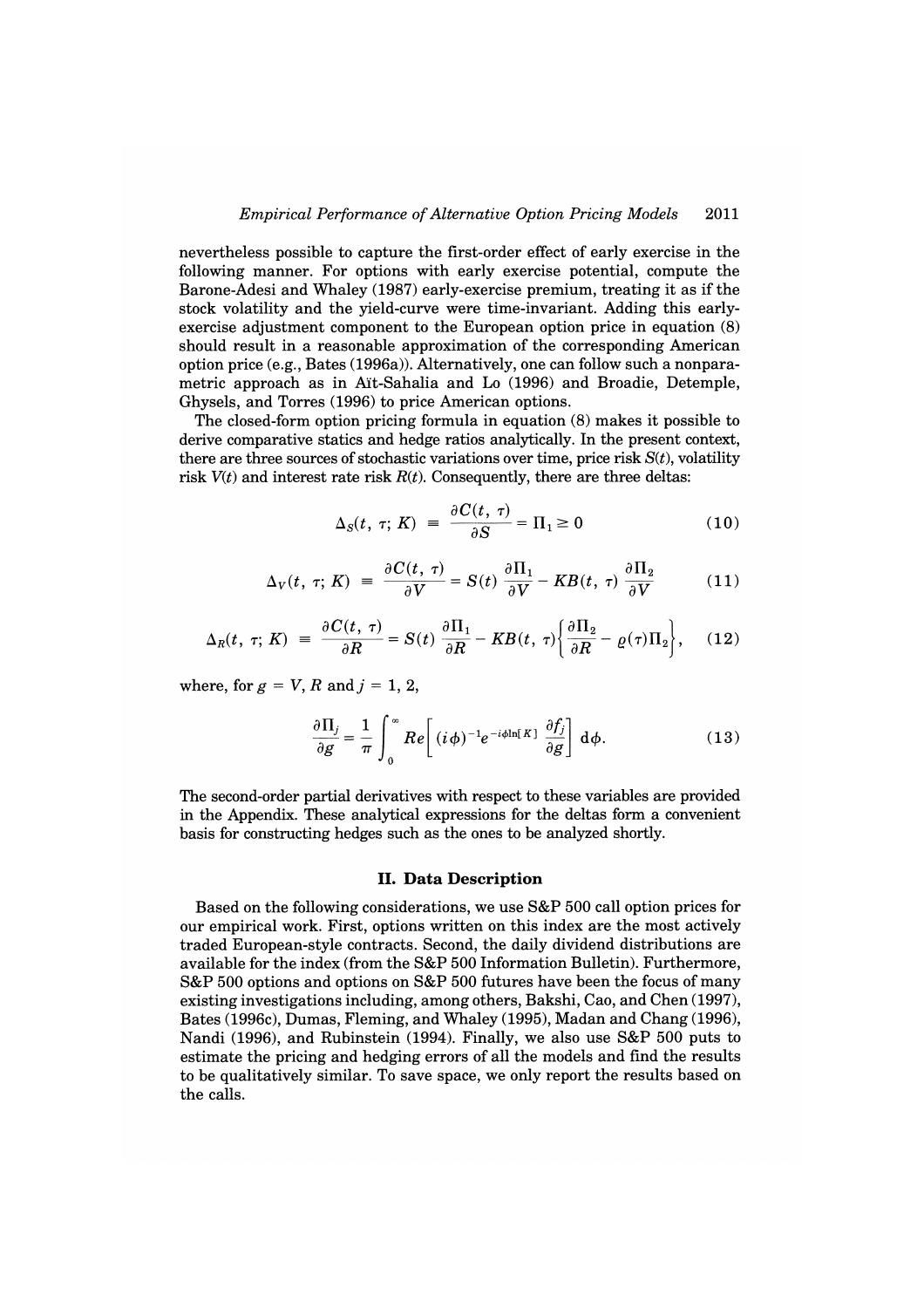**The sample period extends from June 1, 1988 through May 31, 1991. The intradaily bid-ask quotes for S&P 500 options are obtained from the Berkeley Option Database.5 To ease computational burden, for each day in the sample, only the last reported bid-ask quote (prior to 3:00 PM Central Standard Time) of each option contract is employed in the empirical tests. Note that the recorded S&P 500 index values are not the daily closing index levels. Rather, they are the corresponding index levels at the moment when the option bid-ask quote is recorded. Thus, there is no nonsynchronous price issue here, except that the S&P 500 index level itself may contain stale component stock prices at each point in time.** 

**The data on the daily Treasury-bill bid and ask discounts with maturities up to one year are hand-collected from the Wall Street Journal and provided to us by Hyuk Choe and Steve Freund. By convention, the average of the bid and ask Treasury bill discounts is used and converted to an annualized interest rate. Since Treasury bills mature on Thursdays while index options expire on the third Friday of the month, we utilize the two Treasury-bill rates straddling an option's expiration date to obtain the interest rate corresponding to the option's maturity. This is done for each contract and each day in the sample. The 30-day Treasury bill rate is the surrogate for the short rate in equation (5).** 

**For European options, the spot stock price must be adjusted for discrete**  dividends. For each option contract with  $\tau$  periods to expiration from time  $t$ , we first obtain the present value of the daily dividends  $D(t)$  by computing

$$
\bar{D}(t, \tau) = \sum_{s=1}^{\tau-t} e^{-R(t,s)s} D(t+s), \qquad (14)
$$

where  $R(t, s)$  is the s-period yield-to-maturity. In the next step, we subtract the **present value of future dividends from the time-t index level, in order to obtain the dividend-exclusive S&P 500 spot index series that is later used as input into the option models. This procedure is repeated for all option maturities and for each day in our sample.** 

**Several exclusion filters are applied to construct the option bid-ask price**  data. First, option price quotes that are time-stamped later than 3:00 PM **Central Standard Time are eliminated. This ensures that the spot price is recorded synchronously with its option counterpart. Second, as options with less than six days to expiration may induce liquidity-related biases, they are excluded from the sample. Third, to mitigate the impact of price discreteness on option valuation, price quotes lower than \$3/8 are not included. Finally, quotes not satisfying the arbitrage restriction** 

$$
C(t, \tau) \ge \max(0, S(t) - K, S(t) - D(t, \tau) - KB(t, \tau)) \tag{15}
$$

**5 Early in the project we used only option transaction price data for the empirical work, but, that data set is much smaller, especially for the hedging exercise. Nonetheless, the results based on the transaction prices are similar to those based on mid-point bid-ask quotes.**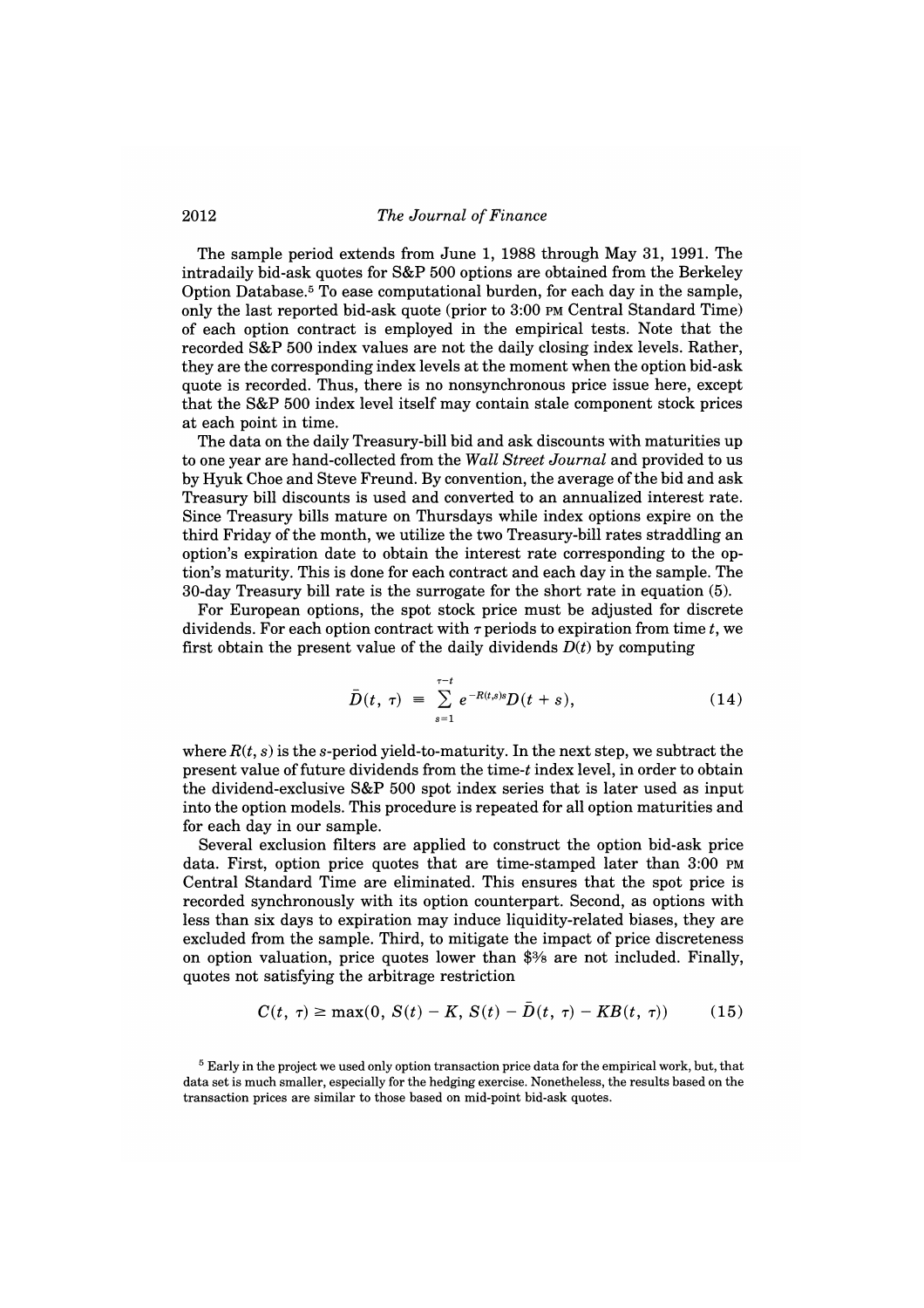### **Table I**

### **Sample Properties of S&P 500 Index Options**

**The reported numbers are respectively the average quoted bid-ask mid-point price, the average effective bid-ask spread (ask price minus the bid-ask mid-point) which are shown in parentheses, and the total number of observations (in braces), for each moneyness-maturity category. The sample period extends from June 1, 1988 through May 31, 1991 for a total of 38,749 calls. Daily information from the last quote (prior to 3:00 p.m. CST) of each option contract is used to obtain the summary statistics. S denotes the spot S&P 500 index level and K is the exercise price. OTM, ATM, and ITM denote out-of-the money, at-the-money, and in-the-money options, respectively.** 

|            | Moneyness     |           | Days-to-Expiration |            |           |
|------------|---------------|-----------|--------------------|------------|-----------|
|            | S/K           | $60$      | $60 - 180$         | $\geq$ 180 | Subtotal  |
| <b>OTM</b> | < 0.94        | \$1.68    | \$4.38             | \$8.58     |           |
|            |               | (0.06)    | (0.16)             | (0.26)     |           |
|            |               | ${542}$   | ${2330}$           | ${1847}$   | ${4719}$  |
|            | $0.94 - 0.97$ | \$2.35    | \$8.02             | \$15.12    |           |
|            |               | (0.09)    | (0.23)             | (0.35)     |           |
|            |               | ${1943}$  | ${1966}$           | (965)      | ${4874}$  |
| <b>ATM</b> | $0.97 - 1.00$ | \$4.83    | \$12.79            | \$20.17    |           |
|            |               | (0.15)    | (0.29)             | (0.40)     |           |
|            |               | ${2703}$  | ${1919}$           | ${1003}$   | ${5625}$  |
|            | $1.00 - 1.03$ | \$10.42   | \$18.72            | \$26.44    |           |
|            |               | (0.23)    | (0.35)             | (0.45)     |           |
|            |               | ${2543}$  | ${1793}$           | $\{931\}$  | (5267)    |
| <b>ITM</b> | $1.03 - 1.06$ | \$17.77   | \$25.52            | \$33.00    |           |
|            |               | (0.30)    | (0.41)             | (0.50)     |           |
|            |               | ${2255}$  | ${1566}$           | ${738}$    | ${4559}$  |
|            | $\geq 1.06$   | \$39.40   | \$48.06            | \$58.12    |           |
|            |               | (0.37)    | (0.46)             | (0.50)     |           |
|            |               | ${5137}$  | ${5269}$           | ${3299}$   | ${13705}$ |
| Subtotal   |               | ${15123}$ | ${14843}$          | ${8783}$   | ${38749}$ |

**are taken out of the sample. Based on this criterion, 624 observations (approximately 1.3 percent of the original sample) are eliminated and those calls are all deep in-the-money.** 

**We divide the option data into several categories according to either mon**eyness or term to expiration. Define  $S(t) - K$  as the time-t intrinsic value of a call. A call option is then said to be at-the-money (ATM) if its  $S/K \in (0.97, 1.03)$ ; *out-of-the-money* **(OTM) if**  $S/K \leq 0.97$ **; and in-the-money (ITM) if**  $S/K \geq 1.03$ **. A finer partition resulted in six moneyness categories. By the term to expiration, an option contract can be classified as (i) short-term (<60 days); (ii) mediumterm (60-180 days); and (iii) long-term (>180 days). The proposed moneyness and maturity classifications produce 18 categories for which the empirical results will be reported.** 

**Table I describes certain sample properties of the S&P 500 call prices used in the study. Summary statistics are reported for the average bid-ask midpoint price, the average effective bid-ask spread (i.e., the ask price minus the bid-ask midpoint), and the total number of observations, for each moneyness-**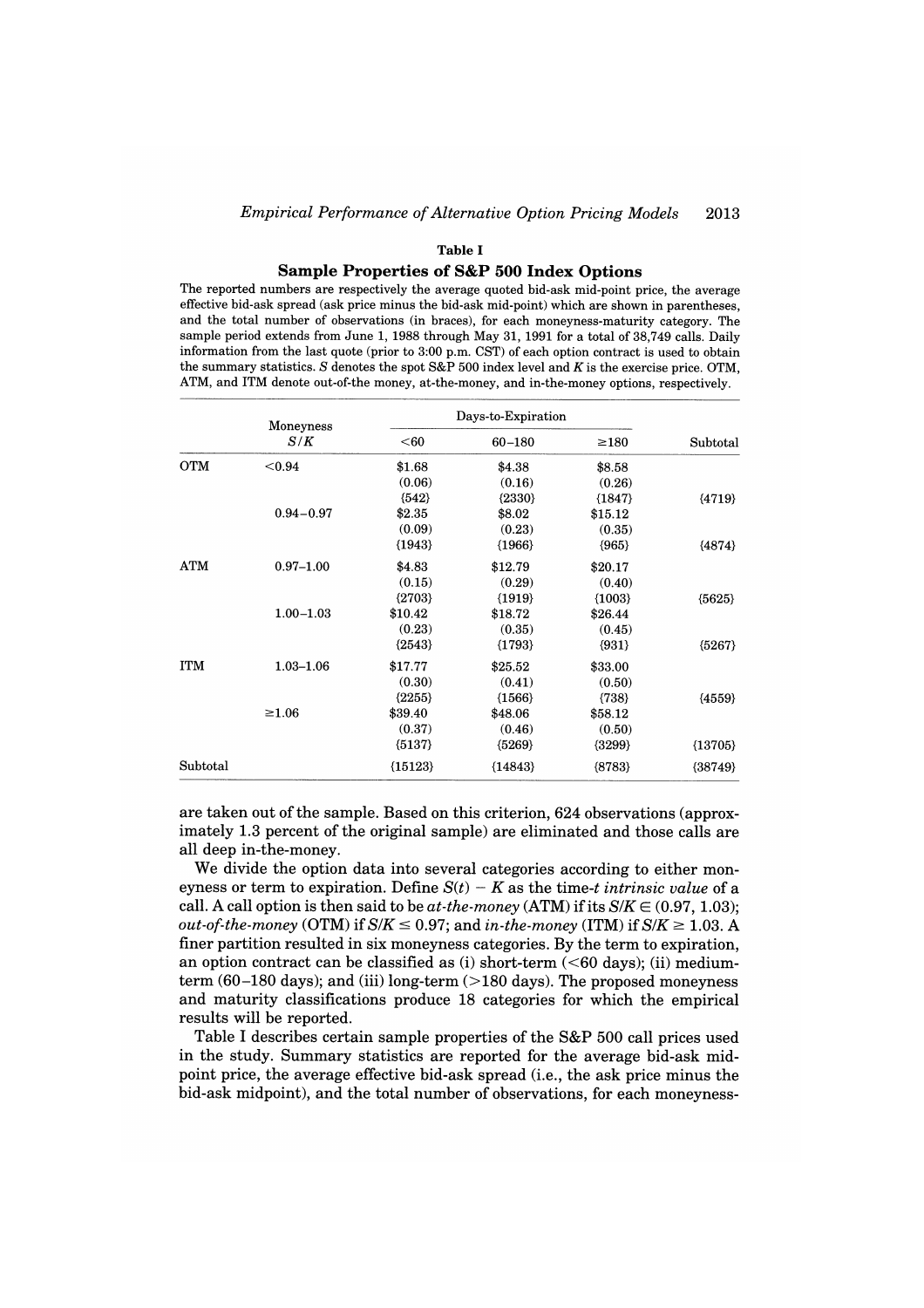**maturity category. Note that there are a total of 38,749 call option observations, with ITM and ATM options respectively taking up 47 percent and 28 percent of the total sample, and that the average call price ranges from \$1.68 for short-term, deep OTM options to \$58.12 for long-term, deep ITM calls. The effective bid-ask spread varies from \$0.06 (for short-term deep OTM options) to \$0.50 (for long-term deep ITM options).** 

# **III. Structural Parameter Estimation and In-Sample Performance**

**For the empirical work to follow, we concentrate on the four models: the BS, the SV, the SVSI, and the SVJ.6 As stated before, the analysis is intended to present a complete picture of what each generalization of the benchmark BS model can really buy in terms of performance improvement and whether each generalization produces a worthy tradeoff between benefits and costs.** 

**To get a sense of what we should look for in any desirable alternative to the BS model, let us use the described data set to examine the extent and the direction of biases associated with the BS. To do this, we back out a BS implied volatility from each option price in the sample. Then, we equally weigh the implied volatilities of all call options in a given moneyness-maturity category, to produce an average implied volatility. The calculations are similarly done for put options. Table II reports the average BS implied-volatility values across six moneyness and three maturity categories, for both calls and puts as well as for both the entire sample period and different subperiods. Clearly, regardless of sample (sub)period and term to expiration, the BS implied volatility exhibits a strong U-shaped pattern (smile) as the call option goes from deep ITM to ATM and then to deep OTM or as the put option goes from deep OTM to ATM and then to deep ITM, with the deepest ITM call-implied and the deepest OTM put-implied volatilities taking the highest values. Furthermore, the volatility smiles are the strongest for short-term options (both calls and puts), indicating that short-term options are the most severely mispriced by the BS model and present perhaps the greatest challenge to any alternative option pricing model. For a given sample (sub)period and moneyness range, the implied volatility is downward-sloping in most cases and exhibits a slight U-shape in some cases, as the term to expiration increases. This is again true for both calls and puts. These findings of clear moneyness-related and maturity-related biases associated with the BS are consistent with those in the existing literature (e.g., Bates (1996b)). Therefore, any acceptable alternative to the BS model must show an ability to properly price non-ATM options, especially short-term OTM calls and puts. As the smile evidence is indicative of negatively-skewed implicit return distributions with excess kurtosis, a better model must be based on a distributional assumption that allows for negative skewness and excess kurtosis.** 

**<sup>6</sup>In an earlier version of the article we also report the performance results for the SI model. Since incorporating stochastic interest rates does not help improve performance much, we omit the SI model from the discussions to follow. For the same reason, we do not report the SVSI-J model's results.**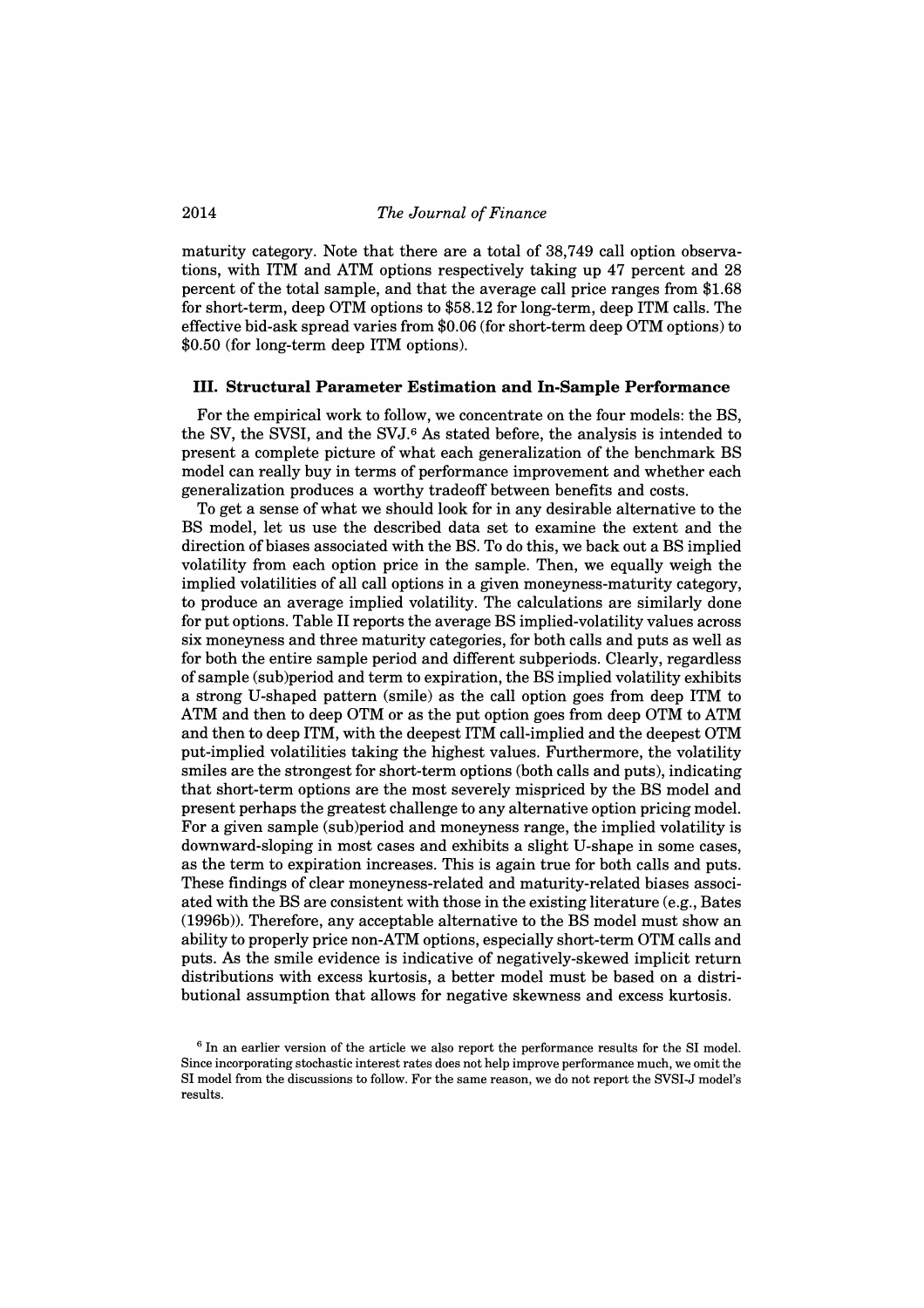# **Table II**

# **Implied Volatility from the Black-Scholes Model**

**The implied volatility is obtained by inverting the Black-Scholes model separately for each call (put) option contract. The implied volatilities of individual calls (puts) are then averaged within each moneyness-maturity category and across the days in the sample. Moneyness is determined by SIK, where S denotes the spot S&P 500 index level and K is the exercise price.** 

|               |               |       | Call Options<br>Days-to-Expiration |            |       | Put Options<br>Days-to-Expiration |            |  |
|---------------|---------------|-------|------------------------------------|------------|-------|-----------------------------------|------------|--|
| Sample Period | S/K           | < 60  | $60 - 180$                         | $\geq$ 180 | $60$  | $60 - 180$                        | $\geq$ 180 |  |
| June 1988-    | < 0.94        | 18.27 | 17.25                              | 16.58      | 24.64 | 20.05                             | 18.93      |  |
| May 1991      | $0.94 - 0.97$ | 16.64 | 16.89                              | 17.30      | 17.91 | 17.57                             | 18.11      |  |
|               | $0.97 - 1.00$ | 16.95 | 17.76                              | 17.72      | 16.95 | 18.00                             | 18.54      |  |
|               | $1.00 - 1.03$ | 18.80 | 18.95                              | 18.83      | 18.68 | 19.25                             | 19.63      |  |
|               | $1.03 - 1.06$ | 21.40 | 20.04                              | 19.91      | 21.29 | 20.37                             | 20.80      |  |
|               | $\geq 1.06$   | 28.72 | 23.14                              | 21.35      | 26.77 | 23.72                             | 23.38      |  |
| June 1988-    | < 0.94        | 17.27 | 16.55                              | 16.09      | 23.15 | 19.80                             | 20.10      |  |
| May 1989      | $0.94 - 0.97$ | 16.21 | 16.42                              | 16.95      | 17.66 | 17.62                             | 19.11      |  |
|               | $0.97 - 1.00$ | 16.33 | 16.89                              | 17.03      | 16.11 | 17.51                             | 18.84      |  |
|               | $1.00 - 1.03$ | 17.70 | 17.58                              | 18.04      | 17.42 | 18.19                             | 19.81      |  |
|               | $1.03 - 1.06$ | 19.63 | 17.56                              | 18.44      | 19.04 | 18.24                             | 20.29      |  |
|               | $\geq 1.06$   | 27.03 | 20.07                              | 18.76      | 21.84 | 20.54                             | 22.34      |  |
| June 1989-    | < 0.94        | 16.16 | 15.64                              | 15.96      | 23.20 | 17.80                             | 17.61      |  |
| May 1990      | $0.94 - 0.97$ | 15.10 | 15.89                              | 17.02      | 16.58 | 16.29                             | 17.55      |  |
|               | $0.97 - 1.00$ | 15.83 | 16.97                              | 17.53      | 15.95 | 16.98                             | 17.98      |  |
|               | $1.00 - 1.03$ | 17.93 | 18.31                              | 18.53      | 17.81 | 18.39                             | 19.19      |  |
|               | $1.03 - 1.06$ | 20.74 | 19.45                              | 19.91      | 20.65 | 19.72                             | 20.62      |  |
|               | $\geq 1.06$   | 28.45 | 23.15                              | 21.40      | 25.70 | 23.24                             | 22.95      |  |
| June 1990-    | < 0.94        | 19.70 | 18.81                              | 17.55      | 25.64 | 20.73                             | 18.87      |  |
| May 1991      | $0.94 - 0.97$ | 18.23 | 18.24                              | 17.70      | 18.83 | 18.63                             | 18.09      |  |
|               | $0.97 - 1.00$ | 18.65 | 19.25                              | 18.37      | 18.70 | 19.43                             | 18.88      |  |
|               | $1.00 - 1.03$ | 20.57 | 20.64                              | 19.55      | 20.55 | 20.87                             | 19.92      |  |
|               | $1.03 - 1.06$ | 23.37 | 22.02                              | 20.58      | 23.34 | 22.27                             | 21.20      |  |
|               | $\geq 1.06$   | 30.34 | 24.94                              | 23.24      | 29.31 | 25.57                             | 24.61      |  |
|               |               |       |                                    |            |       |                                   |            |  |

**Note that in Table II the implied volatility of calls in a given ITM (OTM) category is quite similar to the implied volatility of puts in the opposing OTM (ITM) category, which is generally true regardless of sample period or term to expiration. Especially, for a fixed term to expiration, calls and puts imply the same U-shaped volatility patterns across strike prices. Such similarities in pricing structure exist between calls and puts mainly due to the working of the put-call parity. It is this link that makes puts and calls of the same strike price and the same expiration exhibit similar levels of mispricing, whenever one side of the put-call parity is mispriced by an option pricing model. For this reason, basing the discussions to follow solely on results obtained from the S&P 500 calls should not present a biased picture of the candidate models (either qualitatively or even quantitatively).**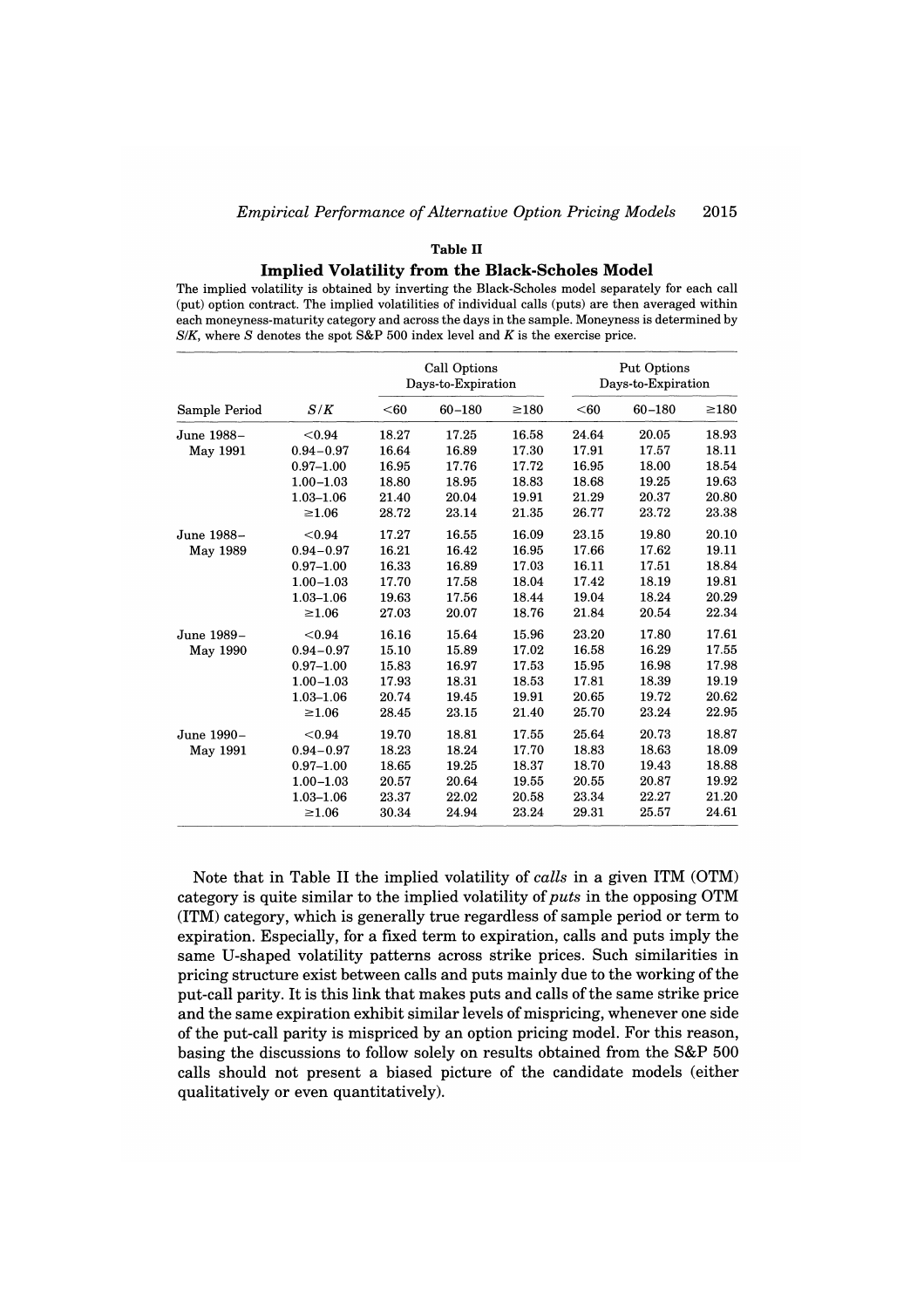### **A. Estimation Procedure**

**In applying option pricing models, one always encounters the difficulty that the spot volatility and the structural parameters are unobservable. Take the SVJ model, for instance. Suppose that a call option is to be priced or hedged. Then, the strike price and the term to expiration are specified in the contract,**  while the spot stock price, the spot interest rate, and the matching  $\tau$ -period **bond price can be taken from published market data. But, the spot volatility**  (conditional on no jump), its related structural parameters  $(\kappa_v, \theta_v, \sigma_v, \rho)$ , and the jump-related parameters  $(\mu_J, \sigma_J, \lambda)$  need to be estimated. In principle, one **can apply econometric tools (such as maximum likelihood or the generalized methods of moments) to obtain the required estimates. However, such estimation may not be practical or convenient, because of its stringent requirement on historical data. To circumvent this difficulty, practitioners and academics alike have traditionally opted to use option-implied volatility based on the model. This practice has not only reduced data requirement dramatically but also resulted in significant performance improvement (e.g., Bates (1996a,b,c), Bodurtha and Courtadon (1987), and Melino and Turnbull (1990, 1995)). To follow this tradition, we implement each model by adapting the steps below: Step 1. Collect N option prices on the same stock and taken from the same point in time (or same day), for any N greater than or equal to one plus the number of parameters to be estimated. For each**  $n = 1, \ldots, N$ **, let**  $\tau_n$  **and**  $K_n$  **be respectively the time-to-expiration and the strike price of the n-th option; Let**   $\hat{C}_n(t, \tau_n, K_n)$  be its observed price, and  $C_n(t, \tau_n, K_n)$  its model price as determined by, for example, formula (8) with  $S(t)$  and  $R(t)$  taken from the market. The difference between  $\hat{C}_n$  and  $C_n$  is a function of the values taken by  $V(t)$  and by  $\Phi = {\kappa_R, \theta_R, \sigma_R, \kappa_v, \theta_v, \sigma_v, \rho, \lambda, \mu_J, \sigma_J}.$  For each *n*, define

$$
\epsilon_n[V(t),\,\Phi] \,\equiv\,\, \dot{C}_n(t,\,\tau_n;\,K_n) \,-\,C_n(t,\,\tau_n;\,K_n). \qquad \qquad (16)
$$

**Step 2.** Find  $V(t)$  and parameter vector  $\Phi$ , to solve

$$
SSE(t) = \min_{V(t), \Phi} \sum_{n=1}^{N} |\epsilon_n[V(t), \Phi]|^2.
$$
 (17)

**This step results in an estimate of the implied spot variance and the structural parameter values, for date t. Go back to Step 1 until the two steps have been repeated for each day in the sample.** 

**The objective function in equation (17) is defined as the sum of squared dollar pricing errors, which may force the estimation to assign more weight to relatively expensive options (e.g., ITM options and long-term options) and less weight to short-term and OTM options. An alternative could be to minimize the sum of squared percentage pricing errors of all options, but that would lead to a more favorable treatment of cheaper options (e.g., OTM options) at the expense of ITM and long-term options. Based on this and other considerations, we choose to adopt the objective function in equation (17). Among others, Bates**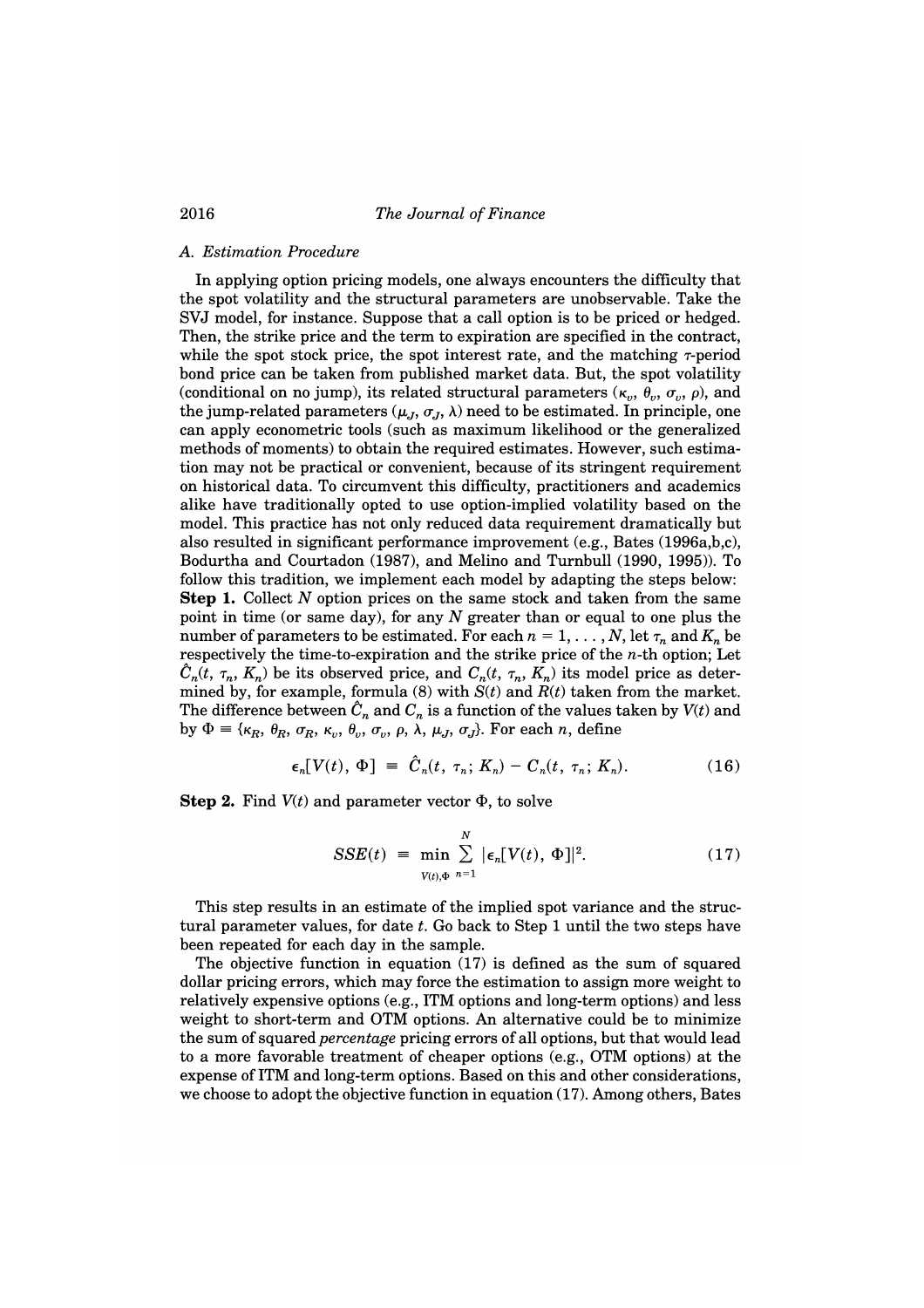**(1991, 1996a,c), Dumas, Fleming and Whaley (1995), Longstaff (1995), Madan and Chang (1996), and Nandi (1996) have applied this technique for similar purposes. Applying such an implied-parameter procedure to implement the candidate models should in some sense give each model an "equal" chance, and it is also consistent with the existing practice of judging a new option pricing model's performance relative to that of the BS when the latter is implemented using the model's own (time-varying) implied volatility and time-varying interest rates.** 

# **B. Implied Parameters and In-Sample Pricing Fit**

**In implementing the above procedure, we initially use all call options available on each given day, regardless of maturity and moneyness, as inputs to estimate that day's spot volatility and relevant structural parameters. This estimation is separately done for each model and for each day in the June 1988 to May 1991 period.7 The group in Table III under the heading "All Options" reports the daily average and standard error of each so-estimated parameter/ volatility series as well as the daily-averaged sum of squared in-sample pricing errors (SSE), respectively for the BS, the SV, the SVSI, and the SVJ models. These reported statistics are quite informative about the internal working of the models. As such, several observations are in order. First, the implied spot volatility is on average less than 0.50 percent apart among the BS, the SV, and the SVSI models, except that the average implied standard deviation under the SVJ is 1.15 percent higher than under the BS model. For each subperiod the implied volatilities (not reported in Table III) are also close across the models. This closeness in implied volatility is somewhat surprising. It should, however, be recognized that option prices and hedge ratios are generally sensitive to the volatility input (see Figlewski (1989)). Even small differences in volatility can lead to significantly different pricing and hedging results.** 

**Second, the estimated structural parameters for the spot volatility process generally differ across the SV, the SVSI, and the SVJ models (each assuming stochastic volatility). To appreciate these estimates, recall that in the SV model the skewness and kurtosis levels of stock returns are respectively**  controlled, for the most part, by correlation  $\rho$  and volatility variation coefficient  $\sigma_n$ ; The SVSI model relies on the same flexibility, with the additional caveat of **having stochastic interest rates to ensure more proper discounting of future payoffs; In addition to inheriting all features of the SV, the SVJ model also allows price jumps to occur, which can internalize more negative skewness and higher kurtosis without making other parameters unreasonable. With this in mind, note from Table III that when all calls on a given day are used as input**  for the estimation, (i) the implied speed-of-volatility-adjustment  $\kappa_{\nu}$  is the **highest for the SVJ; (ii) the implied long-run mean volatility is 18.65 percent,** 

**<sup>7</sup> For every model the daily parameter and spot volatility estimates are reasonably stable from subperiod to subperiod. Histogram-based inferences indicate that the majority of the estimated values are centered around the mean. To save space, the subsample results are not reported and are available upon request.**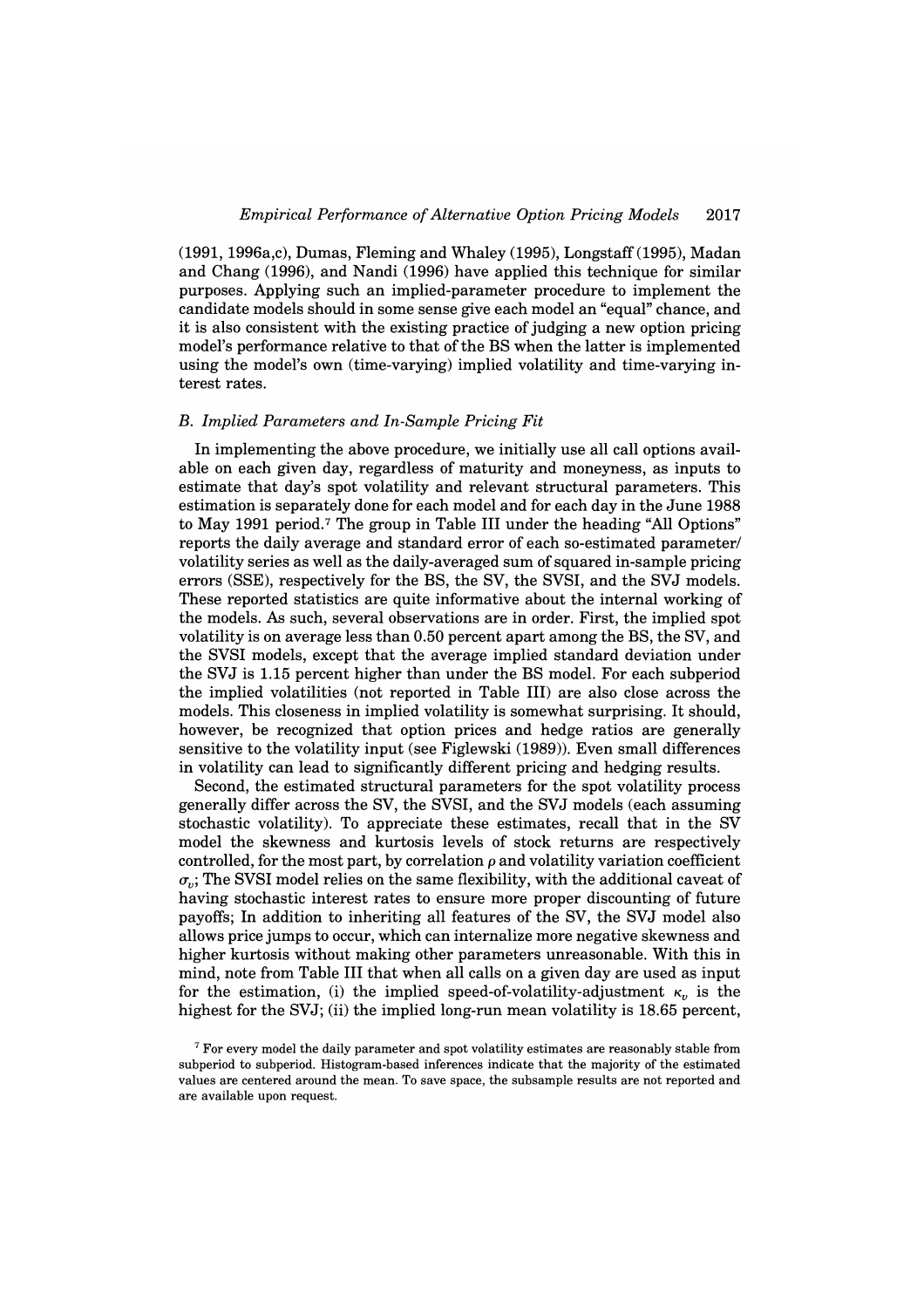# **Table III**

# **Implied Parameters and In-Sample Fit**

**Each day in the sample, the structural parameters of a given model are estimated by minimizing the sum of squared pricing errors between the market price and the model-determined price for each option. The daily average of the estimated parameters is reported first, followed by its standard error in parentheses. The parameters in the groups under "All Options", "Short-Term Options", and "At-the-Money Options" are obtained by respectively using all the available options, only short-term options, and only ATM options in the day as input into the estimation. For each model, SSE in a given column group denotes the daily average sum of squared errors for all options after the All-Options-Based, Maturity-Based, or Moneyness-Based treatment. The structural parameters**  $\kappa_v$ ,  $\theta_v/\kappa_v$ , and  $\sigma_v$  ( $\kappa_R$ ,  $\theta_R/\kappa_R$ , and  $\sigma_R$ ) are respectively the speed of adjustment, the long-run mean, and the variation coefficient of the diffusion volatility  $V(t)$  (the spot interest rate  $R(t)$ ). The parameter  $\mu_J$  represents the mean jump size,  $\lambda$  the frequency of the jumps per year, and  $\sigma_J$  the standard deviation of the logarithm of one plus the percentage jump size.  $V_J$  is the **instantaneous variance of the jump component. BS, SV, SVSI, and SVJ, respectively, stand for the Black-Scholes, the stochastic-volatility model, the stochastic-volatility and stochastic-interest-rate model, and the stochastic-volatility model with random jumps.** 

|                                                                                                                                       |           |                   | All Options                                         |                   |            | Short-Term Options                                                      |                                    |                   |            |           | <b>At-the-Money Options</b>                       |                   |
|---------------------------------------------------------------------------------------------------------------------------------------|-----------|-------------------|-----------------------------------------------------|-------------------|------------|-------------------------------------------------------------------------|------------------------------------|-------------------|------------|-----------|---------------------------------------------------|-------------------|
| Parameters                                                                                                                            | <b>BS</b> | $_{\rm SV}$       | <b>SVSI</b>                                         | SVI               | <b>BS</b>  | <b>SV</b>                                                               | <b>SVSI</b>                        | <b>SVJ</b>        | <b>BS</b>  | <b>SV</b> | <b>SVSI</b>                                       | <b>SVJ</b>        |
| $\kappa_v$                                                                                                                            |           | 1.15              | 0.98<br>$(0.03)$ $(0.04)$ $(0.06)$                  | 2.03              |            | 1.62                                                                    | 1.47<br>$(0.09)$ $(0.08)$ $(0.08)$ | 3.93              |            | 0.99      | 0.71<br>$(0.02)$ $(0.02)$ $(0.04)$                | 1.74              |
| $\theta_{v}$                                                                                                                          |           | 0.04              | 0.04<br>$(0.00)$ $(0.00)$ $(0.00)$                  | 0.04              |            | 0.04                                                                    | 0.04<br>$(0.00)$ $(0.00)$ $(0.00)$ | 0.04              |            | 0.04      | 0.04<br>$(0.00)$ $(0.00)$ $(0.00)$                | 0.04              |
| $\sigma_{v}$                                                                                                                          |           | 0.39              | 0.42<br>$(0.00)$ $(0.00)$ $(0.00)$                  | 0.38              |            | 0.44                                                                    | 0.45<br>$(0.00)$ $(0.00)$ $(0.00)$ | 0.40              |            | 0.40      | 0.43<br>$(0.00)$ $(0.00)$ $(0.00)$                | 0.40              |
| ρ                                                                                                                                     |           |                   | $-0.64 - 0.76 - 0.57$<br>$(0.01)$ $(0.01)$ $(0.01)$ |                   |            | $-0.76 - 0.80 - 0.52$                                                   | $(0.01)$ $(0.01)$ $(0.01)$         |                   |            |           | $-0.70 -0.79 -0.58$<br>$(0.01)$ $(0.01)$ $(0.01)$ |                   |
| λ                                                                                                                                     |           |                   |                                                     | 0.59<br>(0.02)    |            |                                                                         |                                    | 0.61<br>(0.02)    |            |           |                                                   | 0.68<br>(0.02)    |
| $\mu_J$                                                                                                                               |           |                   |                                                     | $-0.05$<br>(0.00) |            |                                                                         |                                    | $-0.09$<br>(0.00) |            |           |                                                   | $-0.04$<br>(0.00) |
| $\sigma_{J}$                                                                                                                          |           |                   |                                                     | 0.07<br>(0.00)    |            |                                                                         |                                    | 0.14<br>(0.00)    |            |           |                                                   | 0.06<br>(0.00)    |
| $\sqrt{V_J}(\%)$                                                                                                                      |           |                   |                                                     | 6.15<br>(0.22)    |            |                                                                         |                                    | 12.30<br>(0.17)   |            |           |                                                   | 6.65<br>(0.21)    |
| $\kappa_R$                                                                                                                            |           |                   | 0.58<br>(0.02)                                      |                   |            |                                                                         | 0.40<br>(0.02)                     |                   |            |           | 0.69<br>(0.02)                                    |                   |
| $\theta_R$                                                                                                                            |           |                   | 0.02<br>(0.00)                                      |                   |            |                                                                         | 0.02<br>(0.00)                     |                   |            |           | 0.02<br>(0.00)                                    |                   |
| $\sigma_R$                                                                                                                            |           |                   | 0.03<br>(0.00)                                      |                   |            |                                                                         | 0.03<br>(0.00)                     |                   |            |           | 0.03<br>(0.00)                                    |                   |
| Implied<br>Volatility (%) $(0.14)$ $(0.14)$ $(0.15)$ $(0.16)$ $(0.14)$ $(0.14)$ $(0.14)$ $(0.15)$ $(0.14)$ $(0.14)$ $(0.15)$ $(0.16)$ |           |                   |                                                     |                   |            | 18.23 18.66 18.65 19.38 18.15 18.45 18.54 20.65 18.74 18.48 18.36 19.03 |                                    |                   |            |           |                                                   |                   |
| <b>SSE</b>                                                                                                                            |           | 69.60 10.63 10.68 |                                                     |                   | 6.46 28.09 | 5.48                                                                    | 5.16                               |                   | 2.63 25.34 | 5.98      | 5.45                                              | 5.31              |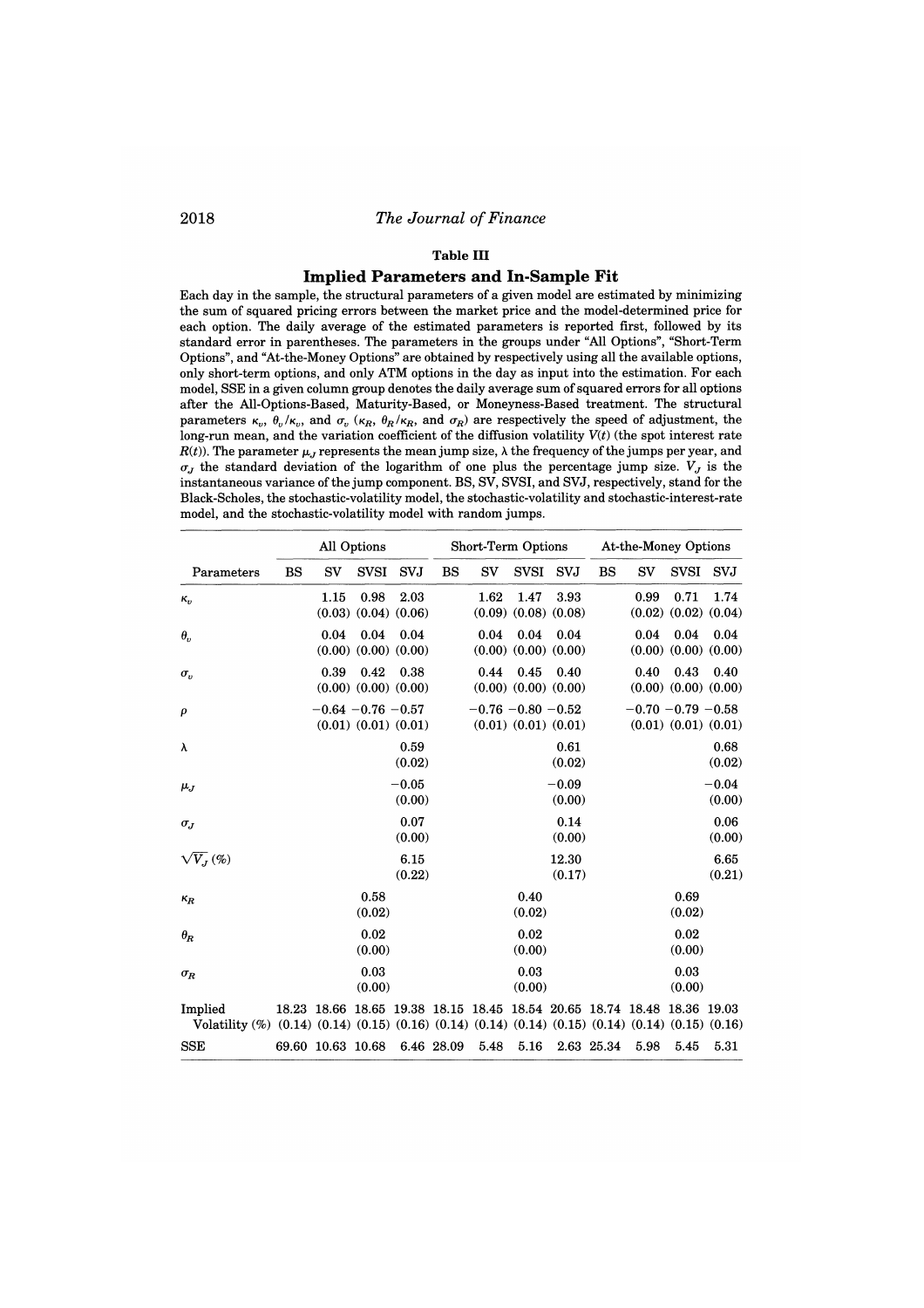**20.20 percent, and 15.32 percent, respectively, for the SV, the SVSI, and the SVJ;** and (iii) the variation coefficient  $\sigma$ , and the magnitude of  $\rho$  are the lowest **for the SVJ, followed by the SV model. These estimates together present the picture that, to the extent that the pricing structure of the calls can be**  explained respectively by each model, the SVJ model's demand on the  $V(t)$ process is the least stringent as it requires both the lowest  $\sigma_n$  and the lowest  $\rho$  (in magnitude), whereas the SVSI requires  $\sigma_n$  and  $\rho$  to be respectively as high **as 0.42 and -0.76. The SVJ model attributes part of the implicit negative skewness and excess kurtosis to the possibility of a jump occurring with an**  average frequency of  $0.59$  times per year and an average jump size of  $-5$ **percent (with the jump size uncertainty estimated at 7 percent).8 The finding that the SVSI implied-parameter values seem to be less reasonable than their SV counterparts is surprising, as one would expect the three extra parameters (related to the interest rate process) to make the SVSI model fit the data better. This poor performance by the SVSI will show up in other measures to be examined as well, suggesting that having more parameters in an option pricing model does not necessarily mean better performance. Note that under the SVSI the parameter estimates for the short-rate process are comparable to those reported in Chan et al. (1992). We defer further discussion on the reasonableness of the implied parameters until a later point.** 

**Finally, the fact that incorporating stochastic interest rates does not seem to enhance the SV model's fit is further illustrated by each model's sum of squared pricing errors (SSE) across all calls on an average day. From the "All Options" panel of Table III, the SSE is 69.60 for the BS and 6.46 for the SVJ, while it is 10.63 and 10.68 respectively for the SV and the SVSI. Indeed, the SVSI and the SV result in similar in-sample fit. Allowing jumps to occur does, however, improve the SV model's in-sample fit further.** 

**In light of the BS model's moneyness- and maturity-related biases, researchers and especially practitioners have tried to find ways to "live with a smile." One of the proposed ways, while arguably ad hoc, is to estimate and use an "implied-volatility matrix." For example, if the call option being evaluated is ATM and has one month to expiration, use as input to the BS formula the volatility implied by one-month calls of similar moneyness. To see how the candidate models fare against each other under such a matrix treatment, we**  reestimate and implement the four models, each time using one of six alter**native sets of call options traded on a given day: short-term calls, medium-term calls, long-term calls, OTM calls, ATM calls, and ITM calls. Those maturitybased or moneyness-based parameter estimates are then applied to price or hedge options in the corresponding maturity or moneyness category.** 

**<sup>8</sup> Examining the SV and the SVJ models together, Bates (1996a,c) also finds that the SVJ is less demanding than the SV on the volatility process and its correlation with stock price changes. For the post-1987 crash years, he identifies an infrequent negative price jump implicit in S&P 500 futures options of a magnitude similar to ours. His other parameter estimates for the SV and the SVJ are also similar to ours in magnitude.**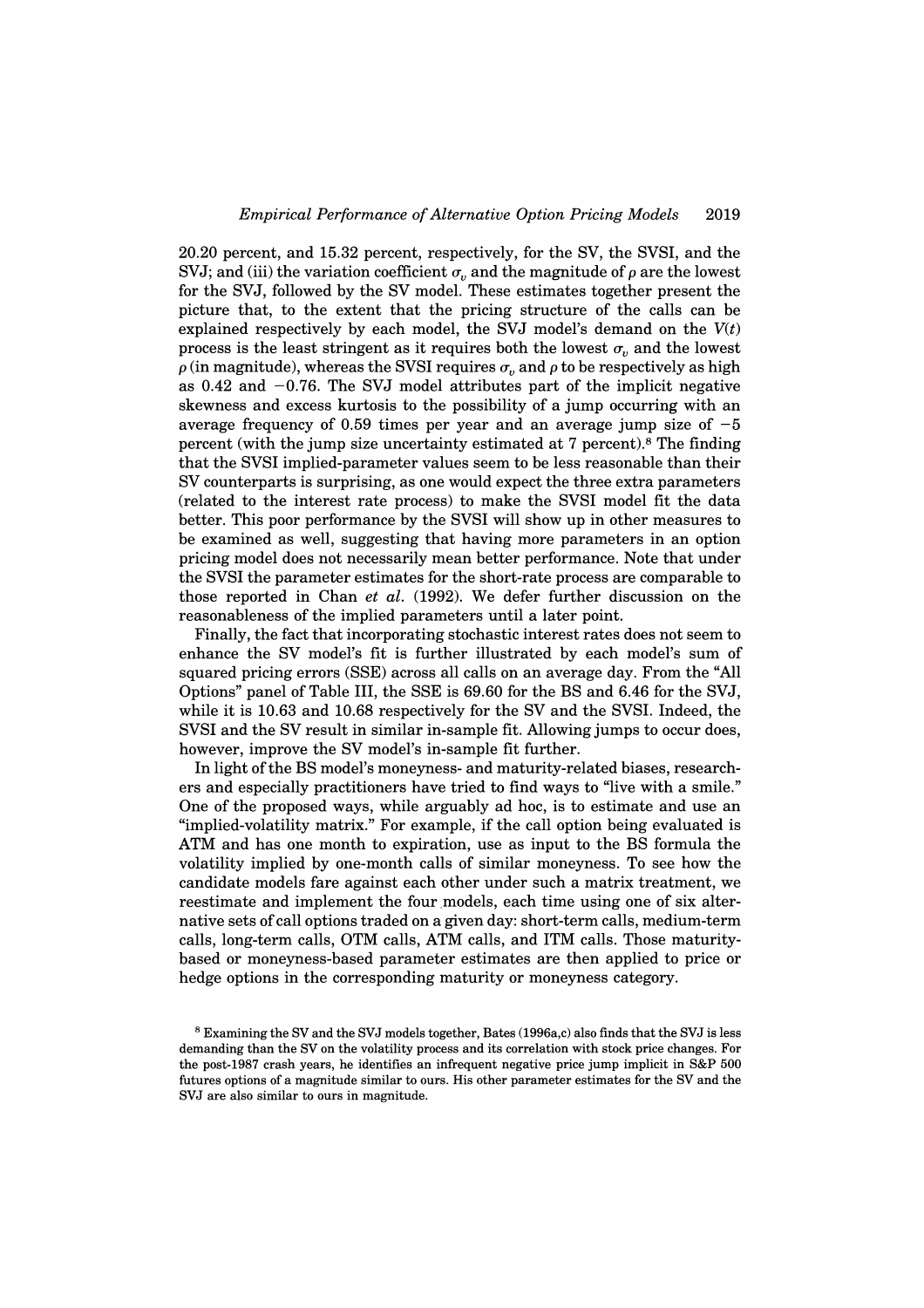**Given the space constraint, we present in Table III (i) the parameter sets implied by all short-term calls in the sample and (ii) those implied by all ATM calls. Short-term options have been the most challenging, and ATM options have been much of the focus of empirical option pricing. Let's first look at the average parameter values implied by each day's short-term calls in Table III. For each model, the estimated structural parameters of the volatility process are respectively higher than their counterparts implied by all options of each**  given day. In particular, the volatility coefficient  $\sigma_n$  is higher for each model **than before, meaning that for the short-term options to be priced properly the volatility process needs to be more volatile than for all options of any maturity**  to be priced. The implied magnitude of  $\rho$  is also higher than before, for both the **SV and the SVSI models. More strikingly, even though the implied magnitude**  of  $\rho$  is lower now under the SVJ, the implied jump frequency  $\lambda$ , mean jump size  $\mu_{J}$ , and jump volatility  $\sigma_{J}$  are all higher in magnitude than under "All Op**tions." This is to say that for the observed short-term option prices to be consistent with the SVJ model, more frequent and more significant market crashes (on average, 9 percent price drops) would have to be implicit in the underlying stock price process! While the SV and the SVSI attribute the relatively high premiums of short-term options to high volatility variations and significantly negatively correlated volatility shocks with underlying price changes, the SVJ attributes them to the implicit existence of significant and somewhat frequent market crashes.** 

**When only ATM options are used to back out the parameters, the resulting estimates for volatility-related parameters do not significantly differ from their counterparts under "All Options." But to price the observed ATM option prices properly, all the three models with stochastic volatility would require volatility shocks to be more negatively correlated with underlying price changes. More interestingly, under the SVJ model these option prices imply more frequent but lower-magnitude price corrections (on average, 4 percent price drops) than either all options or short-term options do.** 

**As expected, when the parameters and spot volatility are backed out separately using each of the six sets of option prices, the respective in-sample fits of the four models are better than when the same one set of parameters is applied to all options. This is reflected by the significant reduction in each model's daily-averaged SSE. Thus, even though ad hoc, the "implied-parameter matrix" treatment helps improve each model's respective in-sample pricing performance.** 

**The above conclusion has, however, an unfortunate implication as well. That is, if each candidate option pricing model were correctly specified, the six sets of option prices, formed across either moneyness or maturity, should not have resulted in different implied parameter/volatility values nor should the "implied-parameter matrix" treatment have led to any performance improvement. Table III thus indicates that every candidate model is misspecified.** 

# **IV. Assessment of Relative Model Misspecification**

**In the two subsections to follow, we assess each model's misspecification from a different angle.**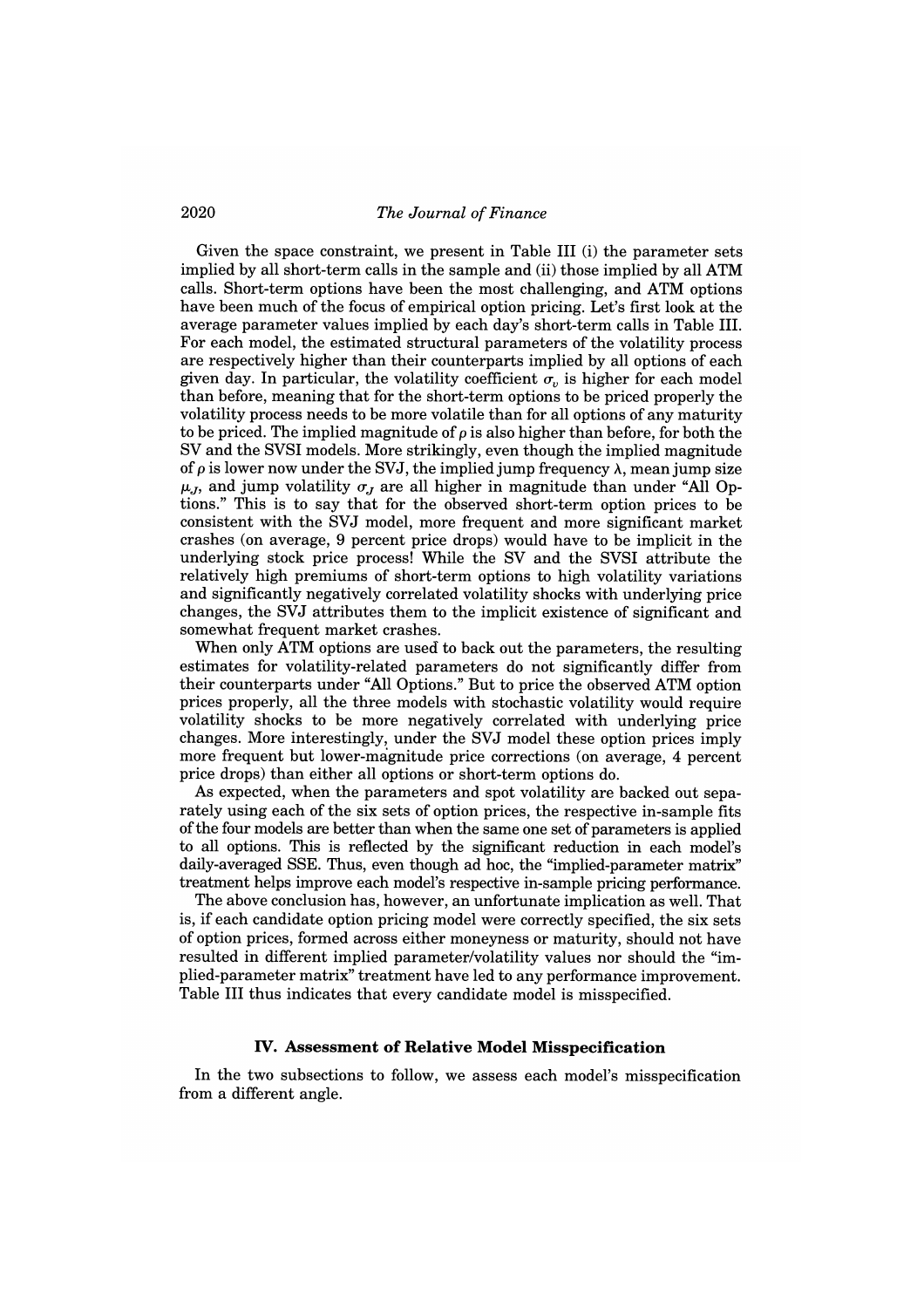# **A. Implied Volatility Graphs**

**The first diagnostic of relative model misspecification is to compare the implied-volatility patterns of each model across both moneyness and maturity, as is done in Rubinstein (1985). For this exercise, we use the subsample data from July 1990 to December 1990.9 The basic procedure for backing out each model's implied-volatility series is as follows. First, substitute the spot index and interest rates of date t as well as the structural parameter values implied by all**  date  $(t - 1)$  option prices, into the option pricing formula, which leaves only the **spot volatility undetermined. Next, for each given call option of date t, find a spot volatility value that equates the model-determined price with the observed price of the call. Then, after repeating these steps for all options in the sample, obtain for each moneyness-maturity category an average implied-volatility value. These estimates are grouped into three maturity categories and plotted in Figure 1, respectively for the BS, the SV, the SVSI, and the SVJ models. Due to the difference in sample periods used, the comparable implied-volatility levels may not be exactly the same between Figure 1 and Tables II and III.** 

**In Figure 1, the SVJ model's implied-volatility pattern smiles the least for short-term options, followed in increasing order by the SVSI, the SV, and the BS model. However, all models still show some U-shaped moneyness-related biases, indicating misspecification by all. For medium-term and long-term calls, the implied volatility exhibits a moneyness-related smile only under the BS model, but not so under the SV, the SVSI, and the SVJ models. Overall, the SV's and the SVSI's patterns are quite close, on a maturity-by-maturity basis. Further, relative to other models', the SVJ's implied volatility is persistently higher (by about 1.5 percent on average).** 

**Also in Figure 1, the pricing models (except the SVJ) yield, for each given maturity category, virtually identical implied-volatility values for ATM options. Take as an example the short-term options. The three implied-volatility curves all intersect at about the ATM point. The same is true for the other maturity categories.** 

### **B. Internal Consistency of Implied Parameters**

**Another way to gauge model misspecification is to follow the approach taken by Bates (1996a,c) and examine whether each model's implied parameters are consistent with those implicit in the time series of (a) the S&P 500 returns, (b) the (implied) volatility, and (c) the spot interest rate. That is, are the daily averages of the implied parameters similar in magnitude to those from the time series counterparts? The closer the implied parameters, the closer the implied time-series path to its observed counterpart for each given variable and hence the less misspecified the model.** 

**<sup>9</sup>Since volatility changes over time, we focus on the average implied-volatility patterns for a relatively short period of time, rather than for the entire 3-year period. Results from another 6-month subperiod are similar.**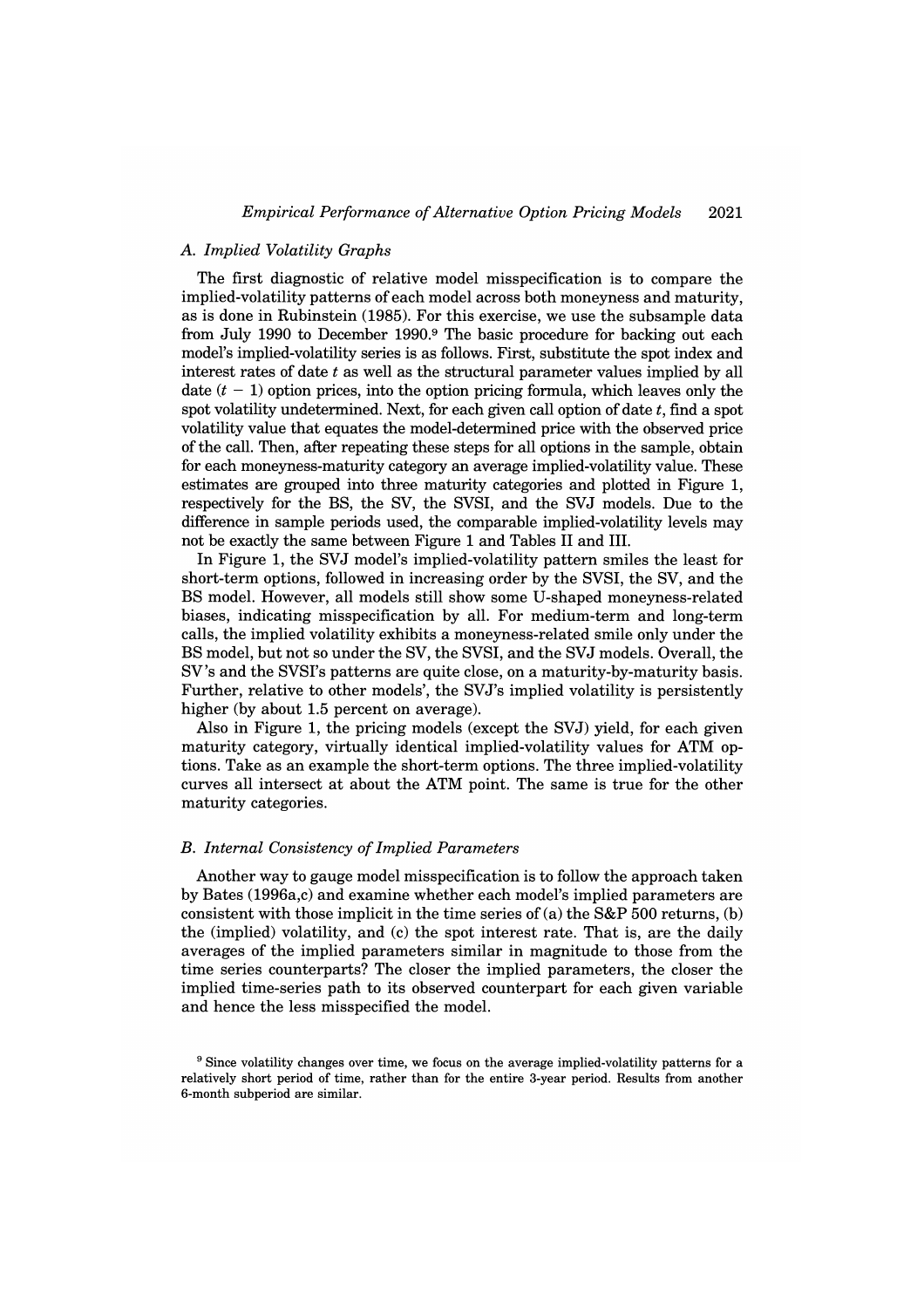

**Days-to-expiration < 60** 







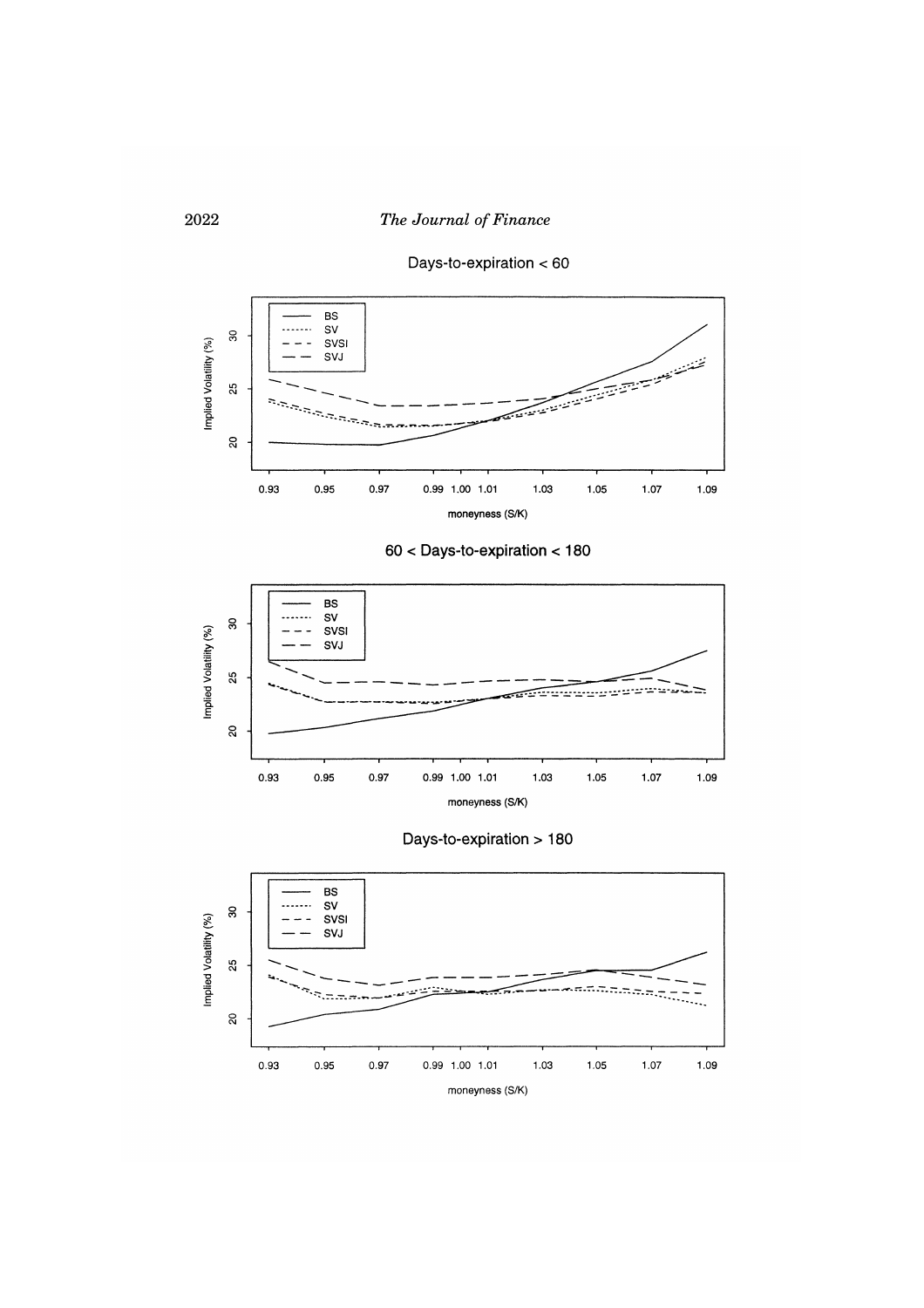**Observe that the option-implied parameters correspond to the risk-neutral distributions while those estimated from observed time-series data are for the true distributions. Thus, before making the desired comparisons, we need to separate out the true distributional parameter values from their risk-neutral counterparts. For this, we rely on the general-equilibrium models of Bakshi and Chen (1997a) and Bates (1996a,c) in which the factor risk premiums are**  proportional to the respective factors and consequently the processes for  $V(t)$ ,  $R(t)$ ,  $q(t)$  and  $J(t)$  under the true probability measure share the same stochastic **structure as their counterparts under the risk-neutral measure. Specifically,**   $\theta_v$ ,  $\sigma_v$ ,  $\rho$ ,  $\theta_R$ ,  $\sigma_R$ , and  $\sigma_J$  are the same under either probability; Only  $\kappa_v$ ,  $\kappa_R$ ,  $\lambda$ , and  $\mu$ <sub>*I*</sub> will change when the probability measure changes from the risk**neutral to its true counterpart. Let these parameters under the true probabil**ity measure be respectively denoted by  $\bar{\kappa}_v$ ,  $\bar{\kappa}_R$ ,  $\bar{\lambda}$ , and  $\bar{\mu}_J$ . According to Bates **(1991), when the risk aversion coefficient of the representative agent is bounded within a reasonable range, the parameters of the true distributions will not differ significantly from their risk-neutral counterparts.** 

**For the overall sample period from June 1988 to May 1991, the annualized daily S&P 500 returns have a mean of 12.7 percent, a volatility of 17.47 percent, a skewness of -0.43, and a kurtosis of 6.58. The historical volatility is indeed lower than its option-implied counterparts (see Table III). The negative skewness and the high kurtosis are in contrast with the skewness (of zero) and kurtosis (of 3) allowed by the log-normal distribution in the BS model. The distributional assumption of the BS is thus overwhelmingly rejected by the data. We only need to focus attention on the relative misspecification of the three models with stochastic volatility. In the rest of this subsection, we treat the volatility implied by all options in a given day as a surrogate for the unobservable true spot volatility of that day.** 

Let us first examine the consistency of the option-implied correlation  $\rho$  with **the sample correlation between daily returns and volatility changes of the S&P**  500 index. If an option model is correctly specified, the average  $\rho$  value implied **by the option prices must equal its time-series counterpart estimated from the daily price and volatility changes. The row marked "Time-series estimate" in**  Table IV provides such estimates of  $\rho$  at  $-0.28$ ,  $-0.23$ , and  $-0.27$ , respectively, **under the SV, the SVJ, and the SVSI model. The magnitudes of these esti**mates are much lower than their option-implied counterparts  $(-0.64, -0.57,$ **and -0.76), suggesting that for each model the correlation level implicit in** 

**Figure 1. The implied volatility graphs are based on the six-month sample period from July 1990 through December 1990. Using as inputs (i) current day's interest rate and S&P 500 index value and (ii) previous day's implied structural parameters, we invert each option formula from the market price of a given option, to obtain the model's implied volatility corresponding to this option contract. For each model, the reported implied volatility in a given moneyness-maturity category is the average of all calls in that moneyness-maturity category and over the entire six-month period. BS, SV, SVSI, and SVJ respectively stand for the Black-Scholes, the stochasticvolatility model, the stochastic-volatility and stochastic-interest-rate model, and the stochasticvolatility model with random jumps.**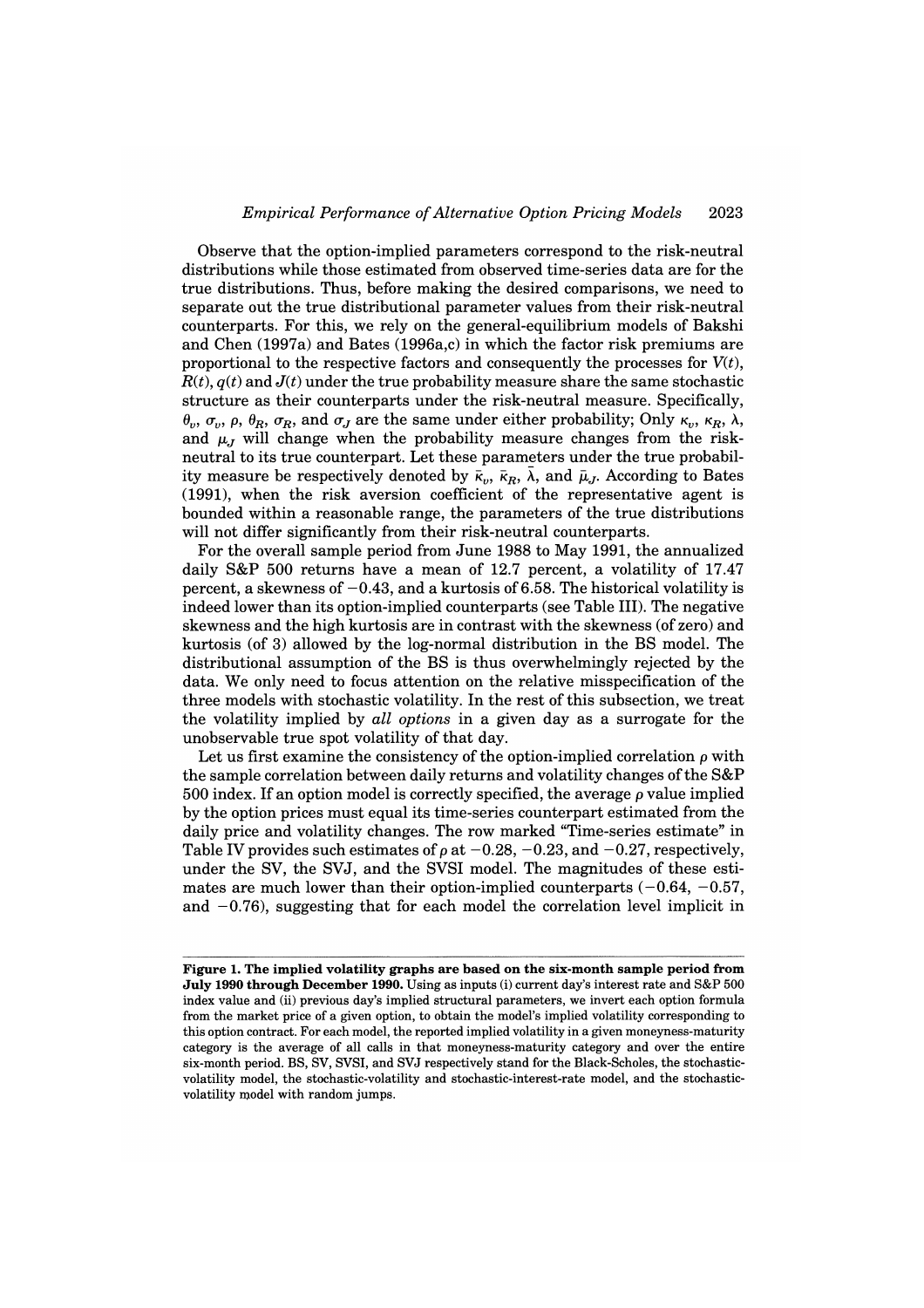|       | Ĺ |
|-------|---|
| ≧     |   |
|       |   |
|       |   |
|       |   |
| Table |   |
|       |   |
|       |   |

# **Consistency Tests**

8 P **SVJ SVSI E** – ਜ **Rate Volatility R** 왼 뮤 티  $\frac{1}{2}$   $\frac{1}{2}$   $\frac{1}{2}$ **Parameters Volatility Parameters Parameters Kv ov Ov p kv ov Cv P Kv ov**  .<br>با ج **p KR OR Average implied**   $\frac{1}{2}$  $\alpha$   $\hat{R}$ بع<br>م  $\sum_{k=1}^{n}$  $\vec{P}$ **0.04 0.38**   $\tilde{a}$ . $\tilde{B}$ **0.98**  <u>ದೆ ಹೆ</u> **0.42**  - <sub>면</sub>  $\frac{5}{9}$ **0.02**   $\sum_{n=1}^{\infty}$ <u>8 ដ</u> **0.04 0.10 1.09 0.03 0.10 1.14 0.04 0.10 3.02 0.14**   $\frac{6}{18}$  $\frac{1}{2}$   $\frac{1}{6}$ **(0.00) (0.14) (0.00) (0.00) (0.19) (0.01)**   $\theta_{\cal R}$  is  $\frac{1}{2}$  $\Rightarrow$   $\frac{8}{5}$ **(0.00) p-value (Ho hold) [0.97] [0.78] [0.00] [0.00] [0.16] [0.00] [0.39] [0.85] [0.00]**  ر<br>م <u>آ</u> **[0.00] Time series estimate**   $\mathbf{e}$  -  $\mathbf{e}$ **-0.23 -0.27**   $\overline{6}$ **(0.03) (0.03)** 

|                                                         |                    | Volatility Parameters          | $S_{\rm V}$                             |                          |                                   | Volatility Parameters<br><b>EAS</b>                          |                                                             |                   |                                                          | <b>SVSI</b>                   | Volatility Parameters                                       |                   |                                             | Interest Rate<br>Parameters<br><b>SVSI</b> |                                  |
|---------------------------------------------------------|--------------------|--------------------------------|-----------------------------------------|--------------------------|-----------------------------------|--------------------------------------------------------------|-------------------------------------------------------------|-------------------|----------------------------------------------------------|-------------------------------|-------------------------------------------------------------|-------------------|---------------------------------------------|--------------------------------------------|----------------------------------|
|                                                         | م<br>جي            | $\mathbf{e}^{\mathbf{b}}$      | $\frac{1}{2}$                           | $\overline{\phantom{a}}$ | احجا                              | $\boldsymbol{\theta_{v}}$                                    | $\sigma_{\nu}$                                              | $\overline{a}$    |                                                          | $\frac{\theta_v}{\theta}$     | $\sigma_v$                                                  | $\sigma$          | κŖ                                          | $\theta_R$                                 | $\sigma_R$                       |
| Average implied<br>MLE                                  | 1.16<br>1.15       | 0.04<br>0.00<br>0.00<br>10.78] | $0.39$<br>$0.000$<br>$0.000$<br>$0.001$ | $-0.64$                  | 2.03<br>1.03<br>1.0.00]<br>10.00] | $\begin{array}{c} 0.04 \\ 0.03 \\ 0.000 \\ 0.16 \end{array}$ | $\begin{array}{c} 0.38 \\ 0.10 \\ 0.00 \\ 0.00 \end{array}$ | $-0.57$           | $0.14$<br>$-1.9$<br>$-1.9$<br>$-1.9$<br>$-1.9$<br>$-1.9$ | 0.04<br>0.01<br>0.05<br>0.85] | $\begin{array}{c} 0.42 \\ 0.10 \\ 0.00 \\ 0.00 \end{array}$ | $-0.76$           | 8<br>8<br>0 3 9<br>0 9<br>0 9<br>0 9<br>0 9 |                                            | 83<br>83<br>90<br>90<br>90<br>90 |
|                                                         | $(0.18)$<br>[0.97] |                                |                                         |                          |                                   |                                                              |                                                             |                   |                                                          |                               |                                                             |                   |                                             |                                            |                                  |
| $v$ -value $(H_0 \text{ hold})$<br>Time series estimate |                    |                                |                                         |                          |                                   |                                                              |                                                             |                   |                                                          |                               |                                                             |                   |                                             |                                            |                                  |
|                                                         |                    |                                |                                         |                          |                                   |                                                              |                                                             |                   |                                                          |                               |                                                             |                   |                                             |                                            |                                  |
|                                                         |                    |                                |                                         | $-0.28$<br>(0.03)        |                                   |                                                              |                                                             | $-0.23$<br>(0.03) |                                                          |                               |                                                             | $-0.27$<br>(0.03) |                                             |                                            |                                  |

# **2024 The Journal of Finance**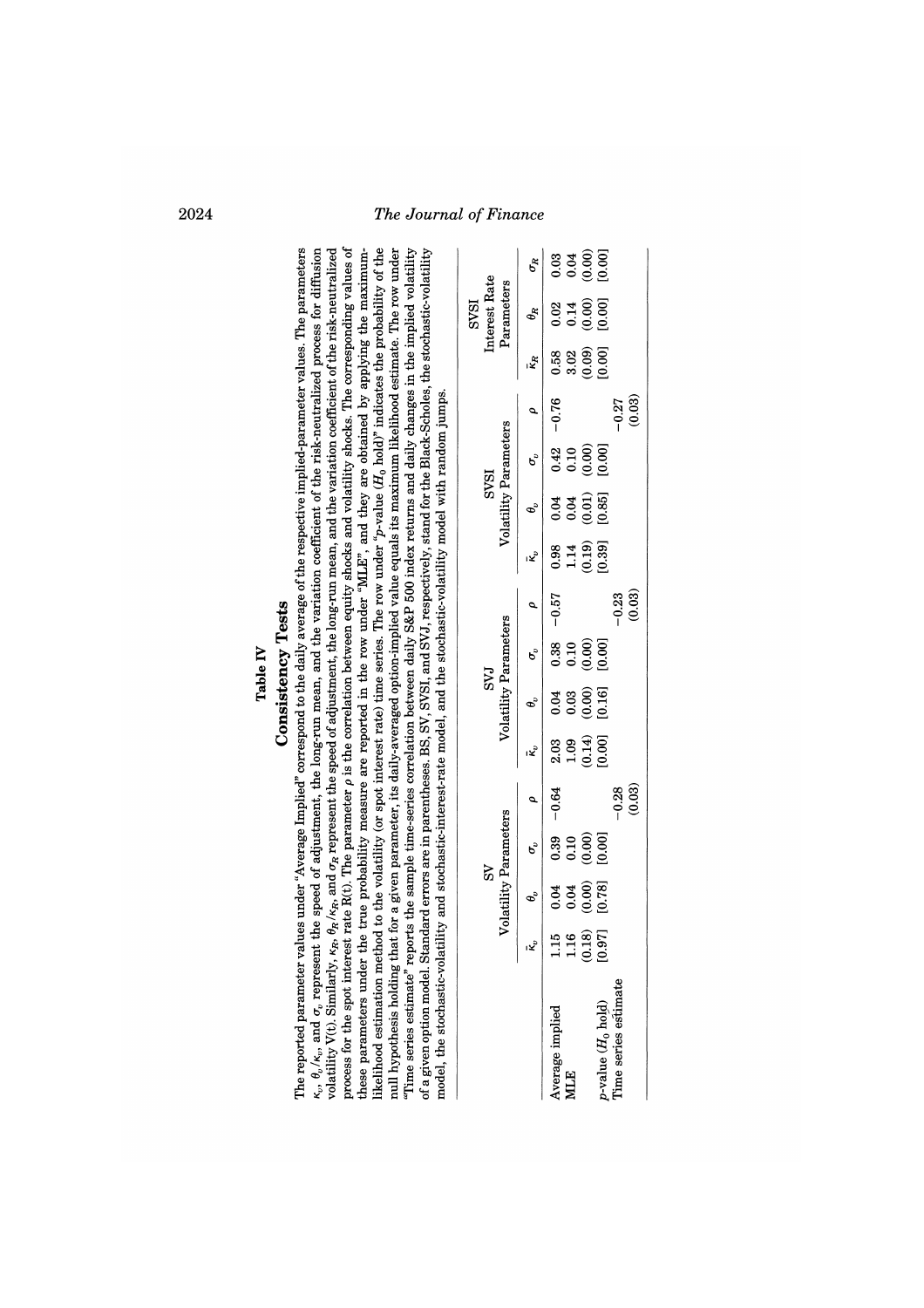**option prices is inconsistent with the time-series relation between stock returns and implied volatility. Each of the three models is hence significantly misspecified. On a relative scale, however, this departure between the average implied and the time-series estimated is the weakest for the SVJ, and the strongest for the SVSI. Based on his estimated general autoregressive conditional heteroskedasticity (EGARCH) specification for equity-return dynamics,**  Nelson  $(1991)$  gives an estimate of  $-0.12$  for the correlation between stock **returns and changes in the true volatility, which is closer to our time-series estimates than to the average option-implied values of p.** 

**Next, we adopt the maximum-likelihood (ML) method proposed by Bates**  (1996a) to estimate the structural parameters of  $V(t)$  and  $R(t)$  (wherever **applicable) under the true probability measure. Take the volatility process as an example. Using the implied-volatility time series as inputs, maximize the log-likelihood function** 

$$
\max_{\bar{\kappa}_v, \theta_v, \sigma_v} \sum_{t=1}^T \ln\{P[\ln(V(t+1))|V(t)]\},\tag{18}
$$

where  $P[\cdot | \cdot]$  denotes the transition density of the non-central  $\chi^2$  distribution **given by** 

$$
P[\ln V(t + \Delta t)|V(t)]
$$
  
= 
$$
\frac{[cV(t + \Delta t)]^{2\theta_v/\sigma_v^2}}{\exp[cV(t + \Delta t) + cV(t)e^{-\bar{\kappa}_v\Delta t}]}\sum_{j=0}^{\infty} \frac{[c^2V(t)V(t + \Delta t)e^{-\bar{\kappa}_v\Delta t}]^j}{G[(2\theta_v/\sigma_v^2) + j]j!},
$$
 (19)

where  $c^{-1} \equiv (1/2\bar{k}_v) \sigma_v^2 (1 - e^{-\bar{k}_v \Delta t})$ , and  $G(\cdot)$  denotes the (statistical) Gamma **function. The ML estimates of the structural parameters are reported in Table IV for the three models. Two observations are in order. First, for each model,**  the ML estimates of  $\bar{\kappa}_v$  and  $\theta_v$  are statistically indistinguishable from their **respective option-implied counterparts (except for the**  $\bar{\kappa}_v$  **estimate of the SVJ model). The p-values for the null hypothesis of equality between the ML and the option-implied estimates are all in excess of 15 percent (except for the SVJ**  case noted). Second, the implied value of  $\sigma_v$  is, for each model, about four times **its ML estimate. The volatility process implicit in option prices is therefore much too volatile, relative to each implied-volatility time series! According to this yardstick, the three models are equally misspecified. This finding is similar to those of Bates (1996a,c) using currency and S&P 500 futures options.** 

By replacing  $V(t)$  in equation (18) with  $R(t)$ , we also obtain maximumlikelihood estimates for  $\theta_R$ ,  $\bar{\kappa}_R$ , and  $\sigma_R$ , and report them in Table IV for the **SVSI (as it is the sole model assuming stochastic interest rates). Unlike the**  previous case for the volatility parameters, the ML estimate of  $\sigma_R$  is similar to its **option-implied counterpart, but the ML estimates of**  $\theta_R$  **and**  $\bar{\kappa}_R$  **are several times as large as their option-implied counterparts. That is, interest rate volatility implicit in option prices is consistent with the interest-rate time series, but the**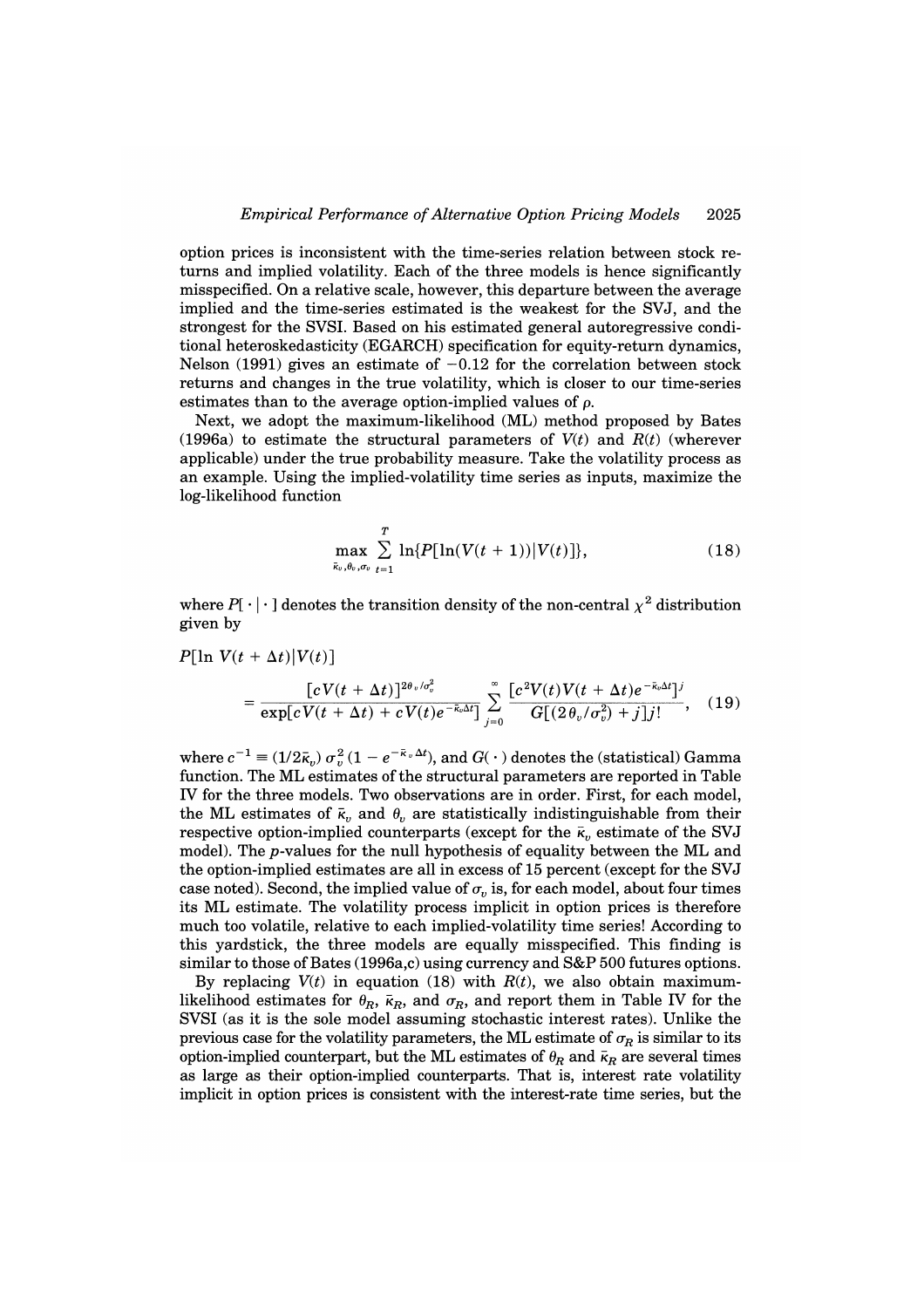**mean-reverting speed and the long-run mean of the spot rate implicit in option prices are much lower than the spot rate time series suggests. A possible cause for this departure is the existence of a negative interest-rate risk premium, which tends to make the risk-neutral**  $\kappa_R$  **much lower than the true**  $\bar{\kappa}_R$ **.** 

**In summary, the models with stochastic volatility each rely on implausible**  levels of correlation  $\rho$  and volatility variation  $\sigma$ , to rationalize the observed **option prices. While the SV, the SVJ, and the SVSI are clearly misspecified (though to a lesser degree compared to the BS),10 how will they perform in pricing and hedging options? We answer this question in the sections to follow.** 

# **V. Out-of-Sample Pricing Performance**

**We have shown that the in-sample fit of daily option prices is increasingly better as we extend from the BS to the SV and then to the SVJ model, even though going from the SV to the SVSI does not necessarily improve the fit much further. As one may argue, this increasingly better fit might simply be a consequence of having an increasingly larger number of structural parameters. To lower the impact of this connection on inferences, we turn to examining each model's out-of-sample cross-sectional pricing performance. For outof-sample pricing, the presence of more parameters may actually cause overfitting and have the model penalized if the extra parameters do not improve its structural fitting.** 

**For this purpose, we rely on previous day's option prices to back out the required parameter/volatility values and then use them as input to compute current day's model-based option prices. Next, we subtract the model-determined price from its observed counterpart, to compute both the absolute pricing error and the percentage pricing error. This procedure is repeated for every call and each day in the sample, to obtain the average absolute and the average percentage pricing errors and their associated standard errors. These steps are separately followed for the BS, the SV, the SVSI, and the SVJ models. Table V reports the pricing results, where for clarity the standard errors for each estimate are omitted as they are generally very small and close to zero. Three groups of results are presented to reflect differences in the parameter/ volatility values used in the model price calculations. Pricing errors reported under the heading "All-Options-Based" are obtained using the parameter/ volatility values implied by all of the previous day's call options. Those under "Maturity-Based" are obtained using the parameter/volatility values implied by those previous-day calls whose maturities lie in the same category (shortterm, medium-term, or long-term) as the option being priced. Pricing errors under "Moneyness-Based" are obtained using the parameter/volatility values implied by those previous-day calls whose moneyness levels lie in the same** 

**<sup>10</sup>See Bates (1996c) for other types of consistency tests. He also corrects for measurementerror-induced correlations among fitting errors across different contracts. To move on to our pricing and hedging exercise, we provide only the consistency tests just discussed. In addition, we conduct maximum-likelihood estimations using ATM-option-implied volatilities and find the results similar to those reported in Table IV.**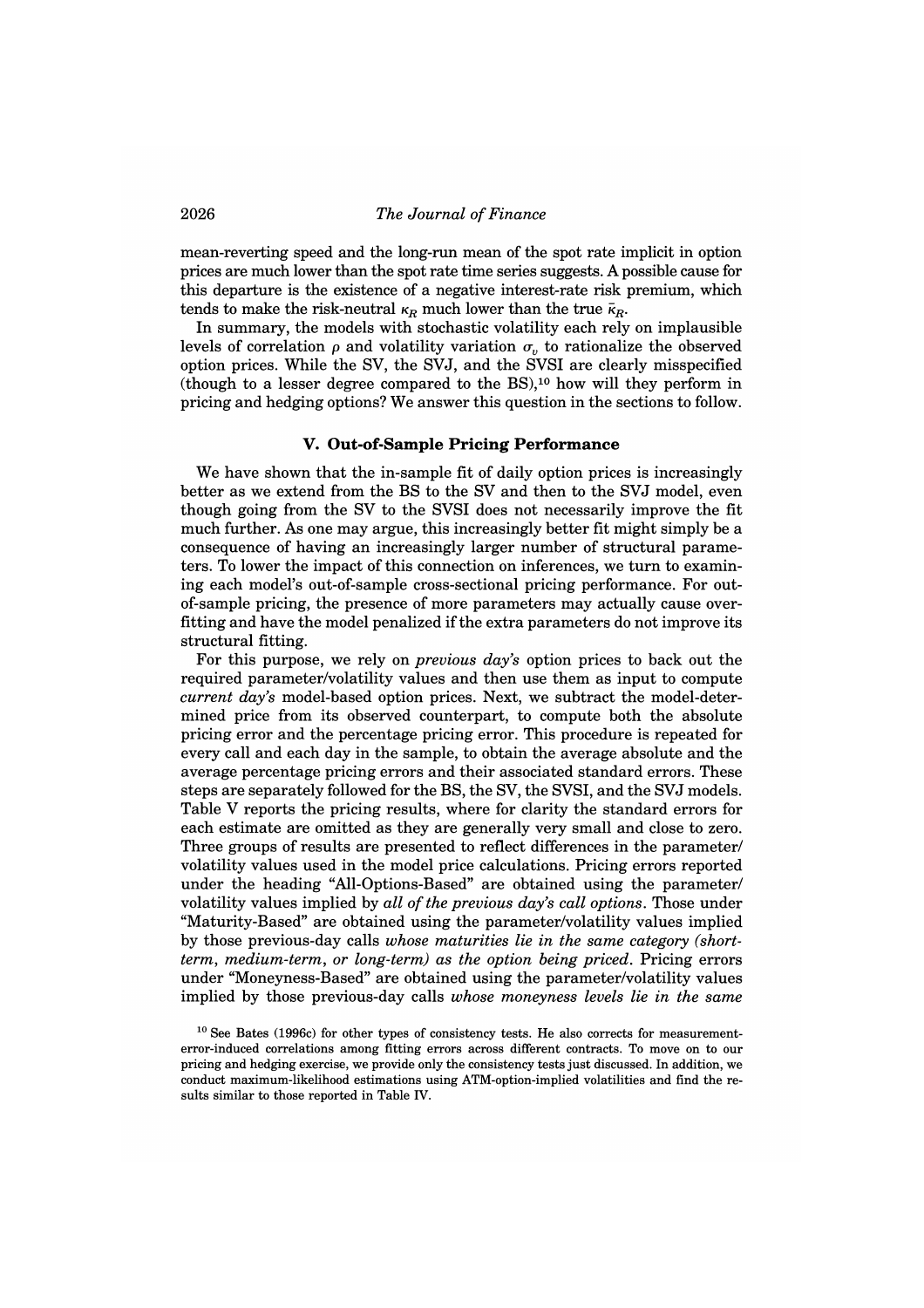**category (OTM, ATM, or ITM) as the option being priced. In other words, the pricing errors under "Maturity-Based" and "Moneyness-Based" respectively reflect each model's results from the "implied-parameter matrix" treatments based first on maturity and then on moneyness.** 

**We begin with the absolute and the percentage pricing errors, respectively given in Panels A and B of Table V, corresponding to "All-Options-Based." First, both pricing error measures rank the SVJ model first, the SVSI second, the SV next, and the BS last, except that for a few categories either the SV or the SVSI performs slightly better than the others. According to both measures, the SVSI does slightly better than the SVJ in pricing the deepest OTM calls (regardless of maturity) and the long-term deepest ITM calls. The second part of the last statement may not be surprising since one would expect the long-term deep ITM calls to be the most sensitive to interest rates. But, the fact that the SVJ does not surpass the SVSI in pricing deep OTM calls is somewhat a surprise because one would expect the opposite to be true. Second, regardless of option moneyness or maturity, incorporating stochastic volatility produces by far the most important improvement over the BS model, reducing the absolute pricing errors typically by 20 percent to 70 percent. Pricing improvement for both OTM (especially the deepest OTM) and ITM calls is particularly striking. For example, take a typical OTM call with moneyness less than 0.94 and with less than 60 days to expiration. From Table I, the average price for such a call is \$1.68. When the BS is applied to value this call, the resulting absolute pricing error is, on average, \$0.78 as shown in Table V, but when the SV is applied, the average error goes down to \$0.42. As another example, for**  calls of the deepest moneyness  $(S/K \ge 1.06)$  and the longest term-to-expiration **(greater than 180 days), their average price is \$58.12, the BS gives an average pricing error of \$1.57, and the SV results in an average error of \$0.65. Table V, together with Figure 1, thus suggests that once stochastic volatility is modeled, adding other features will usually lead to second-order pricing improvement. Third, for a given moneyness category and regardless of the pricing model, the absolute pricing errors typically increase from short- to medium- to long-term options. By the percentage pricing error measure, while the BS exhibits clear moneyness- and maturity-related biases, the other three models do not except for short-term options. In fact, except for the deepest OTM calls as well as short-term calls, the percentage pricing errors are all below 1 percent in magnitude for the SV, the SVSI, and the SVJ.** 

**A possible concern about the relatively large mispricing of short-term as well as OTM options is that the objective function in equation (17) is biased in favor of more expensive calls (i.e., long-term and ITM calls). In addition, as shown in Table I, far more sample observations are in the more expensive, ITM categories, which is also to the disadvantage of OTM options. As each estimation tries to minimize the sum of squared dollar pricing errors, these two factors must have exaggerated the extent of poor fit for short-term and OTM options by each candidate pricing model. This possible exaggeration, however, should not affect the overall conclusion regarding the pricing structure of short-term and OTM options relative to others. The reason is that in both Table II and Figure**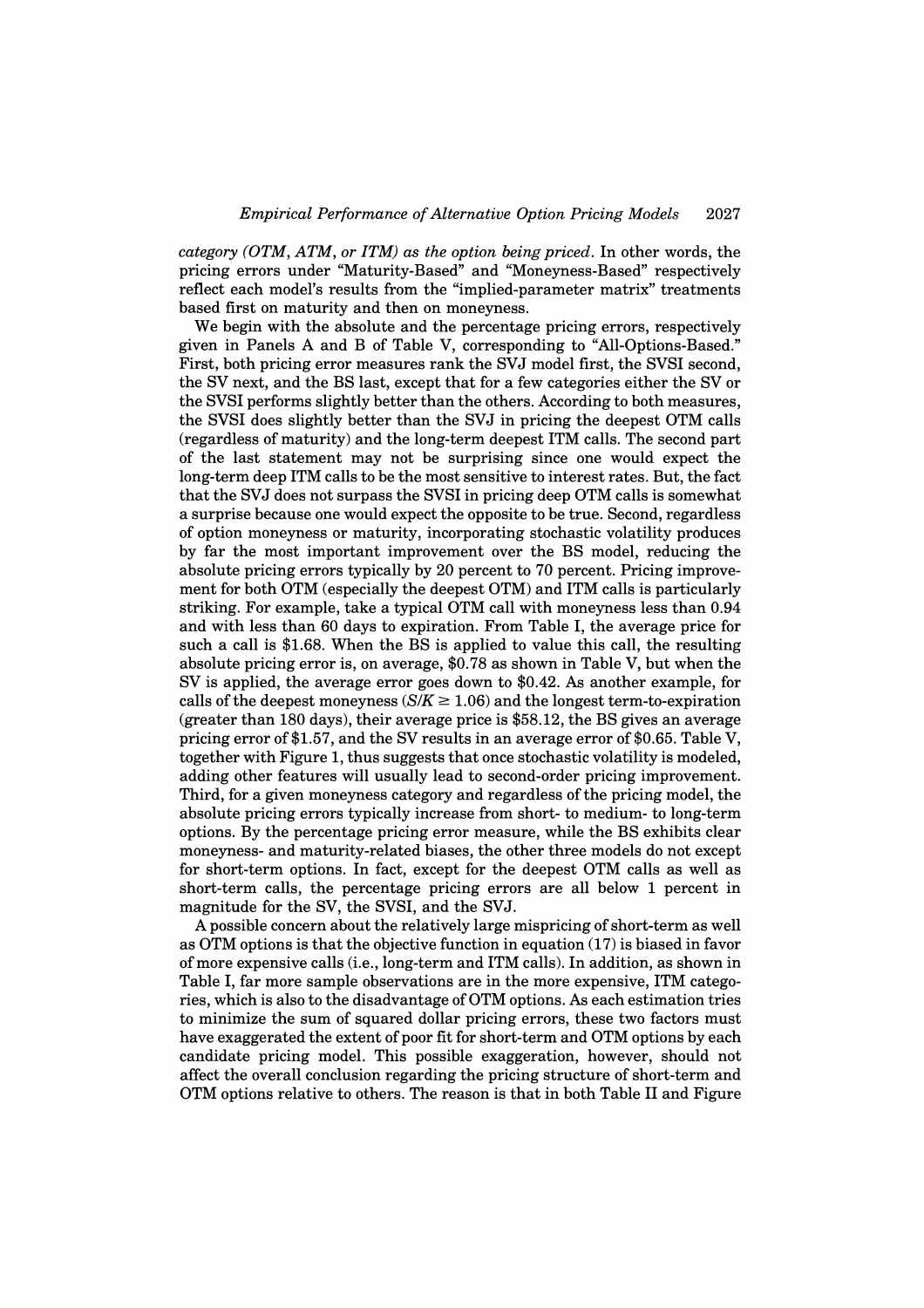### **Table V**

# **Out-of-Sample Pricing Errors**

**For a given model, we compute the price of each option using the previous day's implied parameters and implied stock volatility. The reported absolute pricing error is the sample average of the absolute difference between the market price and the model price for each call in a given moneyness-maturity category. The reported percentage pricing error is the sample average of the market price minus the model price, divided by the market price. The results under "All-Options-Based" are obtained using the parameters implied by all of the previous day's calls; those under "Maturity-Based" using the parameters implied by the previous day's options of a given maturity (short-, medium-, or long-term) to price the current day's options of the same maturity; those under "Moneyness-Based" using the parameters implied by the previous day's options of a given moneyness (Out-, At-, or In-the-money; OTM, ATM, ITM) to price the current day's options of the same moneyness. The sample period is June 1988-May 1991, with a total of 38,749 call option prices. BS, SV, SVSI, and SVJ, respectively, stand for the Black-Scholes, the stochastic-volatility model, the stochastic-volatility and stochastic-interest-rate model, and the stochastic-volatility model with random jumps.** 

| Moneyness     |             |        | All-Options-Based<br>Days-to-Expiration |            |        | Maturity-Based<br>Days-to-Expiration |            | Moneyness-Based<br>Days-to-Expiration |            |            |
|---------------|-------------|--------|-----------------------------------------|------------|--------|--------------------------------------|------------|---------------------------------------|------------|------------|
| S/K           | Model       | $60$   | $60 - 180$                              | $\geq$ 180 | $60$   | $60 - 180$                           | $\geq 180$ | $60$                                  | $60 - 180$ | $\geq 180$ |
|               |             |        |                                         |            |        | Panel A: Absolute Pricing Errors     |            |                                       |            |            |
| < 0.94        | $_{\rm BS}$ | \$0.78 | \$1.39                                  | \$1.89     | \$1.02 | \$1.48                               | \$1.78     | \$0.41                                | \$0.63     | \$0.78     |
|               | $_{\rm SV}$ | 0.42   | 0.43                                    | 0.61       | 0.38   | 0.42                                 | 0.58       | 0.32                                  | 0.36       | 0.53       |
|               | <b>SVSI</b> | 0.37   | 0.39                                    | 0.57       | 0.38   | 0.40                                 | 0.52       | 0.30                                  | 0.36       | 0.53       |
|               | SVJ         | 0.37   | 0.40                                    | 0.59       | 0.27   | 0.40                                 | 0.58       | 0.33                                  | 0.36       | 0.54       |
| $0.94 - 0.97$ | <b>BS</b>   | 0.76   | 1.02                                    | 1.16       | 0.73   | 1.07                                 | 1.15       | 0.45                                  | 0.53       | 0.69       |
|               | SV          | 0.46   | 0.41                                    | 0.54       | 0.33   | 0.41                                 | 0.54       | 0.34                                  | 0.38       | 0.53       |
|               | SVSI        | 0.40   | 0.40                                    | 0.55       | 0.34   | 0.41                                 | 0.52       | 0.34                                  | 0.38       | 0.52       |
|               | SVJ         | 0.38   | 0.38                                    | 0.53       | 0.25   | 0.39                                 | 0.53       | 0.33                                  | 0.38       | 0.51       |
| $0.97 - 1.00$ | <b>BS</b>   | 0.61   | 0.62                                    | 0.66       | 0.51   | 0.64                                 | 0.66       | 0.70                                  | 0.74       | 0.94       |
|               | SV          | 0.48   | 0.41                                    | 0.53       | 0.39   | 0.41                                 | 0.52       | 0.40                                  | 0.43       | 0.60       |
|               | <b>SVSI</b> | 0.47   | 0.41                                    | 0.54       | 0.39   | 0.42                                 | 0.51       | 0.39                                  | 0.42       | 0.60       |
|               | <b>SVJ</b>  | 0.42   | 0.40                                    | 0.52       | 0.31   | 0.40                                 | 0.51       | 0.36                                  | 0.41       | 0.63       |
| $1.00 - 1.03$ | <b>BS</b>   | 0.52   | 0.69                                    | 0.81       | 0.45   | 0.65                                 | 0.84       | 0.47                                  | 0.50       | 0.69       |
|               | SV          | 0.41   | 0.43                                    | 0.53       | 0.40   | 0.41                                 | 0.51       | 0.38                                  | 0.43       | 0.54       |
|               | <b>SVSI</b> | 0.43   | 0.42                                    | 0.53       | 0.41   | 0.41                                 | 0.49       | 0.38                                  | 0.42       | 0.52       |
|               | <b>SVJ</b>  | 0.40   | 0.42                                    | 0.51       | 0.37   | 0.41                                 | 0.50       | 0.37                                  | 0.41       | 0.51       |
| $1.03 - 1.06$ | <b>BS</b>   | 0.76   | 1.21                                    | 1.30       | 0.77   | 1.14                                 | 1.37       | 0.51                                  | 0.85       | 1.76       |
|               | $_{\rm SV}$ | 0.45   | 0.47                                    | 0.55       | 0.41   | 0.41                                 | 0.51       | 0.48                                  | 0.48       | 0.67       |
|               | <b>SVSI</b> | 0.42   | 0.45                                    | 0.54       | 0.41   | 0.41                                 | 0.50       | 0.48                                  | 0.48       | 0.66       |
|               | <b>SVJ</b>  | 0.39   | 0.44                                    | 0.53       | 0.39   | 0.41                                 | 0.51       | 0.39                                  | 0.42       | 0.53       |
| $\geq 1.06$   | BS          | 0.82   | 1.39                                    | 1.57       | 0.79   | 1.35                                 | 1.64       | 0.56                                  | 0.62       | 0.72       |
|               | SV          | 0.54   | 0.49                                    | 0.65       | 0.47   | 0.40                                 | 0.51       | 0.44                                  | 0.41       | 0.54       |
|               | <b>SVSI</b> | 0.52   | 0.51                                    | 0.51       | 0.48   | 0.42                                 | 0.47       | 0.43                                  | 0.41       | 0.52       |
|               | <b>SVJ</b>  | 0.43   | 0.43                                    | 0.56       | 0.36   | 0.39                                 | 0.50       | 0.40                                  | 0.42       | 0.54       |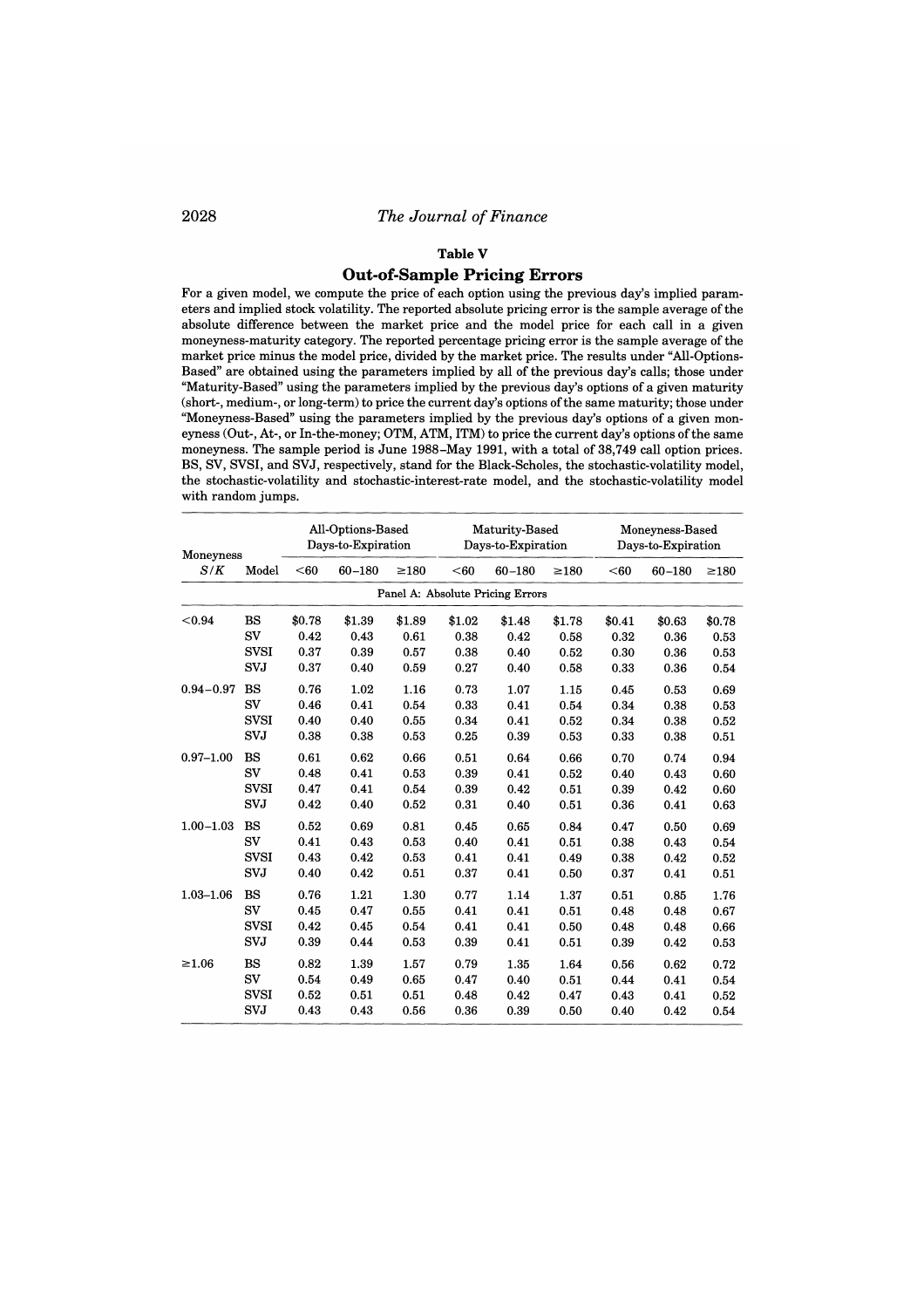| Moneyness     |             |          | All-Options-Based<br>Days-to-Expiration |            |          | Maturity-Based<br>Days-to-Expiration |            |                                                                                   | Moneyness-Based<br>Days-to-Expiration |            |
|---------------|-------------|----------|-----------------------------------------|------------|----------|--------------------------------------|------------|-----------------------------------------------------------------------------------|---------------------------------------|------------|
| S/K           | Model       | $60$     | $60 - 180$                              | $\geq$ 180 | $60$     | $60 - 180$                           | $\geq 180$ | $60$                                                                              | $60 - 180$                            | $\geq 180$ |
|               |             |          |                                         |            |          | Panel B: Percentage Pricing Errors   |            |                                                                                   |                                       |            |
| < 0.94        | <b>BS</b>   |          |                                         |            |          |                                      |            | $-65.78\% -41.87\% -26.85\% -82.99\% -44.08\% -25.30\% -29.21\% -18.59\% -9.87\%$ |                                       |            |
|               | SV          | $-26.48$ | $-2.78$                                 | $-3.50$    | 6.63     | 1.82                                 | 0.32       | $-15.04$                                                                          | $-1.21$                               | 0.71       |
|               | <b>SVSI</b> | $-17.22$ | $-1.38$                                 | $-1.43$    | 5.26     | 1.38                                 | $-0.41$    | $-10.62$                                                                          | $-0.65$                               | $-1.71$    |
|               | <b>SVJ</b>  | $-19.79$ | $-1.44$                                 | 2.13       | 2.88     | 0.14                                 | $-0.43$    | $-12.39$                                                                          | $-1.58$                               | 0.11       |
| $0.94 - 0.97$ | <b>BS</b>   | $-38.23$ | $-15.14$                                | $-7.39$    | $-35.52$ | $-15.86$                             | $-7.18$    | $-15.38$                                                                          | $-2.34$                               | 2.73       |
|               | SV          | $-17.29$ | $-1.80$                                 | 0.28       | 1.85     | $-1.42$                              | $-0.55$    | $-9.26$                                                                           | 0.13                                  | $-0.06$    |
|               | <b>SVSI</b> | $-11.59$ | $-0.70$                                 | 0.12       | 2.14     | $-1.08$                              | $-0.17$    | $-8.13$                                                                           | 0.06                                  | 0.08       |
|               | <b>SVJ</b>  | $-11.99$ | $-1.03$                                 | 0.06       | $-0.39$  | $-0.81$                              | $-0.48$    | $-6.97$                                                                           | 0.07                                  | $-0.04$    |
| $0.97 - 1.00$ | <b>BS</b>   | $-13.73$ | $-3.11$                                 | $-1.25$    | $-11.61$ | $-3.60$                              | $-1.18$    | $-17.64$                                                                          | $-5.62$                               | $-3.63$    |
|               | SV          | $-9.87$  | $-0.47$                                 | $-0.25$    | $-5.08$  | $-1.04$                              | $-0.24$    | $-6.17$                                                                           | 0.97                                  | 0.03       |
|               | <b>SVSI</b> | $-8.84$  | $-0.57$                                 | $-0.39$    | $-5.01$  | $-1.10$                              | $-0.29$    | $-5.04$                                                                           | 0.89                                  | $-0.02$    |
|               | <b>SVJ</b>  | $-6.87$  | $-0.33$                                 | $-0.32$    | $-0.81$  | $-0.63$                              | $-0.17$    | $-3.11$                                                                           | 0.25                                  | $-0.74$    |
| $1.00 - 1.03$ | <b>BS</b>   | 1.09     | 2.61                                    | 2.00       | 1.58     | 2.28                                 | 2.41       | $-0.55$                                                                           | 0.91                                  | 0.12       |
|               | SV          | $-1.16$  | 0.54                                    | $-0.32$    | $-1.09$  | $-0.30$                              | 0.16       | $-0.68$                                                                           | 0.75                                  | $-0.36$    |
|               | <b>SVSI</b> | $-1.73$  | 0.05                                    | $-0.50$    | $-1.16$  | $-0.46$                              | $-0.09$    | $-0.79$                                                                           | 0.64                                  | $-0.31$    |
|               | <b>SVJ</b>  | $-1.11$  | 0.31                                    | $-0.26$    | 0.05     | $-0.20$                              | 0.20       | $-0.35$                                                                           | 0.47                                  | $-0.36$    |
| $1.03 - 1.06$ | <b>BS</b>   | 3.90     | 4.57                                    | 3.70       | 4.02     | 4.29                                 | 4.01       | $-0.51$                                                                           | $-2.76$                               | $-5.05$    |
|               | SV          | 1.47     | 0.92                                    | $-0.32$    | 1.05     | 0.09                                 | 0.25       | $-1.01$                                                                           | $-0.58$                               | 0.33       |
|               | <b>SVSI</b> | 1.00     | 0.50                                    | $-0.42$    | 1.04     | $-0.01$                              | $-0.05$    | $-1.07$                                                                           | $-0.62$                               | 0.44       |
|               | <b>SVJ</b>  | 0.69     | 0.55                                    | $-0.20$    | 0.22     | 0.03                                 | 0.24       | 0.26                                                                              | 0.34                                  | $-0.12$    |
| $\geq 1.06$   | <b>BS</b>   | 2.49     | 3.27                                    | 2.85       | 2.41     | 3.16                                 | 3.01       | 1.45                                                                              | 0.89                                  | $-0.30$    |
|               | SV          | 1.46     | 0.79                                    | $-0.66$    | 1.18     | 0.32                                 | $-0.02$    | 0.80                                                                              | 0.25                                  | $-0.23$    |
|               | <b>SVSI</b> | 1.36     | 0.74                                    | $-0.28$    | 1.21     | 0.40                                 | 0.03       | 0.72                                                                              | 0.22                                  | $-0.16$    |
|               | <b>SVJ</b>  | 0.86     | 0.50                                    | $-0.41$    | 0.09     | 0.17                                 | $-0.04$    | 0.65                                                                              | 0.36                                  | $-0.36$    |

**Table V-Continued** 

**1, even when the BS implied volatility is estimated for each option individually (so that no weighting across options is involved), the volatility smile is clearly the sharpest for short-term options.** 

**Observe that all four models produce negative percentage pricing errors for**  options with moneyness  $S/K \le 1.00$ , and positive percentage pricing errors for options with  $S/K \geq 1.03$ , subject to their time-to-expiration not exceeding 180 **days. This means that the models systematically overprice OTM calls while they underprice ITM calls. But the magnitude of such mispricing varies dramatically across the models, with the BS producing the highest and the SVJ the lowest errors.** 

**The "Maturity-Based" results in Table V are obtained following the rule that short-term-options-implied parameter/volatility estimates are used to price the next day's short-term options, medium-term-options-implied estimates to price the next day's medium-term options, and so on. Given that short-term options are the most mispriced by every model (in terms of percentage pricing errors), this maturity-based treatment should work in favor of short-term options**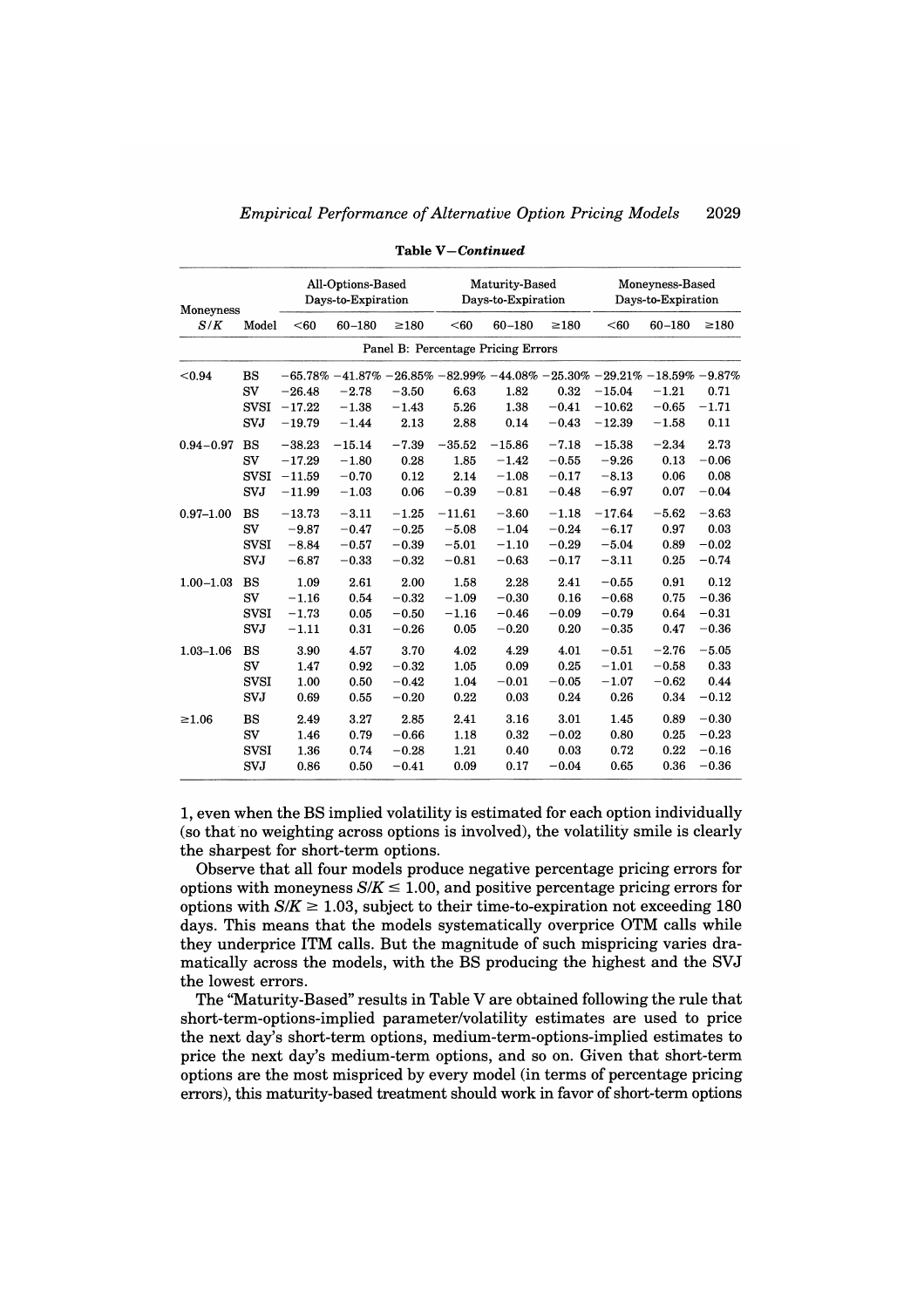**in particular. While the maturity-based results in Table V do not affect the relative ranking of the four models, they do show differential ability by the models to benefit from this treatment. First, according to the absolute pricing errors, the BS model's performance is better under this treatment than under "All Options-Based" parameters only for some moneyness categories of a given maturity, and it is actually worse for other moneyness categories of the same maturity. For the other three models with stochastic volatility, the absolute pricing errors under this treatment are lower than their respective values under "All-Options-Based," with the improvement for short-term and long-term calls particularly noticeable. Among the four models, the SVJ shows the best ability in improving the pricing of short-term options (over what can be achieved under "All-Options-Based" parameters), while the SVSI is ahead of the others in further improving the pricing of long-term options. The same conclusions can be reached regarding the models even according to the percentage pricing errors.** 

**Results from the moneyness-based treatment, in which OTM-options-based parameters are used to price OTM options and so on, also do not affect the relative ranking of the models. These results in Table V demonstrate, however, that each model can benefit differently from this moneyness-based treatment: the BS model benefits the most while the SVJ benefits the least. This finding may not be surprising given that in Figure 1, the BS shows the strongest moneyness-related biases whereas the SVJ shows the weakest such biases.** 

**To further understand the structure of remaining pricing errors, we appeal to a regression analysis to study the association between the errors and factors that are either contract-specific or market condition-dependent. We first fix an option pricing model, and let**  $\epsilon_n(t)$  **denote the** *n***-th call option's percentage pricing error on day t. Then, we run the regression below for the entire sample:** 

 $\sim$   $\sim$   $\sim$ 

$$
\epsilon_n(t) = \beta_0 + \beta_1 \frac{S(t)}{K_n} + \beta_2 \tau_n + \beta_3 \text{SPREAD}_n(t) + \beta_4 \text{ SLOPE}(t)
$$
  
+ 
$$
\beta_5 \text{ LAGVOL}(t-1) + \eta_n(t),
$$
 (20)

where  $K_n$  is the strike price of the call,  $\tau_n$  the remaining time to expiration, and **SPREAD**<sub>n</sub>(t) the percentage bid-ask spread at date t of the call (i.e.,  $(Ask -$ **Bid)1[0.5(Ask + Bid)]), all of which are contract-specific variables. The vari**able,  $LAGVOL(t - 1)$ , is the (annualized) standard deviation of the previous **day's intraday S&P 500 returns computed over 5-minute intervals, and it is included in the regression to see whether the previous day's volatility of the**  underlying may cause systematic pricing biases. The variable,  $SLOPE(t)$ , **represents the yield differential between one-year and 30-day Treasury bills, and it provides information on whether the single-factor Cox-Ingersoll-Ross (1985) term structure model assumed in the present paper (for the SVSI) is sufficient to make the resulting option formula capture all term structurerelated effects on the S&P 500 index options. In some sense, the contractspecific variables help detect the existence of cross-sectional pricing biases,**  whereas  $LAGVOL(t - 1)$  and  $SLOPE(t)$  serve to indicate whether the pricing **errors over time are related to the dynamically changing market conditions.**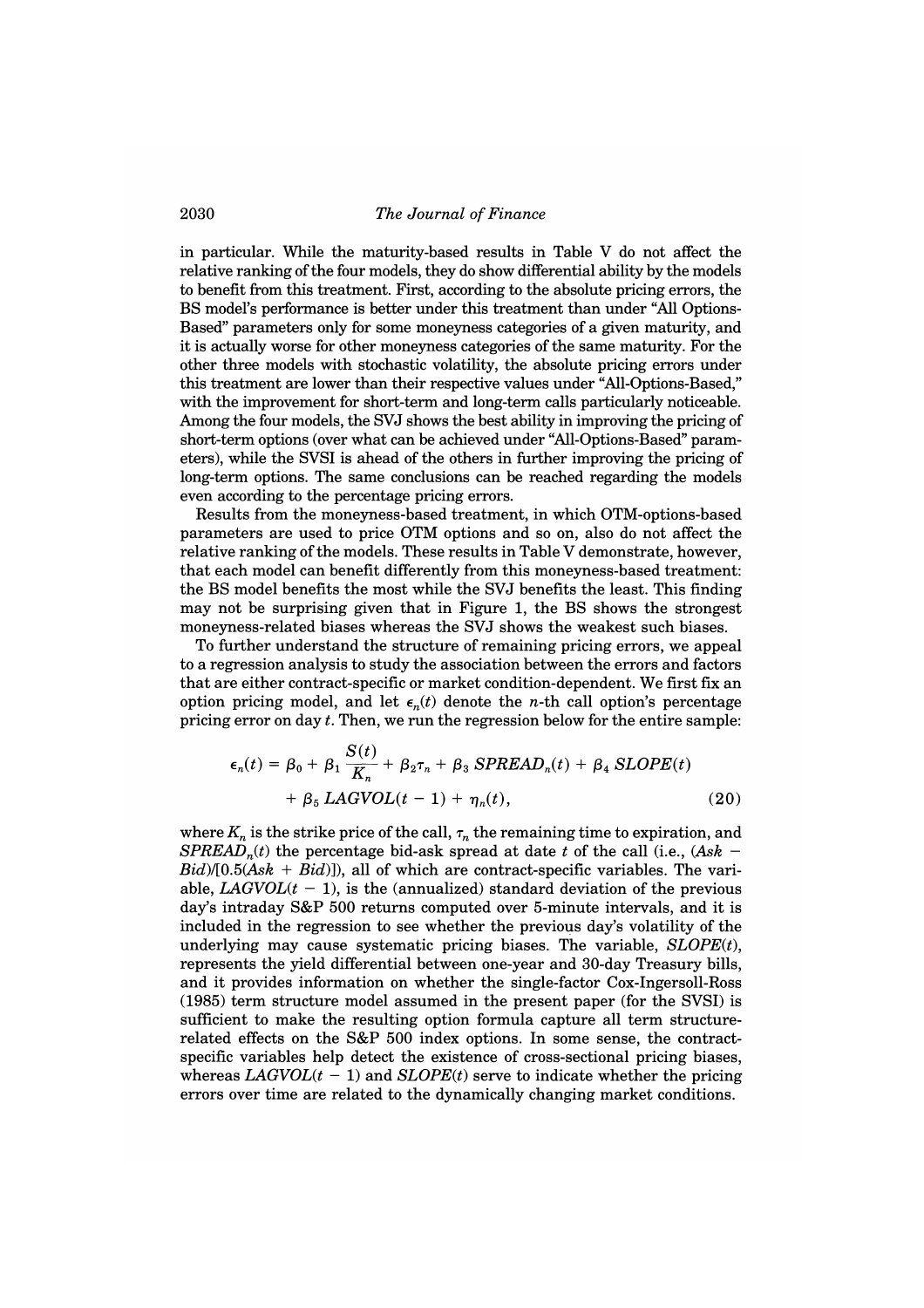# **Table VI**

### **Regression Analysis of Pricing Errors**

**The regression results below are based on the equation:** 

$$
\epsilon_n(t) = \beta_0 + \beta_1 \frac{S(t)}{K_n} + \beta_2 \tau_n + \beta_3 \text{ SPREAD}_n(t) + \beta_4 \text{ SLOPE}(t) + \beta_5 \text{ LAGVOL}(t-1) + \eta_n(t),
$$

where  $\epsilon_n(t)$  is the percentage pricing error of the *n*th call on date-t;  $S/K_n$  and  $\tau_n$  respectively **represent the moneyness and the term-to-expiration of the option contract; the variable**   $SPREAD_n(t)$  is the percentage bid-ask spread;  $SLOPE(t)$  the yield differential between the 1-year and the 30-day Treasury bill rates; and  $LAGVOL(t - 1)$  the previous day's (annualized) standard **deviation of S&P 500 index returns computed from 5-minute intradaily returns. The standard**  errors, reported in parentheses, are White's (1980) heteroskedasticity consistent estimator. The **percentage pricing errors under the group "All-Options-Based" are obtained using the parameters implied by all of the previous day's calls. Those under "Maturity-Based" are obtained using the parameters implied by the previous day's options of a given maturity (short-, medium-, or long-term) to price current day's options of the same maturity. Those under "Moneyness-Based" are obtained using the parameters implied by the previous day's options of a given moneyness (Out-, At-, or In-the-money; OTM, ATM, or ITM) to price current day's options of the same moneyness. The sample period is June 1988-May 1991 for a total of 38,749 observations. BS, SV, SVSI, and SVJ, respectively, stand for the Black-Scholes, the stochastic-volatility model, the stochastic-volatility and stochastic-interest-rate model, and the stochastic-volatility model with random jumps.** 

|               |                   | All-Options-Based           |                |                |                                    | Maturity-Based                                                                                                                                                                                                 |                |                |                | Moneyness-Based                                  |                   |                |
|---------------|-------------------|-----------------------------|----------------|----------------|------------------------------------|----------------------------------------------------------------------------------------------------------------------------------------------------------------------------------------------------------------|----------------|----------------|----------------|--------------------------------------------------|-------------------|----------------|
| Coefficient   | BS                | SV                          | SVSI           | SVJ            | $_{\rm BS}$                        | $\mathrm{SV}$                                                                                                                                                                                                  | <b>SVSI</b>    | <b>SVJ</b>     | $_{\rm BS}$    | SV                                               | <b>SVSI</b>       | SVJ            |
| Constant      | $-0.01$<br>(0.02) | 0.20<br>(0.01)              | 0.07<br>(0.01) |                | $0.13 - 0.04$                      | 0.05<br>$(0.01)$ $(0.02)$ $(0.01)$ $(0.01)$                                                                                                                                                                    | 0.01           | 0.02<br>(0.01) | 0.03           | 0.11<br>$(0.02)$ $(0.01)$ $(0.01)$ $(0.01)$      | 0.04              | 0.07           |
| S/K           | (0.02)            | $0.13 - 0.16 - 0.05 - 0.10$ |                |                |                                    | $0.17 - 0.04 - 0.00 - 0.02$<br>$(0.01)$ $(0.01)$ $(0.01)$ $(0.02)$ $(0.01)$ $(0.01)$ $(0.01)$                                                                                                                  |                |                |                | $0.00 - 0.09 - 0.03 - 0.06$<br>$(0.01)$ $(0.01)$ | $(0.01)$ $(0.01)$ |                |
| $\tau$        | $-0.02$<br>(0.00) | 0.05<br>(0.00)              | 0.02<br>(0.00) |                | $0.04 - 0.01$<br>$(0.00)$ $(0.00)$ | 0.01<br>(0.00)                                                                                                                                                                                                 | 0.01<br>(0.00) | 0.00<br>(0.00) | 0.02<br>(0.00) | 0.03<br>(0.00)                                   | 0.02<br>(0.00)    | 0.01<br>(0.00) |
| <b>SPREAD</b> |                   |                             |                |                |                                    | $-5.37$ $-1.86$ $-1.26$ $-1.26$ $-5.18$ $-0.27$ $-0.20$ $-0.12$ $-2.78$ $-1.07$ $-0.81$ $-0.78$<br>$(0.10)$ $(0.06)$ $(0.06)$ $(0.06)$ $(0.10)$ $(0.06)$ $(0.06)$ $(0.05)$ $(0.08)$ $(0.05)$ $(0.05)$ $(0.05)$ |                |                |                |                                                  |                   |                |
| <b>SLOPE</b>  | 2.70<br>(0.13)    | 0.33<br>(0.07)              | 0.08<br>(0.07) | 0.15<br>(0.07) |                                    | $1.85 -0.13 -0.30 -0.37$<br>$(0.13)$ $(0.07)$ $(0.07)$                                                                                                                                                         |                | (0.06)         | 1.79<br>(0.09) | 0.12<br>(0.06)                                   | 0.03<br>(0.07)    | 0.08<br>(0.06) |
| <b>LAGVOL</b> | 0.11<br>(0.01)    | 0.03<br>(0.01)              | 0.03<br>(0.01) | (0.01)         | $0.02 - 0.00$<br>(0.01)            | 0.00<br>(0.01)                                                                                                                                                                                                 | 0.00<br>(0.01) | 0.03<br>(0.01) | 0.12<br>(0.01) | 0.04<br>(0.01)                                   | 0.04<br>(0.01)    | 0.04<br>(0.01) |
| Adj. $R^2$    | 0.31              | 0.09                        | 0.06           | 0.05           | 0.31                               | 0.00                                                                                                                                                                                                           | 0.00           | 0.00           | 0.19           | 0.05                                             | 0.03              | 0.02           |

**Table VI reports the regression results based on the entire sample period, where the standard error for each coefficient estimate is adjusted according to the White (1980) heteroskedasticity-consistent estimator and is given in the parentheses. The three groups of results under headings "All-Options-Based," "Maturity-Based," and "Moneyness-Based" have the same respective interpretations as in Table V. We first examine the results for the group under "All-Options-Based." Regardless of the model, each independent variable has statistically significant explanatory power of the remaining pricing errors.**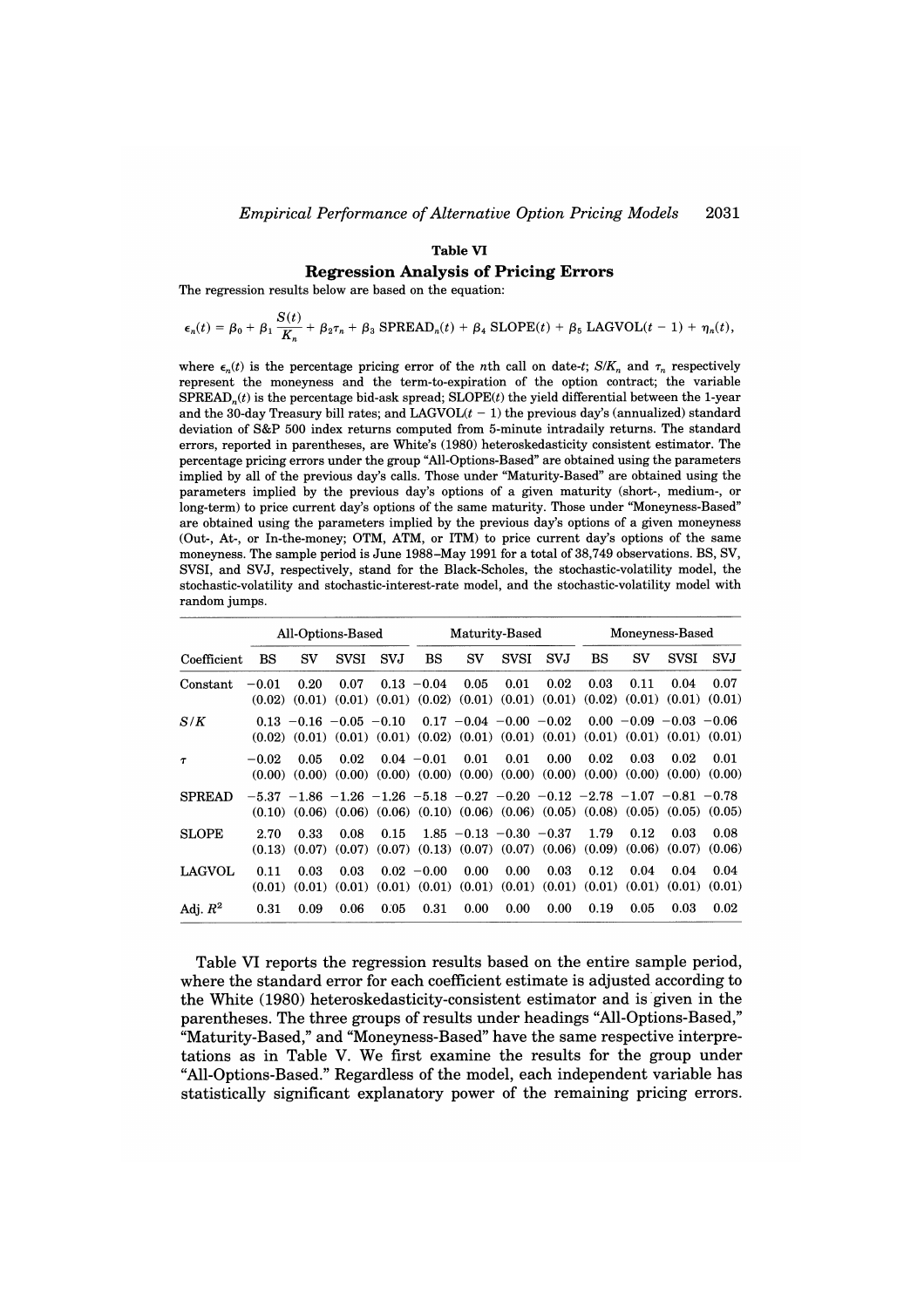**That is, the pricing errors from each model have some moneyness, maturity, intra-daily volatility, bid-ask spread, and term-structure related biases. The magnitude and sign of each such bias, however, differ among the models. The pricing errors due to the three models with stochastic volatility are always biased in the same direction. To look at some point estimates, the BS percentage pricing errors will on average be 2.70 points higher when the yield spread SLOPE(t) increases by one point, whereas the SV and the SVSI percentage errors will only be, respectively, 0.33 and 0.08 points higher in response. The SVSI is the only model whose pricing errors are statistically insensitive to**   $SLOPE(t)$ , which is expected since it is the only model incorporating a dynamic **term structure setup. This points out that modeling stochastic interest rates can lead to pricing improvement, albeit small. Other noticeable patterns include the following. The BS pricing errors are significantly, while the SV, the SVSI, and the SVJ pricing errors are only barely, increasing in the underlying stock's volatility on the previous day, which confirms that modeling stochastic volatility is important. The deeper in-the-money the call or the wider its bid-ask spread, the lower the SV's, the SVSI's, and the SVJ's mispricing. But, for the BS model, its mispricing increases with moneyness and decreases with bid-ask spread.** 

**Even though all four models' pricing errors are, in most cases, statistically significantly related to each independent variable, the collective explanatory power of these variables is quite high only for the BS but not so for the others.**  The adjusted  $R^2$  is 31 percent for the BS formula's pricing errors, 9 percent for **the SVs, 6 percent for the SVSI's, and 5 percent for the SVJ model's.** 

**The Maturity-Based and the Moneyness-Based results together present a rather intriguing picture about the four models. After the Maturity-Based pricing treatment, the SV, the SVSI, and the SVJ models' remaining pricing errors no longer show any biases at all in relation to moneyness, term-toexpiration, or lagged volatility from the previous day, while the BS model's are still as moneyness-related as under All-Options-Based parameters. The ad**justed  $R^2$  for the SV, the SVSI, and the SVJ is now zero. In contrast, the BS model's adjusted  $R^2$  stays at 31 percent, close to its previous magnitude. **Therefore, applying the maturity-based pricing treatment helps the models with stochastic volatility eliminate all contract-specific pricing biases, but it does not help the BS model improve its performance much.** 

**The Moneyness-Based treatment produces just the opposite result: it helps improve the BS model's performance by a wide margin, but does not help the other three. This conclusion is supported by comparing the four model's respective R2 values and coefficient estimates to those either under All-Options-Based or under Maturity-Based parameters. Strikingly, the Moneyness-Based treatment is supposed to neutralize any moneyness-related pricing biases by any model, but the resulting moneyness-related biases for the SV, the SVSI, and the SVJ are actually stronger than those obtained under the Maturity-Based treatment. It does however clear the BS of any remaining moneynessrelated bias.**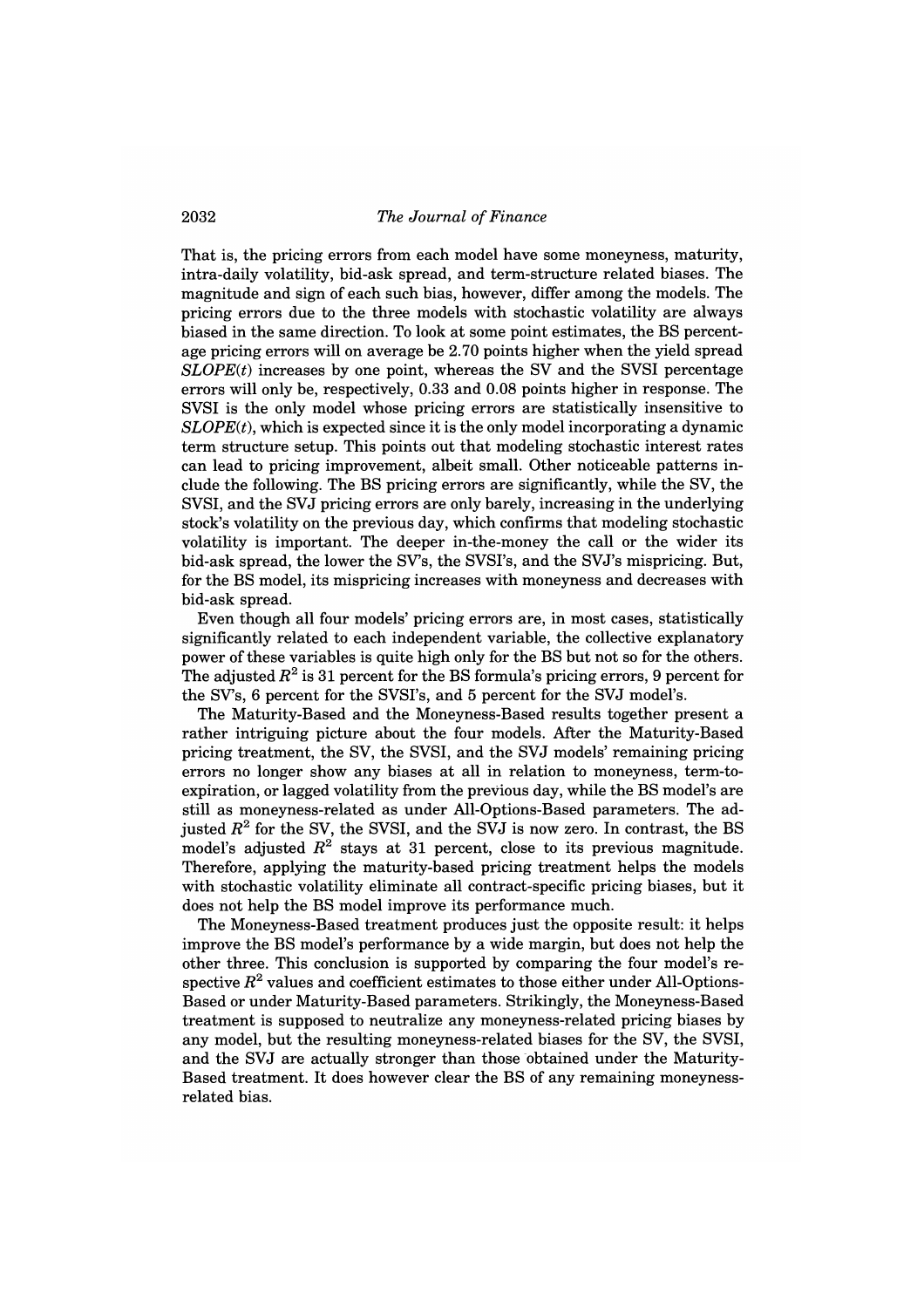**To see why the Moneyness-Based treatment favors the BS the most while the Maturity-Based favors the other three, look again at the results in Panel B of Table V. In the group under All-Options-Based, the dramatic pricing errors for the BS come mostly from OTM calls (in the first two rows), whereas the large errors for the other three models are all associated with short-term calls (in the first column). Outside of the OTM categories in the first two rows, the BS percentage pricing errors show no particular relation to maturity or moneyness. For medium-term and long-term calls, the pricing errors due to the SV, the SVSI, or the SVJ are quite random across strike prices (also see the relatively flat implied-volatility graphs in Figure 1, for the three models and corresponding to medium-term and long-term options). Therefore, using Moneyness-Based implied volatilities for the BS and Maturity-Based parameter/ volatility estimates for the other three models serves to correct for their respective weaknesses.** 

# **VI. Dynamic Hedging Performance**

**For all the hedging exercises conducted in this section, the spot S&P 500 index, rather than an S&P 500 futures contract, is used in place of the "spot asset" in each hedge.1" We divide our discussion into two parts: (i) singleinstrument hedges and (ii) delta-neutral hedges.** 

# **A. Single-Instrument Hedges**

**We first examine hedges in which only a single instrument (i.e., the underlying stock) can be employed. Under this constraint, dimensions of uncertainty that move a target option value but are uncorrelated with the underlying stock price cannot be hedged by any position in the stock and will necessarily be uncontrolled for. But, as discussed before, such factors as model misspecification and transaction costs may render this type of hedge more practical to adopt.** 

**To make the point precise, imagine a situation in which a financial institution intends to hedge a short position in a call option with**  $\tau$  **periods to expiration and strike price K. As before, we use the SVSI-J model as the point**  of discussion. Let  $X<sub>S</sub>(t)$  be the number of shares of the stock to be purchased and  $X_0(t)$  be the residual cash position, so that the time-t value of a replicating

**<sup>1&</sup>quot; This is done out of two considerations. First, the spot S&P 500 and the immediate-expirationmonth S&P 500 futures price generally have a correlation coefficient close to one. This means that whether the spot index or the futures price is used in a hedge, the conclusions are most likely the same. Second, if a futures contract is used in constructing a hedge, a futures pricing formula has to be adopted. That will introduce another dimension of model misspecification (due to stochastic interest rates), which will, in turn, produce a compounded effect on the hedging results. For these reasons, using the spot index may lead to a cleaner comparison among the four option models.**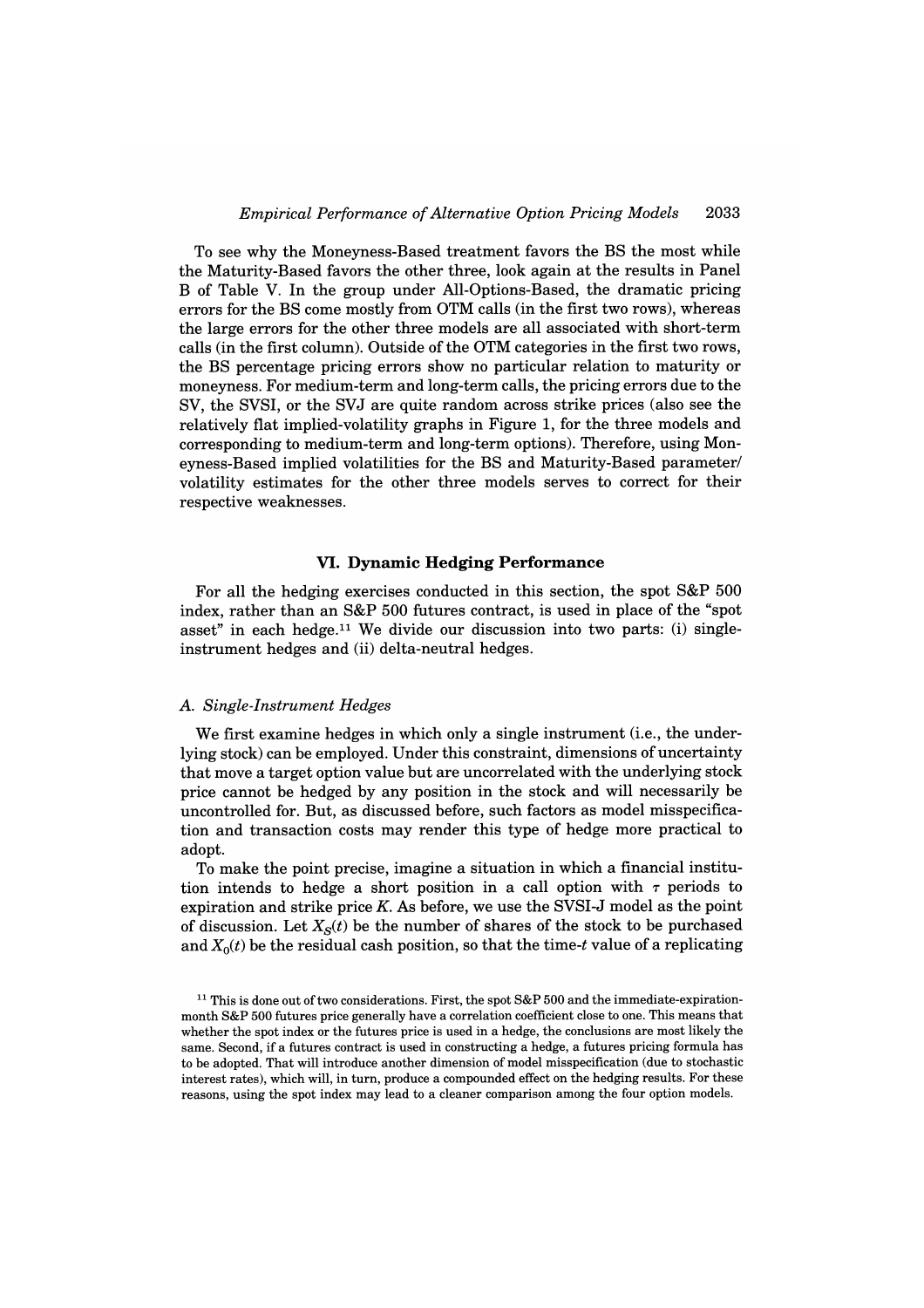portfolio is  $X_0(t) + X_S(t)S(t)$ . Solving this standard minimum-variance hedging **problem under the SVSI-J model, we obtain** 

$$
X_S(t) = \frac{\text{Cov}_t[dS(t), dC(t, \tau)]}{\text{Var}[dS(t)]} = \frac{V}{V + V_J} \Delta_S(t, \tau) + \rho \sigma_v \Delta_V(t, \tau) \frac{V}{S(V + V_J)}
$$

$$
+ \frac{\lambda}{S(V + V_J)} [\Lambda_1(t) - \Lambda_2(t) - \mu_J C(t, \tau)],
$$
(21)

where  $\Lambda_1(t)$  and  $\Lambda_2(t)$  are respectively given in equations (A19) and (A20) of the **Appendix, and the resulting cash position for the hedge is** 

$$
X_0(t) = C(t, \tau) - X_S(t)S(t). \tag{22}
$$

This solution is quite intuitive. First, if there is no jump risk (i.e.,  $\lambda = 0$ ) and stock volatility is deterministic (i.e.,  $\sigma_v = 0$ ) (or stock returns are not correlated with volatility changes, i.e.,  $\rho = 0$ ), then one only needs to be long  $\Delta_S(t)$  shares **of the stock. However, if volatility is stochastic and correlated with stock returns, the position to be taken in the stock must control not only for the direct impact of underlying stock price changes on the target option, but also for the indirect impact of that part of volatility changes which is correlated with stock price fluctuations. This is reflected in the second term on the right-hand side of (21), which shows that the additional number of shares**  needed besides  $\Delta_S$  is increasing in  $\rho$  (assuming  $\sigma_v > 0$ ). Furthermore, if jump **risk is present as well, the position to be taken in the underlying stock must also hedge the impact of jump risk on the target option, which is reflected in**  the last term of equation (21). This term is increasing in  $\lambda$  and  $\mu_{J}$ , meaning **that the larger the random-jump risk, the more adjustment need be made in the hedging position. Therefore, by considering an option model with jumps, one makes the resulting hedging strategy also immunized against jump risk.** 

**In theory the constructed partial hedge requires continuous rebalancing to reflect the changing market conditions. In practice, only discrete rebalancing is possible. To derive a hedging effectiveness measure, suppose that portfolio**  rebalancing takes place at intervals of length  $\Delta t$ . As described above, at time t short the call option, go long in  $X<sub>S</sub>(t)$  shares of the stock and invest the residual,  $X_0(t)$ , in an instantaneously maturing riskfree bond. The combined **position is a self-financed portfolio. Next, at time**  $t + \Delta t$  **calculate the hedging error as follows:** 

$$
H(t+\Delta t)=X_{S}(t)S(t+\Delta t)+X_{0}(t)e^{R(t)\Delta t}-C(t+\Delta t,\tau-\Delta t). \qquad (23)
$$

**At the same time, reconstruct the self-financed portfolio, repeat the hedging**  error calculation at time  $t + 2\Delta t$ , and so on. Record the hedging errors  $H(t + l\Delta t)$ , for  $l = 1, \ldots, M = (\tau - t)/\Delta t$ . Finally, compute the average absolute hedging error as a function of rebalancing frequency  $\Delta t$ :  $H(\Delta t) = (1/M)$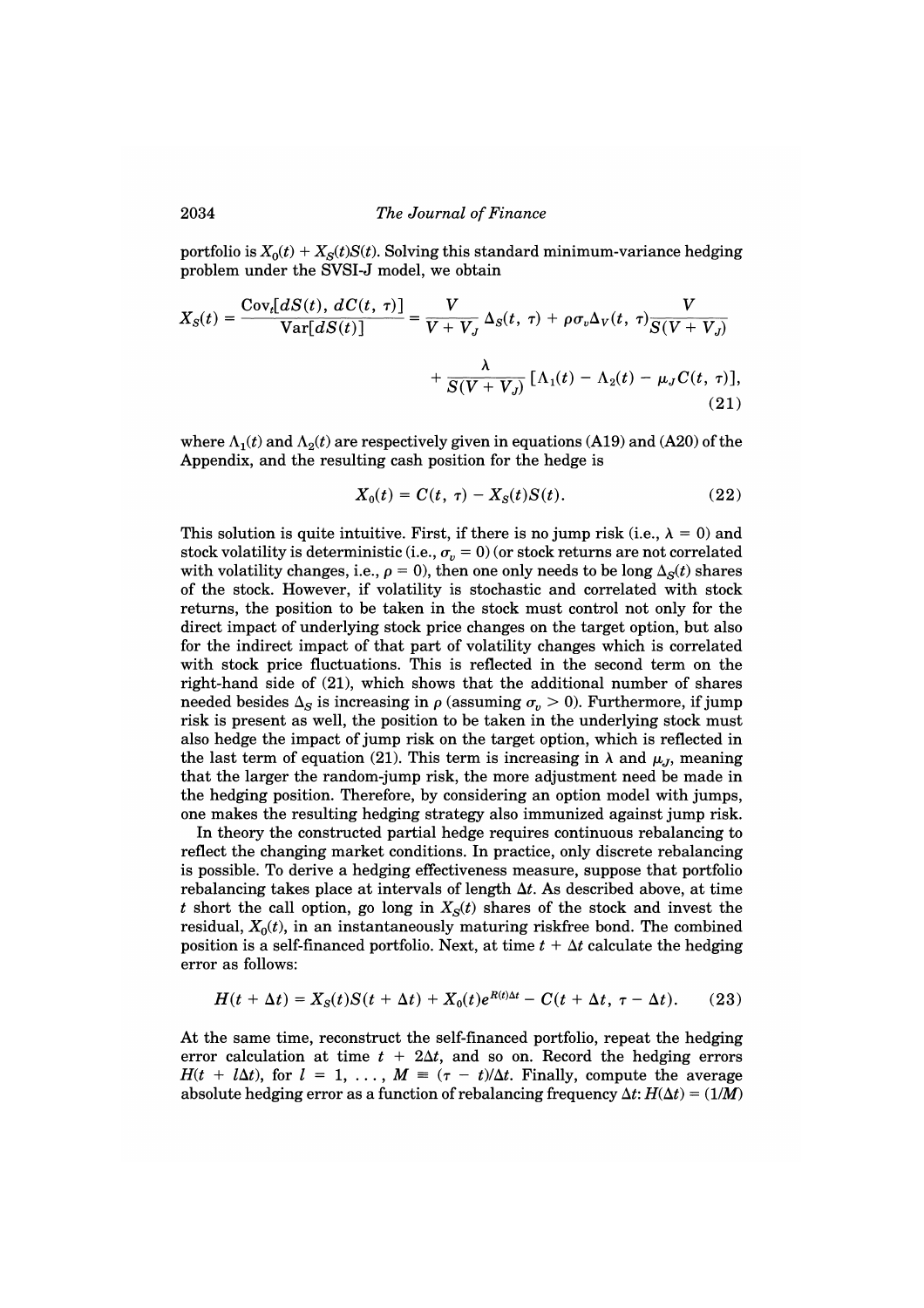$\sum_{i=1}^{M} |H(t + l\Delta t)|$ , and the average dollar-value hedging error:  $\bar{H}(\Delta t) = (1/M)^{-1}$  $\sum_{l=1}^{M} H(t + l\Delta t).$ 

**Single-instrument hedging errors under the BS, the SV, the SVSI, and the SVJ models are similarly determined accounting for their modeling differences. In the case of the SVJ model, the same three terms as in equation (21) still determine the single stock position, except that the characteristic functions used in the calculations should be adjusted to reflect the constantinterest-rate assumption. For the SV and the SVSI models, the jump riskrelated term (the last term) does not appear and the other two terms remain. For the BS model, only the first term in equation (21) is used to determine the minimum-variance hedge.** 

**To obtain the hedging results presented in Table VII, we follow the three steps below. First, estimate the set of parameter/volatility values implied by**  all call options of day  $t - 1$ . Next, on day  $t$ , use these parameter/volatility **estimates and the current day's spot index and interest rates, to construct the desired hedge as given in equation (21) or its model-specific version. Finally,**  calculate the hedging error as of day  $t + 1$  if the hedge is rebalanced daily or **as of day t + 5 if the rebalancing takes place every five days. These steps are repeated for each option and every trading day in the sample. The average absolute and the average dollar hedging errors for each moneyness-maturity category are then reported for each model in Table VII. Note that hedging results obtained respectively from the Maturity-Based and the Moneyness-Based treatments are almost the same as these in Table VII and hence not reported.** 

**Based on the absolute hedging errors in Table VII, the SV model is the best overall performer, followed by the SVJ model, and then by the SVSI. But, according to the dollar hedging errors, the SVSI performs the best among all four in hedging both OTM calls (irrespective of maturity) and long-term ITM calls. It is also clear from both Panels A and B that, regardless of hedge rebalancing frequency, the real significant improvement by the stochasticvolatility models over the BS occurs only when OTM calls are being hedged. When other categories of calls are the hedging target, the performance is in most cases virtually indistinguishable among the four models. The hedgingbased ranking of the models is thus in sharp contrast with that obtained earlier based either on out-of-sample pricing or on internal consistency of a model's estimated structural parameters.** 

**The finding that the SVJ does not improve over the SV's hedging performance seems somewhat surprising, especially given the SVJ's better out-ofsample pricing performance (Table V). As discussed by Bates (1996a) in a different context, a possible explanation is as follows. In Table III, the average**  implied jump-intensity parameter  $\lambda$  (under "All Options") is 0.59 times per **year, which means it takes, on average, about a year and a half for a jump of the average magnitude to occur. In Table VII, the results are obtained when each hedge is either rebalanced daily or once every five days. Clearly, during a one-day or five-day interval the chance for a significant price jump (or fall) to occur is very small. Thus, once stochastic volatility is modeled, hedging per-**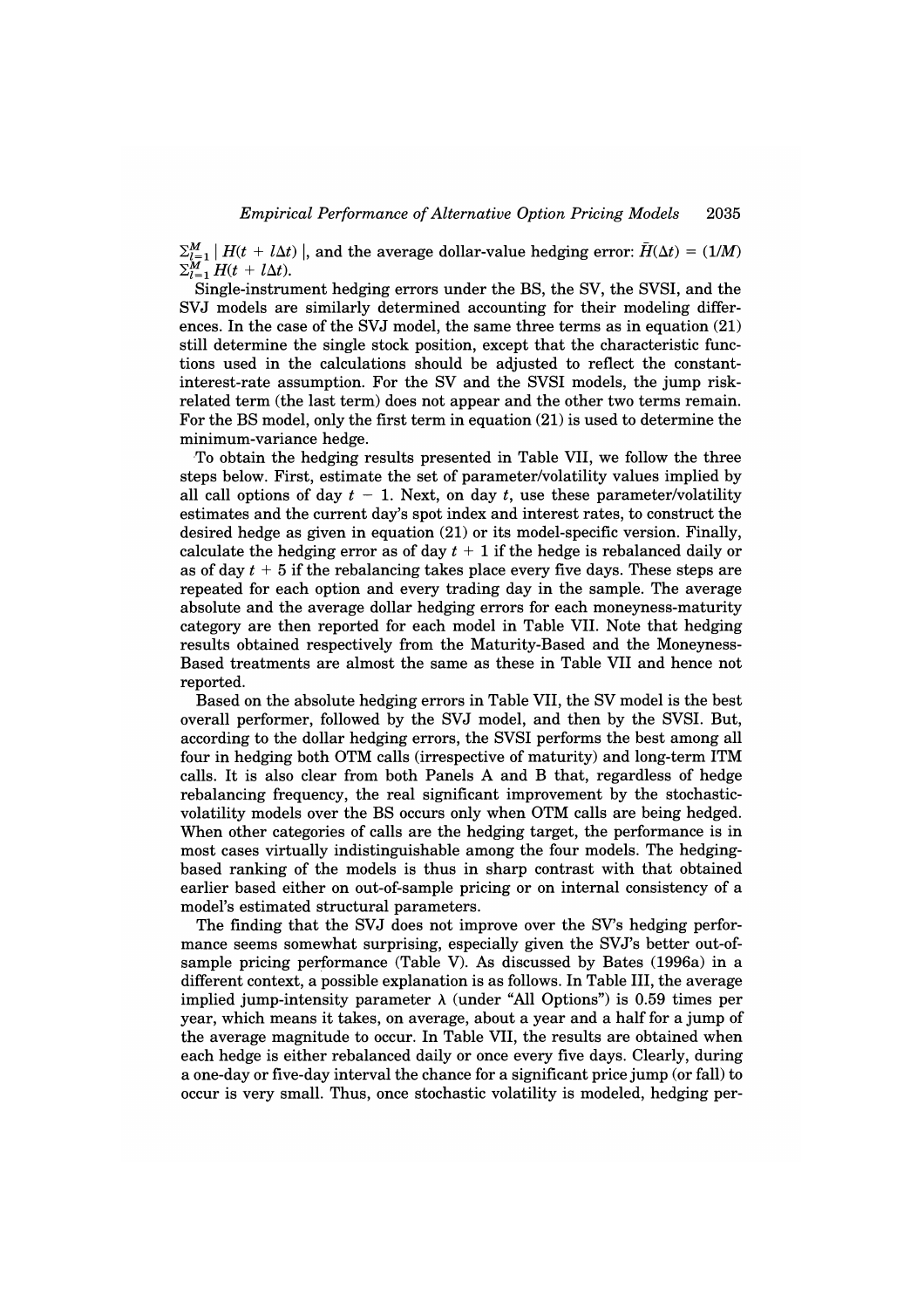### **Table VII**

### **Single-Instrument Hedging Errors**

**In this table, all hedges of calls use only the underlying asset as the hedging instrument. Parameters and spot volatility implied by all options of the previous day are used to establish the current day's hedges, which are then liquidated the following day or five days later. For each target call option, its hedging error is, as of the liquidation day, the difference between its market price and the replicating portfolio value. The average absolute hedging error and the average dollar hedging error are reported for each model and for each moneyness-maturity category. The sample period is June 1988-May 1991. In calculating the hedging errors generated with daily (or 5-da7y) hedge rebalancing, 15,041 (or 11,704) observations are used. BS, SV, SVSI, and SVJ respectively stand for the Black-Scholes, the stochasticvolatility model, the stochastic-volatility and stochastic-interest-rate model, and the stochastic-volatility model with random jumps.** 

| <b>Moneyness</b> |                                                   |                              | 1-Day Revision<br>Days-to-Expiration |                                      |                              | 5-Day Revision<br>Days-to-Expiration |                                      |
|------------------|---------------------------------------------------|------------------------------|--------------------------------------|--------------------------------------|------------------------------|--------------------------------------|--------------------------------------|
| S/K              | Model                                             | $60$                         | $60 - 180$                           | $\geq$ 180                           | $60$                         | $60 - 180$                           | $\geq 180$                           |
|                  |                                                   |                              | Panel A: Absolute Hedging Errors     |                                      |                              |                                      |                                      |
| < 0.94           | BS<br>SV<br><b>SVSI</b><br><b>SVJ</b>             | NA                           | \$0.35<br>0.25<br>0.27<br>0.27       | \$0.43<br>0.37<br>0.39               | <b>NA</b>                    | \$0.95<br>0.57<br>0.62               | \$0.83<br>0.71<br>0.78               |
| $0.94 - 0.97$    | <b>BS</b><br>$S_{V}$<br><b>SVSI</b><br><b>SVJ</b> | 0.24<br>0.23<br>0.23<br>0.23 | 0.33<br>0.32<br>0.34<br>0.33         | 0.39<br>0.42<br>0.43<br>0.46<br>0.44 | 0.70<br>0.59<br>0.60<br>0.60 | 0.59<br>0.77<br>0.66<br>0.72<br>0.69 | 0.74<br>0.80<br>0.72<br>0.80<br>0.78 |
| $0.97 - 1.00$    | <b>BS</b><br>$S_{V}$<br><b>SVSI</b><br><b>SVJ</b> | 0.36<br>0.30<br>0.31<br>0.30 | 0.36<br>0.35<br>0.38<br>0.36         | 0.45<br>0.42<br>0.43<br>0.43         | 0.74<br>0.75<br>0.77<br>0.77 | 0.74<br>0.71<br>0.77<br>0.73         | 0.81<br>0.73<br>0.79<br>0.76         |
| $1.00 - 1.03$    | BS<br>$S_{V}$<br><b>SVSI</b><br><b>SVJ</b>        | 0.37<br>0.38<br>0.39<br>0.37 | 0.38<br>0.37<br>0.39<br>0.37         | 0.44<br>0.43<br>0.45<br>0.44         | 0.78<br>0.80<br>0.83<br>0.79 | 0.73<br>0.68<br>0.75<br>0.70         | 0.75<br>0.68<br>0.75<br>0.71         |
| $1.03 - 1.06$    | BS<br>SV<br><b>SVSI</b><br><b>SVJ</b>             | 0.41<br>0.39<br>0.40<br>0.39 | 0.37<br>0.38<br>0.40<br>0.38         | 0.45<br>0.45.<br>0.48<br>0.46        | 0.69<br>0.70<br>0.73<br>0.68 | 0.65<br>0.65<br>0.73<br>0.66         | 0.77<br>0.71<br>0.76<br>0.75         |
| $≥1.06$          | <b>BS</b><br>SV<br><b>SVSI</b><br>SVJ             | 0.37<br>0.36<br>0.36<br>0.35 | 0.38<br>0.39<br>0.41<br>0.39         | 0.46<br>0.45<br>0.46<br>0.46         | 0.51<br>0.50<br>0.51<br>0.50 | 0.55<br>0.55<br>0.60<br>0.55         | 0.67<br>0.62<br>0.66<br>0.62         |

**formance may not be improved any further by incorporating jumps into the option pricing framework (at least when the hedge is rebalanced frequently).** 

# **B. Delta-Neutral Hedges**

**Now, suppose that one can use whatever instruments it takes to create a perfect delta-neutral hedge. The need for a perfect hedge can arise in situations where not only is the underlying price risk present, but also are volatility,**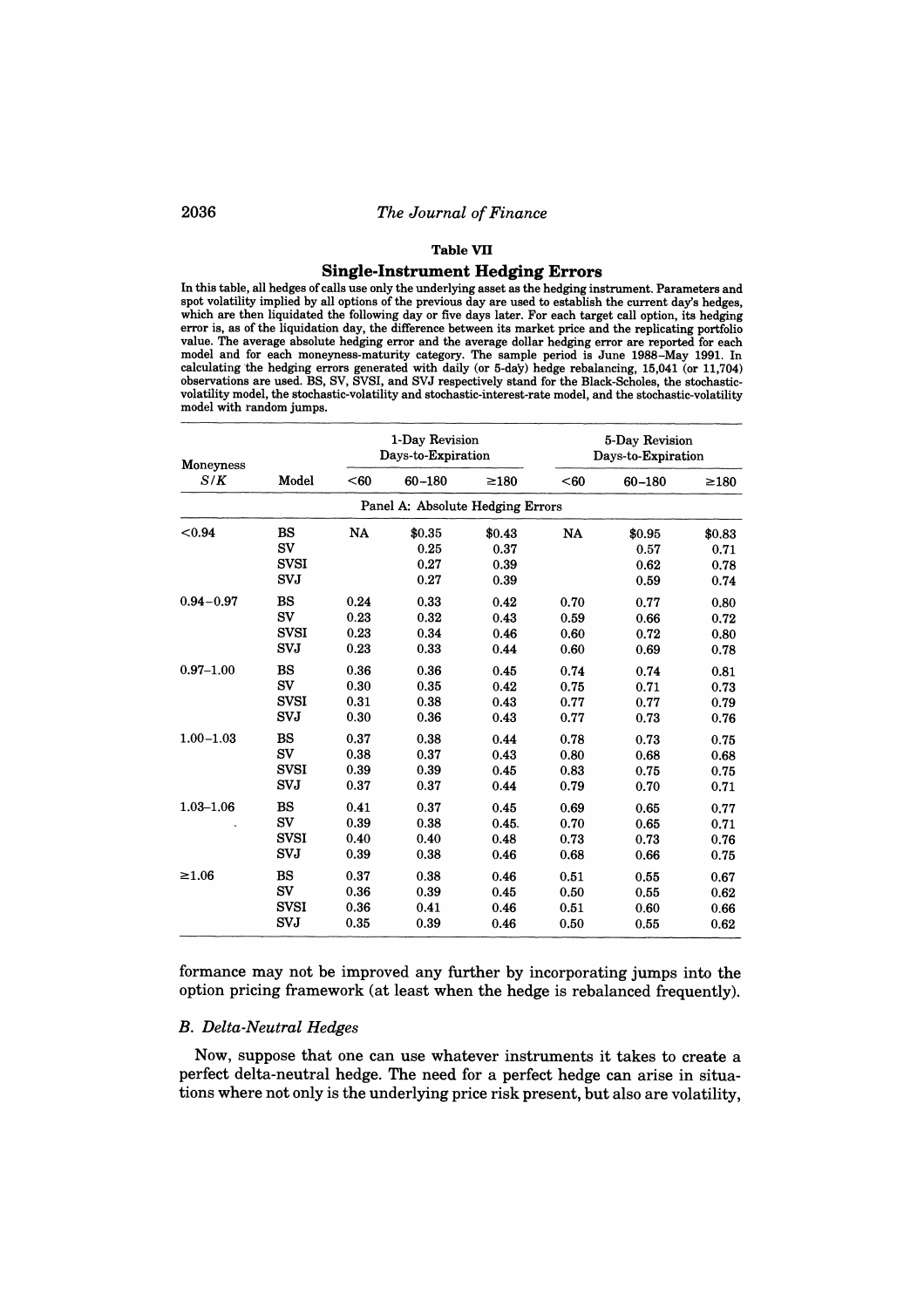| Moneyness     |                                                     |           | 1-Day Revision<br>Days-to-Expiration       |                                            |           | 5-Day Revision<br>Days-to-Expiration       |                                           |
|---------------|-----------------------------------------------------|-----------|--------------------------------------------|--------------------------------------------|-----------|--------------------------------------------|-------------------------------------------|
| S/K           | Model                                               | $60$      | $60 - 180$                                 | $\geq$ 180                                 | $60$      | $60 - 180$                                 | $\geq$ 180                                |
|               |                                                     |           |                                            | Panel B: Dollar Hedging Errors             |           |                                            |                                           |
| < 0.94        | <b>BS</b><br><b>SV</b><br><b>SVSI</b><br><b>SVJ</b> | <b>NA</b> | $$ -0.03$<br>$-0.03$<br>$-0.02$<br>$-0.04$ | $$ -0.02$<br>$-0.01$<br>$-0.00$<br>$-0.02$ | <b>NA</b> | $$ -0.33$<br>$-0.12$<br>$-0.08$<br>$-0.16$ | $$-0.19$<br>$-0.10$<br>$-0.09$<br>$-0.11$ |
| $0.94 - 0.97$ | <b>BS</b>                                           | $-0.13$   | $-0.07$                                    | $-0.00$                                    | $-0.49$   | $-0.20$                                    | $-0.12$                                   |
|               | ${\rm SV}$                                          | $-0.03$   | $-0.02$                                    | $-0.02$                                    | $-0.19$   | $-0.12$                                    | $-0.10$                                   |
|               | <b>SVSI</b>                                         | $-0.02$   | $-0.01$                                    | $-0.01$                                    | $-0.16$   | $-0.12$                                    | $-0.09$                                   |
|               | <b>SVJ</b>                                          | $-0.04$   | $-0.03$                                    | $-0.02$                                    | $-0.22$   | $-0.13$                                    | $-0.11$                                   |
| $0.97 - 1.00$ | <b>BS</b>                                           | $-0.05$   | $-0.03$                                    | 0.00                                       | $-0.34$   | $-0.09$                                    | $-0.06$                                   |
|               | <b>SV</b>                                           | $-0.04$   | $-0.02$                                    | 0.00                                       | $-0.28$   | $-0.13$                                    | $-0.09$                                   |
|               | <b>SVSI</b>                                         | $-0.04$   | $-0.02$                                    | 0.00                                       | $-0.28$   | $-0.15$                                    | $-0.12$                                   |
|               | <b>SVJ</b>                                          | $-0.04$   | $-0.03$                                    | 0.00                                       | $-0.30$   | $-0.14$                                    | $-0.11$                                   |
| $1.00 - 1.03$ | <b>BS</b>                                           | $-0.08$   | $-0.01$                                    | 0.00                                       | $-0.37$   | $-0.09$                                    | $-0.11$                                   |
|               | ${\rm SV}$                                          | $-0.04$   | $-0.02$                                    | 0.00                                       | $-0.32$   | $-0.13$                                    | $-0.12$                                   |
|               | <b>SVSI</b>                                         | $-0.04$   | $-0.01$                                    | 0.00                                       | $-0.30$   | $-0.14$                                    | $-0.11$                                   |
|               | <b>SVJ</b>                                          | $-0.05$   | $-0.02$                                    | $-0.01$                                    | $-0.33$   | $-0.12$                                    | $-0.12$                                   |
| $1.03 - 1.06$ | <b>BS</b>                                           | $-0.04$   | $-0.02$                                    | $-0.03$                                    | $-0.31$   | $-0.08$                                    | $-0.18$                                   |
|               | <b>SV</b>                                           | $-0.05$   | $-0.02$                                    | $-0.02$                                    | $-0.27$   | $-0.12$                                    | $-0.14$                                   |
|               | <b>SVSI</b>                                         | $-0.05$   | $-0.01$                                    | $-0.01$                                    | $-0.26$   | $-0.11$                                    | $-0.09$                                   |
|               | <b>SVJ</b>                                          | $-0.05$   | $-0.02$                                    | $-0.03$                                    | $-0.28$   | $-0.10$                                    | $-0.16$                                   |
| $\geq 1.06$   | <b>BS</b>                                           | $-0.05$   | $-0.03$                                    | $-0.02$                                    | $-0.18$   | $-0.09$                                    | $-0.09$                                   |
|               | $S_{V}$                                             | $-0.05$   | $-0.03$                                    | $-0.01$                                    | $-0.16$   | $-0.11$                                    | $-0.08$                                   |
|               | <b>SVSI</b>                                         | $-0.05$   | $-0.02$                                    | $-0.01$                                    | $-0.16$   | $-0.12$                                    | $-0.07$                                   |
|               | <b>SVJ</b>                                          | $-0.05$   | $-0.03$                                    | $-0.02$                                    | $-0.16$   | $-0.11$                                    | $-0.07$                                   |

**Table VII-Continued** 

**Empirical Performance of Alternative Option Pricing Models 2037** 

**interest rate and jump risks. In conducting this exercise, however, we should first recognize that a perfect hedge may not be practically feasible in the presence of stochastic jump sizes (e.g., for the SVJ and the SVSI-J models). This difficulty is seen from the existing work by Bates (1996a), Cox and Ross (1976), and Merton (1976). For this reason, whenever jump risk is present, we follow Merton (1976) and only aim for a partial hedge in which diffusion risks are completely neutralized but jump risk is left uncontrolled for. We do this with the understanding that the overall impact on hedging effectiveness of not controlling for jump risk can be small or large, depending on whether the hedge is frequently rebalanced or not.** 

Suppose again that the target is a short position in a call option with  $\tau$ **periods to expiration and strike price K. Taking the SVSI-J model as the point**  of discussion, the hedger will need a position in (i) some  $X_S(t)$  shares of the underlying stock (to control for price risk), (ii) some  $X_B(t)$  units of a  $\tau$ -period discount bond (to control for  $R(t)$  risk), and (iii) some  $X_C(t)$  units of another call **option with the same maturity but a different strike price**  $\bar{K}$  **(or any option on**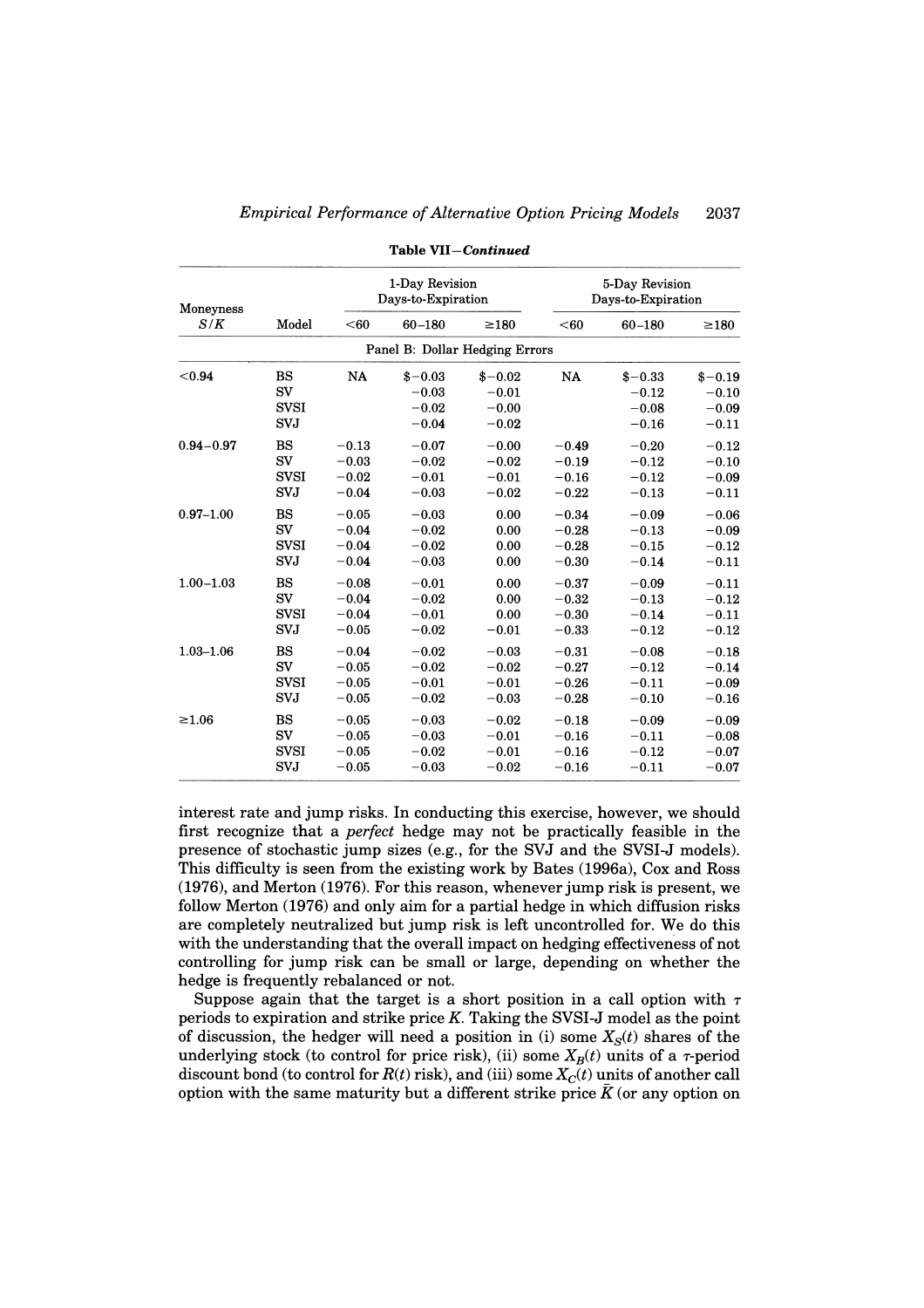the stock with a different maturity) to control for volatility risk  $V(t)$ . The time-t value of this replicating portfolio is then  $X_0(t) + X_S(t)S(t) + X_B(t)B(t, \tau)$  $X_c(t)C(t, \tau; K)$ , where  $X_0(t)$  denotes the residual cash position. Deriving the **dynamics for the replicating portfolio and comparing them with those of**   $C(t, \tau; K)$ , we find the following solution:

$$
X_c(t) = \frac{\Delta_V(t, \tau; K)}{\Delta_V(t, \tau; \bar{K})}
$$
(24)

$$
X_S(t) = \Delta_S(t, \tau; K) - \Delta_S(t, \tau; \overline{K}) X_C(t) \tag{25}
$$

$$
X_B(t) = \frac{1}{B(t, \tau)\varrho(\tau)} \left\{ \Delta_R(t, \tau; \bar{K}) X_C(t) - \Delta_R(t, \tau; K) \right\}
$$
(26)

$$
X_0(t) = C(t, \tau; K) - X_S(t)S(t) - X_C(t, \tau; \bar{K}) - X_B(t)B(t, \tau), \quad (27)
$$

where all the primitive deltas,  $\Delta_S$ ,  $\Delta_R$  and  $\Delta_V$ , are as determined in equations  $(10)–(12)$ .

**To examine the hedging effectiveness, at time t short the call option and establish the hedge as just described. After the next interval, compute the hedging error according to** 

$$
H(t + \Delta t) = X_0 e^{R(t)\Delta t} + X_S(t)S(t + \Delta t) + X_B(t)B(t + \Delta t, \tau - \Delta t)
$$
  
+ 
$$
X_C(t)C(t + \Delta t, \tau - \Delta t; \overline{K}) - C(t + \Delta t, \tau - \Delta t; K).
$$
 (28)

**Like in the previous case, repeat this calculation for each date t and every target call in the sample to obtain a collection of hedging errors, which is then used to compute the average absolute and the average dollar-value hedging**  errors, both as functions of rebalancing frequency  $\Delta t$ .

**For the BS model, the delta-neutral hedge is the same as the previous single-instrument hedge and its hedging error measures are similarly calcu**lated as in (28), except that  $\lambda = X_B(t) = X_C(t) = 0$  and  $X_S(t)$  is the BS delta. **Thus, the BS delta-neutral hedge involves no other instrument than the**  underlying stock. In the case of the SV model, set  $\lambda = X_B(t) = 0$  and let  $\Delta_S$  and  $\Delta_V$  be as determined in the SV model. Its delta-neutral hedge hence consists of **a position in both the stock and the second option contract. For the SVJ model,**  set  $X_B(t) = 0$  and let  $\Delta_S$  and  $\Delta_V$  be as determined in the SVJ model. Clearly, when  $\lambda = 0$ , the hedge created in equations (24)–(27) becomes the one corre**sponding to the SVSI model.** 

**In the cases of the SV, the SVSI, and the SVJ models, the hedge in equation (28) requires (i) the availability of prices for four time-matched target and hedging-instrumental options:**  $C(t, \tau; K)$ ,  $C(t, \tau; \overline{K})$ ,  $C(t + \Delta t, \tau - \Delta t; K)$ ,  $C(t +$  $\Delta t$ ,  $\tau$  –  $\Delta t$ ; K) and (ii) the computation of  $\Delta_S$ ,  $\Delta_V$ , and  $\Delta_R$  for both the target and **the instrumental option. Due to this requirement, we use as hedging instruments only options whose prices on both the hedge-construction day and the following liquidation day were quoted no more than 15 seconds apart from the**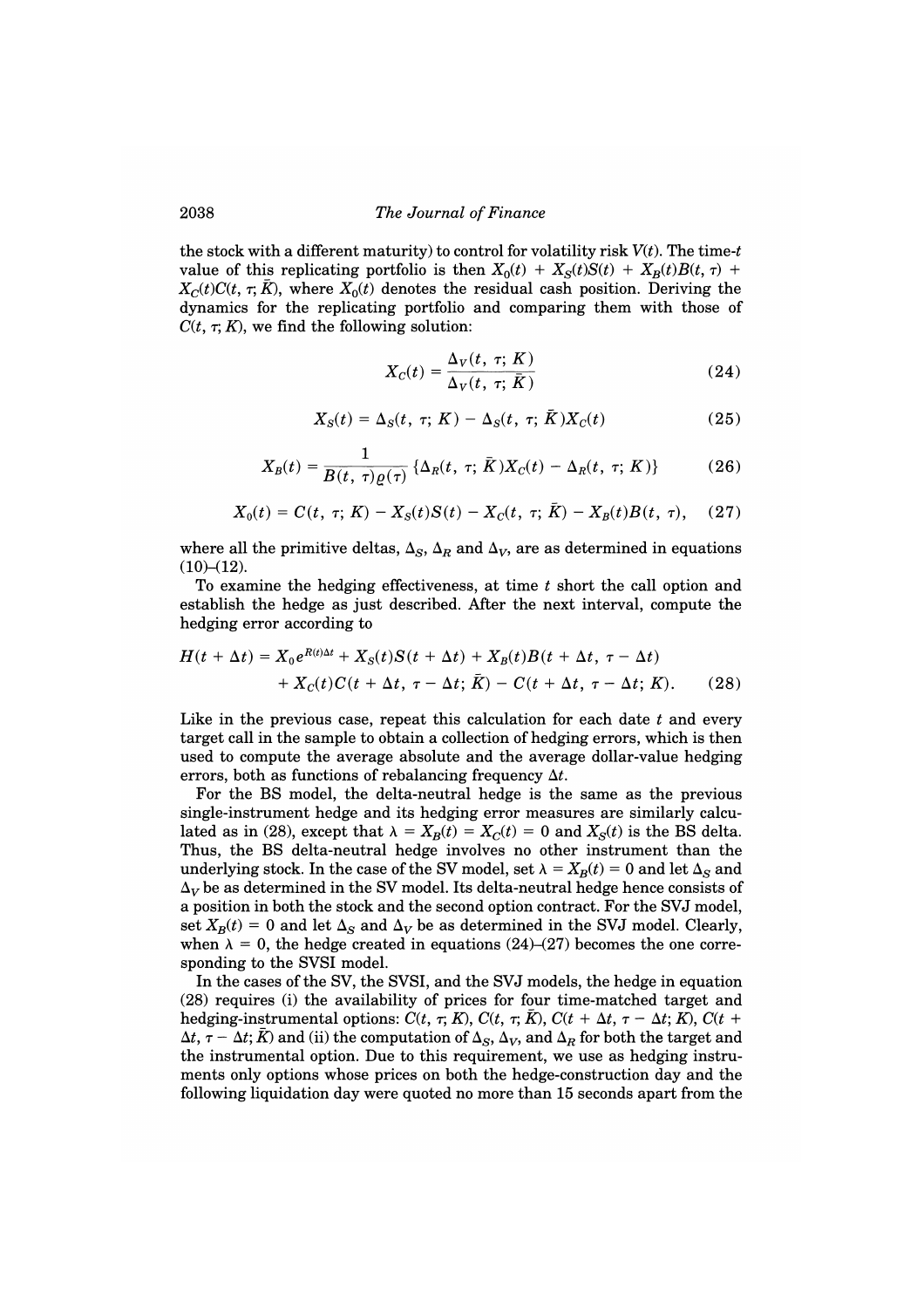**times when the respective prices for the target option were quoted. This constraint guarantees that the deltas for the target and instrumental options on the same day are computed based on the same spot price. The remaining sample for both this delta-neutral hedging exercise and the previous singleinstrument hedging contains 15,041 matched pairs when hedging revision occurs daily, and 11,704 matched pairs when rebalancing takes place at five-day intervals.** 

**As before, we use the current day's spot index and interest rates, but parameter/volatility values implied by all of the previous-day's options, to determine the current day's hedging positions for each target call. Table VIII presents the average absolute and the average dollar hedging errors across the 18 moneyness-maturity categories and for each of the four models. A striking pattern emerging from this table is that, irrespective of moneyness-maturity category, the three models with stochastic volatility have virtually identical delta-neutral hedging errors. Therefore, consistent with the results of the previous subsection, adding jumps or stochastic interest rates to the SV model does not improve its hedging performance, at least with respect to our sample data.** 

**When the hedges are revised daily, the BS delta-neutral hedging errors are usually two to three times as high as the corresponding hedging errors for the other three models. Improvement by the stochastic-volatility models is even more evident when the hedge revision frequency changes from daily to once every five days: the BS hedging errors increase dramatically while the other models' do not increase by much. This seems to suggest that the other three models perform much better than the BS.** 

**The last observation perhaps raises more questions than answers. Is the hedging improvement by the three models with stochastic volatility a consequence of better model specification, or is it mostly due to the inclusion of a second option in their delta-neutral hedges? Is the fact that hedge revision frequency does not affect the hedging effectiveness of the three models by as much as it affects the performance of the BS a consequence of better model specification, or is it due to the indirect effect of the second call option on the position gamma measure?** 

**To answer the first question, we implement the so-called delta-plus-veganeutral hedge for the BS model, in which the underlying stock and a second call option are used respectively to neutralize the sensitivity of the hedge to underlying price risk and volatility risk. This type of strategy is clearly inconsistent with the BS setup, but such a treatment may in some sense give the BS a fairer chance. In particular, if the BS delta-plus-vega-neutral hedge results in hedging errors comparable to those from the delta-neutral hedges of the other three models, it will simply suggest that model misspecification may only have a secondary effect on hedging. We report the average hedging errors of this BS delta-plus-veganeutral strategy under the abbreviation "BSDV' in Table VIII. Except for the ITM categories, hedging performance is indistinguishable between the BS delta-plusvega-neutral strategy and the delta-neutral strategies for the other three models.**  For the two ITM call option groups (with  $S/K > 1.03$ ), however, incorporating **stochastic volatility does improve upon the BS delta-plus-vega-neutral hedging performance. Thus, for hedging these ITM calls, more appropriate model specifi-**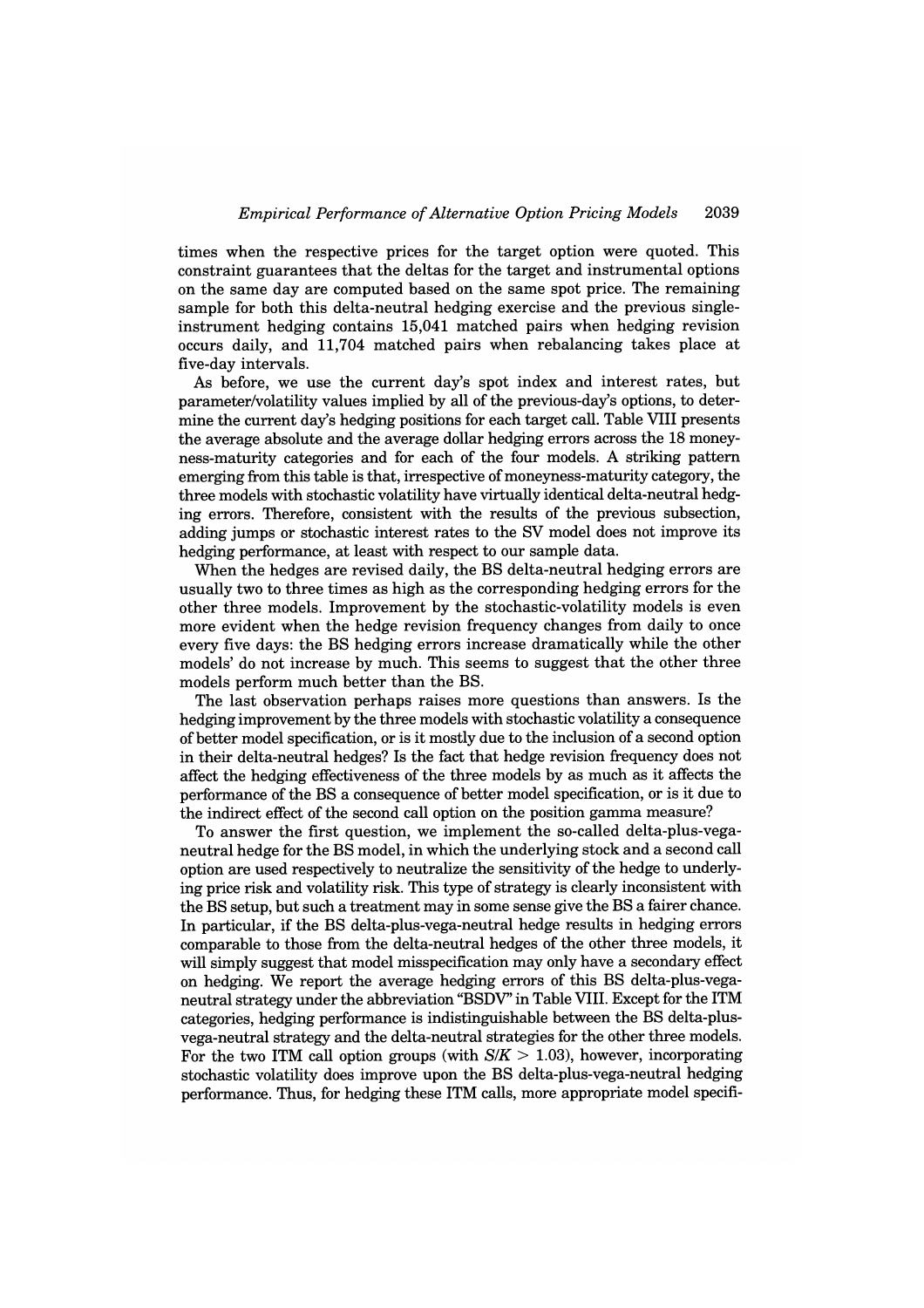### **Table VIII**

# **Delta-Neutral Hedging Errors**

**In this table, all delta-neutral hedges of calls use as many hedging instruments as there are sources of risk (except the jump risk) assumed in a given option model. The only exception is the BS delta-plus-vega-neutral strategy, denoted by BSDV, which uses the underlying asset and a second call option to neutralize both the delta and vega risks of the target call, based on the Black-Scholes model. Parameters and spot volatility implied by all options of the previous day are used to establish the current day's hedges, which are then liquidated the following day or five days later. For each target call option, its hedging error is, as of the liquidation day, the difference between its market price and the replicating portfolio value. The average absolute hedging error and the average dollar hedging error are reported for each model and for each moneyness-maturity category. The sample period is June 1988-May 1991. In calculating the hedging errors generated with daily (once every five days) hedge rebalancing, 15,041 (11,704) observations are used. BS, SV, SVSI, and SVJ, respectively, stand for the Black-Scholes, the stochastic-volatility model, the stochastic-volatility and stochastic-interest-rate model, and the stochastic-volatility model with random jumps.** 

|                  |                                                                  |      | 1-Day Revision<br>Days-to-Expiration   |                                        | 5-Day Revision<br>Days-to-Expiration |                                        |                                        |  |
|------------------|------------------------------------------------------------------|------|----------------------------------------|----------------------------------------|--------------------------------------|----------------------------------------|----------------------------------------|--|
| Moneyness<br>S/K | Model                                                            | $60$ | $60 - 180$                             | $\geq 180$                             | $60$                                 | $60 - 180$                             | $\geq 180$                             |  |
|                  |                                                                  |      | Panel A: Absolute Hedging Errors       |                                        |                                      |                                        |                                        |  |
| < 0.94           | <b>BS</b><br><b>BSDV</b><br>$S_{V}$<br><b>SVSI</b><br><b>SVJ</b> | NA   | \$0.35<br>0.15<br>0.14<br>0.14<br>0.14 | \$0.43<br>0.18<br>0.20<br>0.22<br>0.21 | <b>NA</b>                            | \$0.95<br>0.18<br>0.16<br>0.16<br>0.16 | \$0.83<br>0.28<br>0.31<br>0.33<br>0.32 |  |
| $0.94 - 0.97$    | <b>BS</b>                                                        | 0.24 | 0.33                                   | 0.42                                   | 0.70                                 | 0.77                                   | 0.80                                   |  |
|                  | <b>BSDV</b>                                                      | 0.08 | 0.13                                   | 0.19                                   | 0.11                                 | 0.15                                   | 0.24                                   |  |
|                  | <b>SV</b>                                                        | 0.08 | 0.13                                   | 0.20                                   | 0.09                                 | 0.14                                   | 0.25                                   |  |
|                  | <b>SVSI</b>                                                      | 0.08 | 0.13                                   | 0.20                                   | 0.09                                 | 0.14                                   | 0.25                                   |  |
|                  | <b>SVJ</b>                                                       | 0.08 | 0.13                                   | 0.20                                   | 0.10                                 | 0.14                                   | 0.27                                   |  |
| $0.97 - 1.00$    | <b>BS</b>                                                        | 0.36 | 0.36                                   | 0.45                                   | 0.74                                 | 0.74                                   | 0.81                                   |  |
|                  | <b>BSDV</b>                                                      | 0.13 | 0.13                                   | 0.16                                   | 0.16                                 | 0.16                                   | 0.22                                   |  |
|                  | SV                                                               | 0.13 | 0.13                                   | 0.16                                   | 0.15                                 | 0.15                                   | 0.22                                   |  |
|                  | <b>SVSI</b>                                                      | 0.13 | 0.13                                   | 0.16                                   | 0.15                                 | 0.15                                   | 0.22                                   |  |
|                  | <b>SVJ</b>                                                       | 0.13 | 0.13                                   | 0.16                                   | 0.15                                 | 0.15                                   | 0.22                                   |  |
| $1.00 - 1.03$    | BS                                                               | 0.37 | 0.38                                   | 0.44                                   | 0.78                                 | 0.73                                   | 0.75                                   |  |
|                  | <b>BSDV</b>                                                      | 0.13 | 0.14                                   | 0.16                                   | 0.16                                 | 0.16                                   | 0.22                                   |  |
|                  | SV                                                               | 0.13 | 0.14                                   | 0.16                                   | 0.16                                 | 0.16                                   | 0.22                                   |  |
|                  | <b>SVSI</b>                                                      | 0.13 | 0.14                                   | 0.16                                   | 0.16                                 | 0.16                                   | 0.22                                   |  |
|                  | <b>SVJ</b>                                                       | 0.14 | 0.14                                   | 0.17                                   | 0.17                                 | 0.17                                   | 0.23                                   |  |
| $1.03 - 1.06$    | <b>BS</b>                                                        | 0.41 | 0.37                                   | 0.45                                   | 0.69                                 | 0.65                                   | 0.77                                   |  |
|                  | <b>BSDV</b>                                                      | 0.16 | 0.13                                   | 0.16                                   | 0.18                                 | 0.16                                   | 0.21                                   |  |
|                  | $S_{V}$                                                          | 0.15 | 0.13                                   | 0.16                                   | 0.17                                 | 0.16                                   | 0.20                                   |  |
|                  | <b>SVSI</b>                                                      | 0.15 | 0.13                                   | 0.16                                   | 0.16                                 | 0.16                                   | 0.21                                   |  |
|                  | <b>SVJ</b>                                                       | 0.16 | 0.13                                   | 0.16                                   | 0.17                                 | 0.15                                   | 0.20                                   |  |
| $\geq 1.06$      | <b>BS</b>                                                        | 0.37 | 0.38                                   | 0.46                                   | 0.51                                 | 0.55                                   | 0.67                                   |  |
|                  | <b>BSDV</b>                                                      | 0.19 | 0.16                                   | 0.23                                   | 0.22                                 | 0.21                                   | 0.33                                   |  |
|                  | <b>SV</b>                                                        | 0.15 | 0.14                                   | 0.19                                   | 0.17                                 | 0.17                                   | 0.25                                   |  |
|                  | <b>SVSI</b>                                                      | 0.15 | 0.14                                   | 0.19                                   | 0.16                                 | 0.17                                   | 0.24                                   |  |
|                  | <b>SVJ</b>                                                       | 0.15 | 0.14                                   | 0.20                                   | 0.17                                 | 0.17                                   | 0.26                                   |  |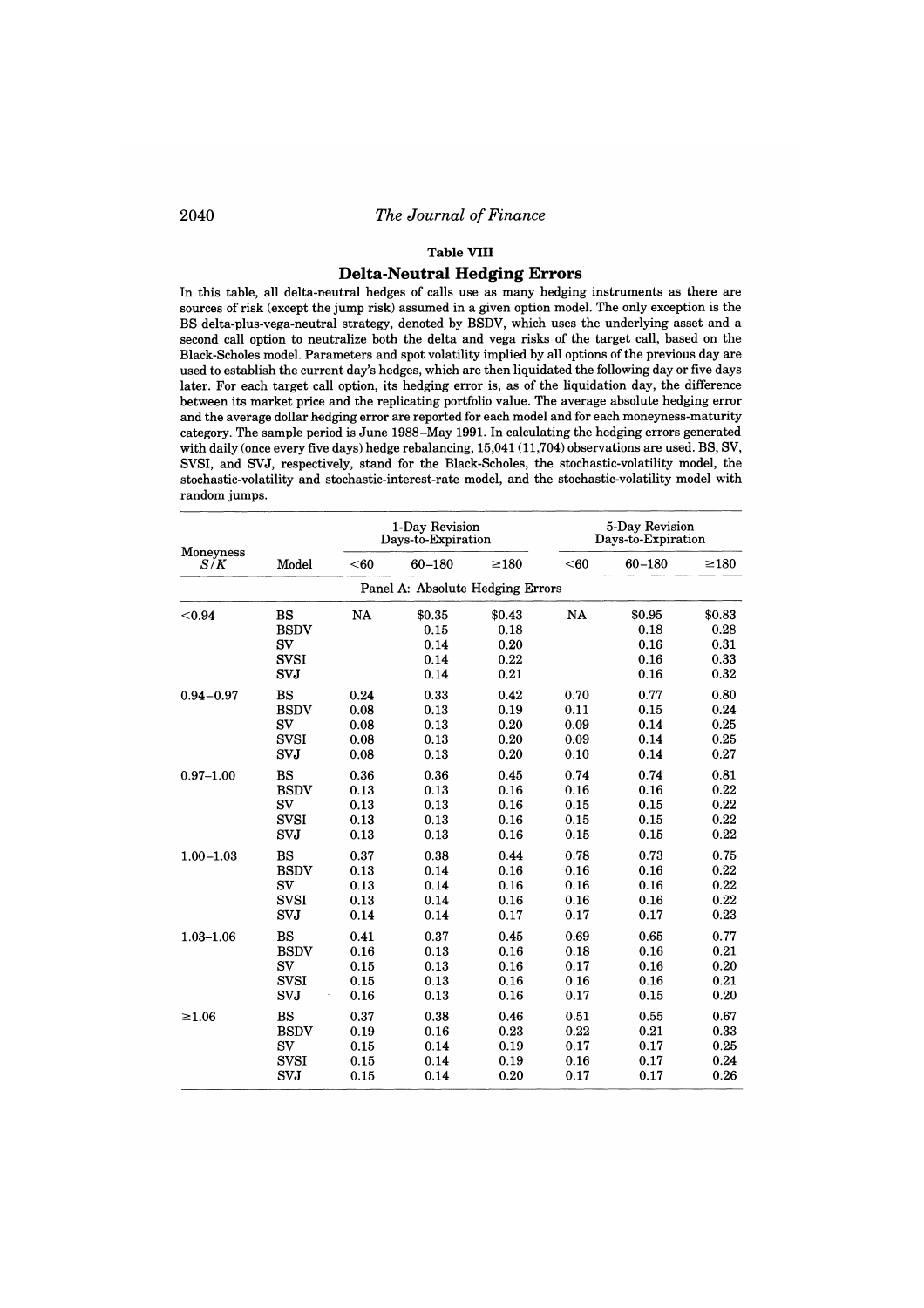| Moneyness     |                                                             |          | 1-Day Revision<br>Days-to-Expiration      |                                                       | 5-Day Revision<br>Days-to-Expiration |                                           |                                           |  |
|---------------|-------------------------------------------------------------|----------|-------------------------------------------|-------------------------------------------------------|--------------------------------------|-------------------------------------------|-------------------------------------------|--|
| S/K           | Model                                                       | $60$     | $60 - 180$                                | $\geq$ 180                                            | $60$                                 | $60 - 180$                                | $\geq 180$                                |  |
|               |                                                             |          | Panel B: Dollar Hedging Errors            |                                                       |                                      |                                           |                                           |  |
| < 0.94        | <b>BS</b><br><b>BSDV</b><br>SV<br><b>SVSI</b><br><b>SVJ</b> | NA       | $$ -0.03$<br>0.01<br>0.01<br>0.01<br>0.01 | $$ -0.02$<br>$-0.01$<br>$-0.00$<br>$-0.00$<br>$-0.00$ | NA                                   | $$ -0.33$<br>0.02<br>0.02<br>0.02<br>0.02 | $$ -0.19$<br>0.00<br>0.01<br>0.00<br>0.01 |  |
| $0.94 - 0.97$ | <b>BS</b>                                                   | $-0.13$  | $-0.07$                                   | $-0.00$                                               | $-0.49$                              | $-0.20$                                   | $-0.12$                                   |  |
|               | <b>BSDV</b>                                                 | $-0.04$  | $-0.01$                                   | 0.00                                                  | $-0.03$                              | 0.00                                      | $-0.01$                                   |  |
|               | SV                                                          | 0.01     | $-0.01$                                   | 0.00                                                  | 0.00                                 | $-0.01$                                   | $-0.01$                                   |  |
|               | <b>SVSI</b>                                                 | 0.01     | $-0.01$                                   | 0.00                                                  | 0.00                                 | $-0.01$                                   | 0.00                                      |  |
|               | <b>SVJ</b>                                                  | 0.01     | $-0.01$                                   | 0.00                                                  | 0.02                                 | $-0.01$                                   | $-0.03$                                   |  |
| $0.97 - 1.00$ | <b>BS</b>                                                   | $-0.05$  | $-0.03$                                   | 0.00                                                  | $-0.34$                              | $-0.09$                                   | $-0.06$                                   |  |
|               | <b>BSDV</b>                                                 | 0.01     | 0.01                                      | 0.01                                                  | 0.06                                 | 0.01                                      | 0.03                                      |  |
|               | SV                                                          | 0.01     | 0.00                                      | 0.01                                                  | 0.03                                 | 0.00                                      | 0.02                                      |  |
|               | <b>SVSI</b>                                                 | 0.01     | 0.00                                      | 0.01                                                  | 0.02                                 | 0.00                                      | 0.01                                      |  |
|               | <b>SVJ</b>                                                  | 0.01     | 0.00                                      | 0.01                                                  | 0.00                                 | 0.00                                      | 0.02                                      |  |
| $1.00 - 1.03$ | <b>BS</b>                                                   | $-0.08$  | $-0.01$                                   | 0.00                                                  | $-0.37$                              | $-0.09$                                   | $-0.11$                                   |  |
|               | <b>BSDV</b>                                                 | $-0.01$  | $-0.00$                                   | 0.01                                                  | $-0.01$                              | $-0.00$                                   | 0.03                                      |  |
|               | SV                                                          | $-0.01$  | $-0.00$                                   | 0.01                                                  | $-0.01$                              | 0.00                                      | 0.02                                      |  |
|               | <b>SVSI</b>                                                 | $-0.01$  | $-0.00$                                   | 0.01                                                  | $-0.00$                              | 0.00                                      | 0.03                                      |  |
|               | <b>SVJ</b>                                                  | $-0.01$  | 0.00                                      | 0.01                                                  | $-0.02$                              | 0.00                                      | 0.02                                      |  |
| $1.03 - 1.06$ | <b>BS</b>                                                   | $-0.04$  | $-0.02$                                   | $-0.03$                                               | $-0.31$                              | $-0.08$                                   | $-0.18$                                   |  |
|               | <b>BSDV</b>                                                 | 0.01     | 0.00                                      | $-0.01$                                               | $-0.05$                              | $-0.01$                                   | $-0.03$                                   |  |
|               | SV                                                          | 0.01     | 0.00                                      | $-0.00$                                               | $-0.02$                              | $-0.02$                                   | $-0.03$                                   |  |
|               | <b>SVSI</b>                                                 | $0.01\,$ | 0.00                                      | $-0.00$                                               | $-0.01$                              | $-0.01$                                   | $-0.02$                                   |  |
|               | <b>SVJ</b>                                                  | 0.01     | 0.00                                      | $-0.01$                                               | $-0.03$                              | $-0.01$                                   | $-0.03$                                   |  |
| $≥1.06$       | <b>BS</b>                                                   | $-0.05$  | $-0.03$                                   | $-0.02$                                               | $-0.18$                              | $-0.09$                                   | $-0.09$                                   |  |
|               | <b>BSDV</b>                                                 | $-0.02$  | $-0.01$                                   | $-0.01$                                               | $-0.05$                              | $-0.02$                                   | $-0.02$                                   |  |
|               | SV                                                          | $-0.01$  | $-0.01$                                   | $-0.00$                                               | $-0.03$                              | $-0.02$                                   | $-0.01$                                   |  |
|               | <b>SVSI</b>                                                 | $-0.01$  | 0.00                                      | 0.00                                                  | $-0.02$                              | $-0.00$                                   | 0.01                                      |  |
|               | <b>SVJ</b>                                                  | $-0.01$  | $-0.01$                                   | 0.00                                                  | $-0.03$                              | $-0.02$                                   | $-0.01$                                   |  |

**Table VIII-Continued** 

**cation matters, whereas for hedging other calls, even ad hoc hedging strategies based on the BS may do just fine.** 

**Given the performance of the BSDV in Table VIII, it is apparent that the relative insensitivity of the other three models' hedging errors to revision frequency must be mostly due to the use of the instrumental call option. It is the instrumental option position that not only neutralizes the volatility risk but also dramatically reduces the remaining gamma risk in the hedge. To see this point, take the SV delta-neutral hedge as an example. Denote the gamma**  (with respect to the spot price) of the target call by  $\Gamma_S(t, \tau, K)$  and that of the instrumental call by  $\Gamma_S(t, \tau, \overline{K})$ , a detailed expression of which is provided in the Appendix. Since the position in the instrumental call is  $X_C(t) = [\Delta_V(t, \tau, K)]/[\Delta_V(t, \tau, K)]$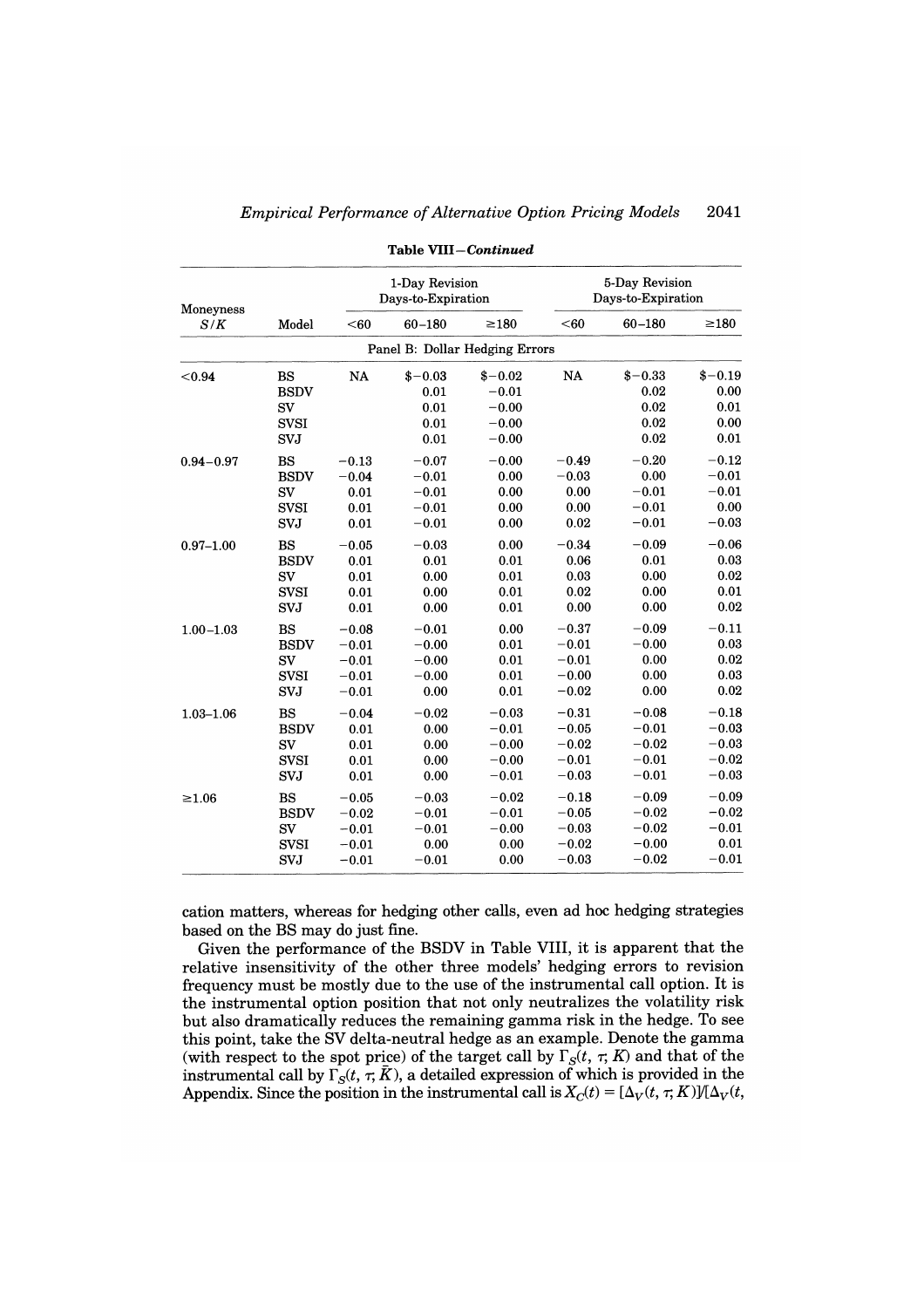$(K)$ , the remaining gamma value of the SV delta-neutral hedge is given by  $\Gamma_{\mathcal{S}}(t, \tau; K) - X_{\mathcal{C}}(t) \Delta_{\mathcal{S}}(t, \tau; K)$ . For a typical delta-neutral hedge under stochastic **volatility, the remaining gamma value is close to zero. The following are some examples based on June 3, 1988, when the spot S&P 500 was at 265.42:** 

- **\* For hedging the ATM call with strike price 265, the position taken in the**  chosen instrumental option is  $X_C = 0.97$  and the remaining SV gamma **value in the hedge is**  $0.020 - 0.97 \times 0.022 = -0.001$ **;**
- For hedging the ITM call with strike price 250,  $X_C = 0.81$  and the **remaining SV gamma of the hedge is**  $0.011 - 0.81 \times 0.014 = -0.001$ **;**
- For hedging the OTM call with strike price 275,  $X_c = 0.97$  and the **remaining SV gamma of the hedge is**  $0.022 - 0.97 \times 0.022 = 0.001$ **.**

**For a typical BSDV hedge, the remaining BS gamma is also close to zero, which explains why the BSDV hedging errors are relatively insensitive to revision frequency as well.** 

**Another pattern to note from Table VIII is that the BS model's dollar hedging errors are always negative, indicating that the model overhedges each target option, whereas the dollar hedging errors of the other models are more random and can take either sign. Therefore, the BS formula exhibits a systematic hedging bias, while the others do not.** 

**Comparing Tables VII and VIII, one can see that for a given option model, the conventional delta-neutral hedge (using as many instruments as there are sources of uncertainty) performs far better than its single-instrument counterpart, for every moneyness-maturity category. This may not be surprising as the former type of hedge involves more instruments (except under the BS model).12** 

# **VII. Concluding Remarks**

**We have developed a parsimonious option pricing model that admits stochastic volatility, stochastic interest rates, and random jumps. It is shown that this closed-form pricing formula is practically implementable, leads to useful analytical hedge ratios, and contains many known option formulas as special cases. This last feature has made it relatively straightforward to study the relative empirical performance of several models of distinct interest.** 

**Our empirical evidence indicates that regardless of performance yardstick, taking stochastic volatility into account is of the first-order importance in** 

**<sup>12</sup>According to Rubinstein (1985), the volatility smile pattern and the nature of pricing biases are time-dependent. To see whether our conclusion may be reversed, we separately examine the pricing and the hedging performance of the models in three subperiods: June 1988-May 1989, June 1989-1990, and June 1990-May 1991. Each subperiod contains about 10,000 call option observations. The subperiod results are qualitatively the same as those, respectively, in Tables V and VII. Separately, we examine the pricing and hedging error measures of each model when the structural parameters are not updated daily. Rather, we retain the structural parameter values estimated from the options of the first day of each month and then, for the remainder of the month, use them as input to compute the corresponding model-based prices for each traded option, except that the implied spot volatility is updated each day based on the previous day's option prices. The obtained absolute pricing and hedging errors for the subperiod June 1990-May 1991 indicate that the performance ranking of the four models also remains the same.**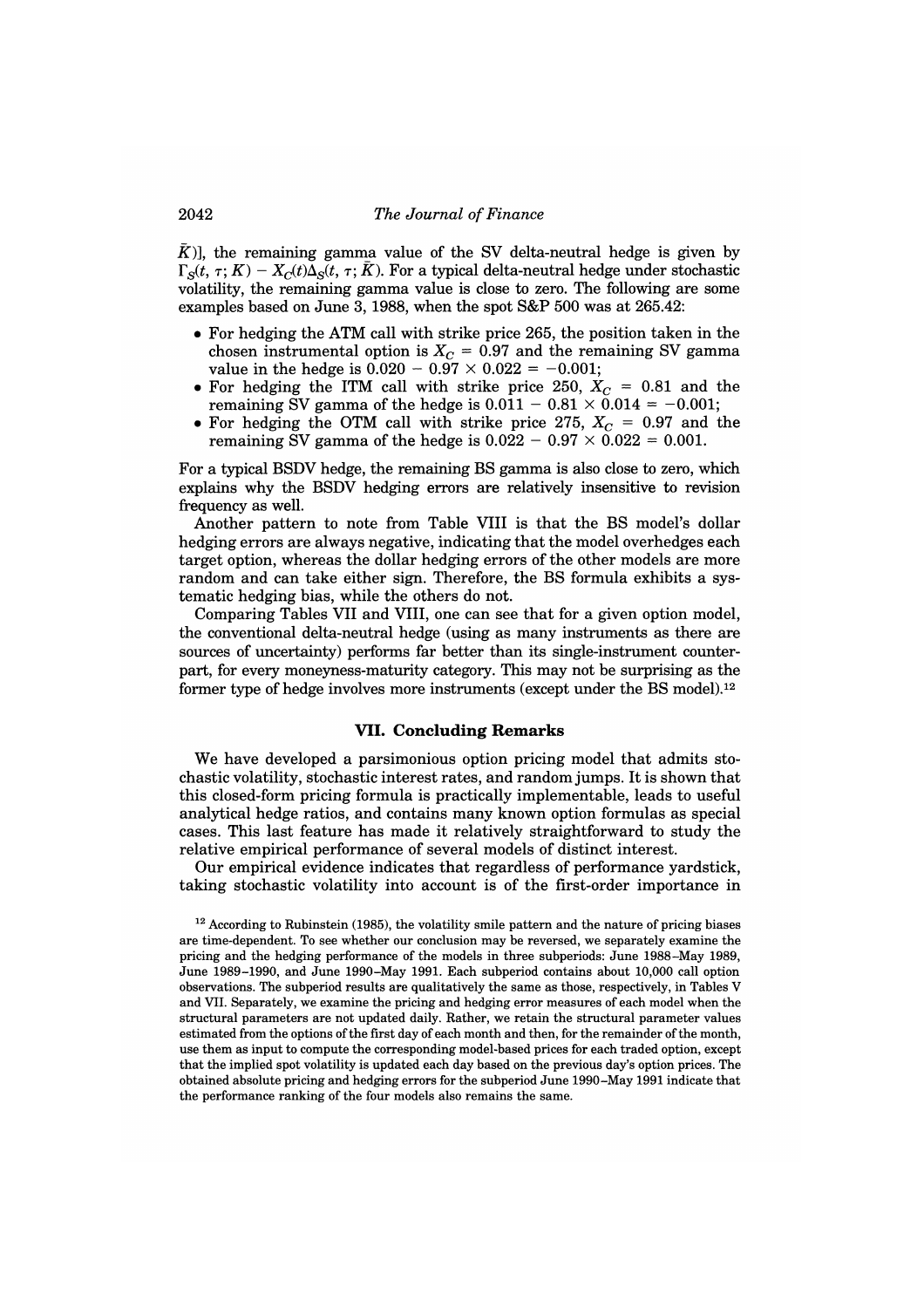**improving upon the BS formula. In terms of internal consistency, the SV, the SVJ, and the SVSI are still significantly misspecified. In particular, to rationalize the negative skewness and excess kurtosis implicit in option prices, each model with stochastic volatility requires highly implausible levels of volatilityreturn correlation and volatility variation. But, such structural misspecifications do not necessarily preclude these models from performing better otherwise. According to the out-of-sample pricing measures, adding the randomjump feature to the SV model can further improve its performance, especially in pricing short-term options; whereas modeling stochastic interest rates can enhance the fit of long-term options. With both the SVSI and the SVJ, the remaining pricing errors show the least contract-specific or market-conditionsrelated biases. For hedging purposes, however, incorporating either the jump or the SI feature does not seem to improve the SV model's performance further. The SV achieves the best hedging results among all the models studied, and its remaining hedging errors are generally quite small. Therefore, the three performance yardsticks employed in this article can rank a given set of models differently as they capture and reveal distinct aspects of a pricing model. Overall, our results support the claim that a model with stochastic volatility and random jumps is a better alternative to the BS formula, because the former not only performs far better but also is practically implementable.** 

**The empirical issues and questions addressed in this article can also be reexamined using data from individual stock options, American-style index options, options on futures, currency and commodity options, and so on. Eventually, the acceptability of option pricing models with added features will be judged not only by its implementability, its internal consistency, and its pricing and hedging performance as demonstrated in this paper, but also by its success or failure in pricing and hedging other types of options. These extensions are left for future research.** 

# **APPENDIX**

**Proof of the Option Pricing Formula in Equation (8). The valuation partial differential equation (PDE) in equation (7) can be rewritten as:** 

$$
\frac{1}{2} V \frac{\partial^2 C}{\partial L^2} + \left( R - \lambda \mu_J - \frac{1}{2} V \right) \frac{\partial C}{\partial L} + \rho \sigma_v V \frac{\partial^2 C}{\partial L \partial V} + \frac{1}{2} \sigma_v^2 V \frac{\partial^2 C}{\partial V^2} \n+ \left[ \theta_v - \kappa_v V \right] \frac{\partial C}{\partial V} + \frac{1}{2} \sigma_R^2 R \frac{\partial^2 C}{\partial R^2} + \left[ \theta_R - \kappa_R R \right] \frac{\partial C}{\partial R} - \frac{\partial C}{\partial \tau} - RC \n+ \lambda E_Q \{ C(t, \tau; L + \ln[1 + J], R, V) - C(t, \tau; L, R, V) \} = 0, \quad (A1)
$$

where we have applied the transformation  $L(t) = \ln[S(t)]$ . Inserting the con**jectured solution in equation (8) into (Al) produces the PDEs for the risk-**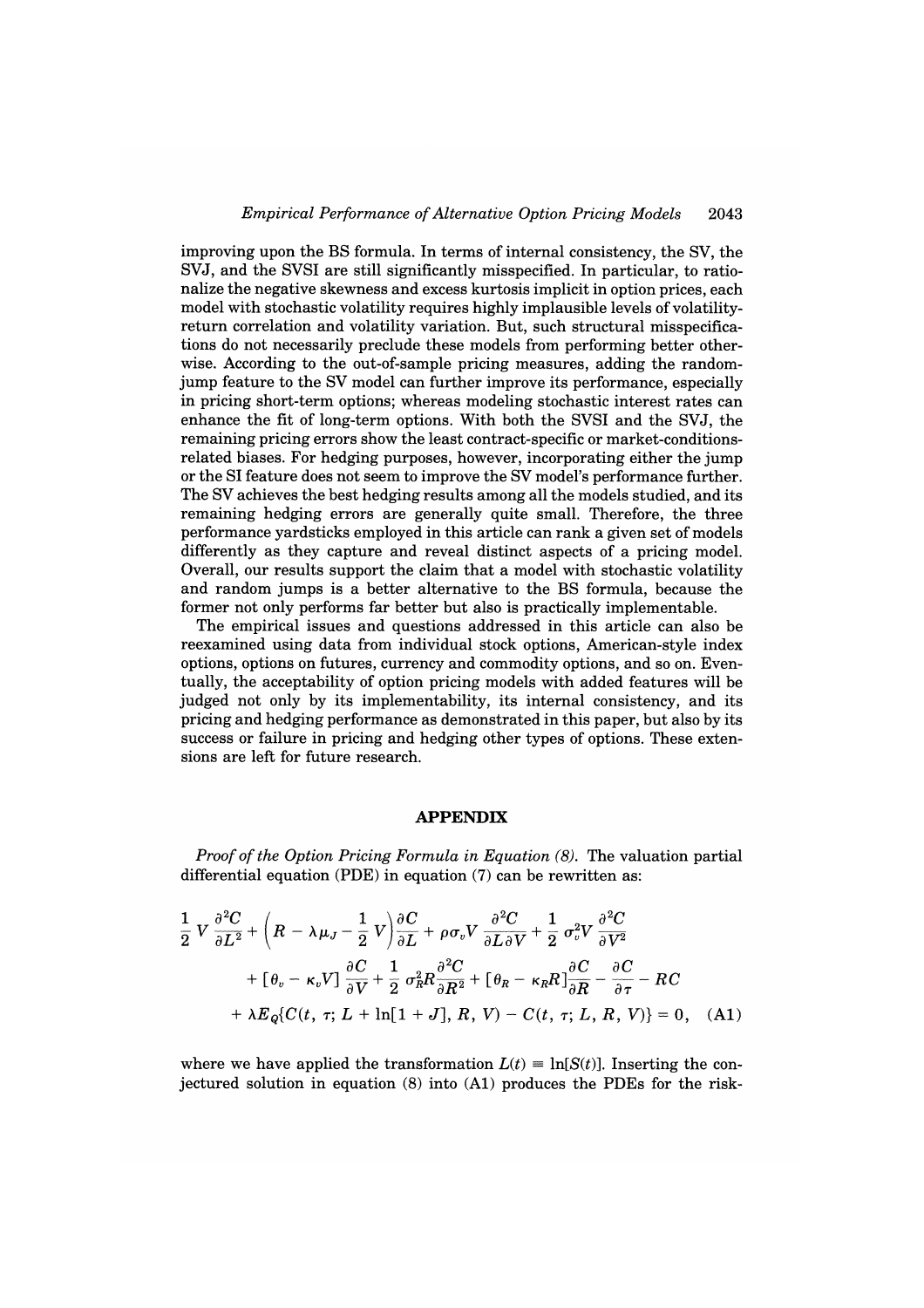neutralized probabilities,  $\Pi_j$  for  $j$  = 1, 2:

$$
\frac{1}{2} V \frac{\partial^2 \Pi_1}{\partial L^2} + \left( R - \lambda \mu_J + \frac{1}{2} V \right) \frac{\partial \Pi_1}{\partial L} + \rho \sigma_v V \frac{\partial^2 \Pi_1}{\partial L \partial V} + \frac{1}{2} \sigma_v^2 V \frac{\partial^2 \Pi_1}{\partial V^2} \n+ \left[ \theta_v - (\kappa_v - \rho \sigma_v) V \right] \frac{\partial \Pi_1}{\partial V} + \frac{1}{2} \sigma_R^2 R \frac{\partial^2 \Pi_1}{\partial R^2} + \left[ \theta_R - \kappa_R R \right] \frac{\partial \Pi_1}{\partial R} - \frac{\partial \Pi_1}{\partial \tau} \n- \lambda \mu_J \Pi_1 + \lambda E_Q \{ (1 + \ln[1 + J]) \Pi_1 (t, \tau; L + \ln[1 + J], R, V) \n- \Pi_1 (t, \tau; L, R, V) \} = 0, \quad (A2)
$$

**and** 

$$
\frac{1}{2} V \frac{\partial^2 \Pi_2}{\partial L^2} + \left( R - \lambda \mu_J - \frac{1}{2} V \right) \frac{\partial \Pi_2}{\partial L} + \rho \sigma_v V \frac{\partial^2 \Pi_2}{\partial L \partial V} + \frac{1}{2} \sigma_v^2 V \frac{\partial^2 \Pi_2}{\partial V^2} \n+ \left[ \theta_v - \kappa_v V \right] \frac{\partial \Pi_2}{\partial V} + \frac{1}{2} \sigma_R^2 R \frac{\partial^2 \Pi_2}{\partial R^2} + \left[ \theta_R - \left( \kappa_R - \frac{\sigma_R^2}{B(t, \tau)} \frac{\partial B(t, \tau)}{\partial R} \right) R \right] \frac{\partial \Pi_2}{\partial R} - \frac{\partial \Pi_2}{\partial \tau} \n+ \lambda E_Q{\Pi_2(t, \tau; L + \ln[1 + J], R, V) - \Pi_2(t, \tau; L, R, V)} = 0. \quad (A3)
$$

**Observe that equations (A2) and (A3) are the Fokker-Planck forward equations**  for probability functions. This implies that  $\Pi_1$  and  $\Pi_2$  must indeed be valid **probability functions, with values bounded between 0 and 1. These PDEs must be solved separately subject to the terminal condition:** 

$$
\Pi_j(t + \tau, 0) = 1_{L(t + \tau) \ge K} \qquad j = 1, 2. \tag{A4}
$$

The corresponding characteristic functions for  $\Pi_1$  and  $\Pi_2$  will also satisfy **similar PDEs:** 

$$
\frac{1}{2} V \frac{\partial^2 f_1}{\partial L^2} + \left( R - \lambda \mu_J + \frac{1}{2} V \right) \frac{\partial f_1}{\partial L} + \rho \sigma_v V \frac{\partial^2 f_1}{\partial L \partial V} + \frac{1}{2} \sigma_v^2 V \frac{\partial^2 f_1}{\partial V^2} \n+ \left[ \theta_v - (\kappa_v - \rho \sigma_v) V \right] \frac{\partial f_1}{\partial V} + \frac{1}{2} \sigma_R^2 R \frac{\partial^2 f_1}{\partial R^2} + \left[ \theta_R - \kappa_R R \right] \frac{\partial f_1}{\partial R} - \frac{\partial f_1}{\partial \tau} \n- \lambda \mu_J f_1 + \lambda E_Q \left\{ (1 + \ln[1 + J]) f_1(t, \tau; L + \ln[1 + J], R, V) \right\} \n- f_1(t, \tau; L, R, V) = 0, \quad (A5)
$$

**and** 

$$
\frac{1}{2} V \frac{\partial^2 f_2}{\partial L^2} + \left( R - \lambda \mu_J - \frac{1}{2} V \right) \frac{\partial f_2}{\partial L} + \rho \sigma_v V \frac{\partial^2 f_2}{\partial L \partial V} + \frac{1}{2} \sigma_v^2 V \frac{\partial^2 f_2}{\partial V^2} + \left[ \theta_v - \kappa_v V \right]
$$

$$
\cdot \frac{\partial f_2}{\partial V} + \frac{1}{2} \sigma_R^2 R \frac{\partial^2 f_2}{\partial R^2} + \left[ \theta_R - \left( \kappa_R - \frac{\sigma_R^2}{B(t, \tau)} \frac{\partial B(t, \tau)}{\partial R} \right) R \right] \frac{\partial f_2}{\partial R} - \frac{\partial f_2}{\partial \tau}
$$

$$
+ \lambda E_Q \{ f_2(t, \tau; L + \ln[1 + J], R, V) - f_2(t, \tau; L, R, V) \} = 0. \quad (A6)
$$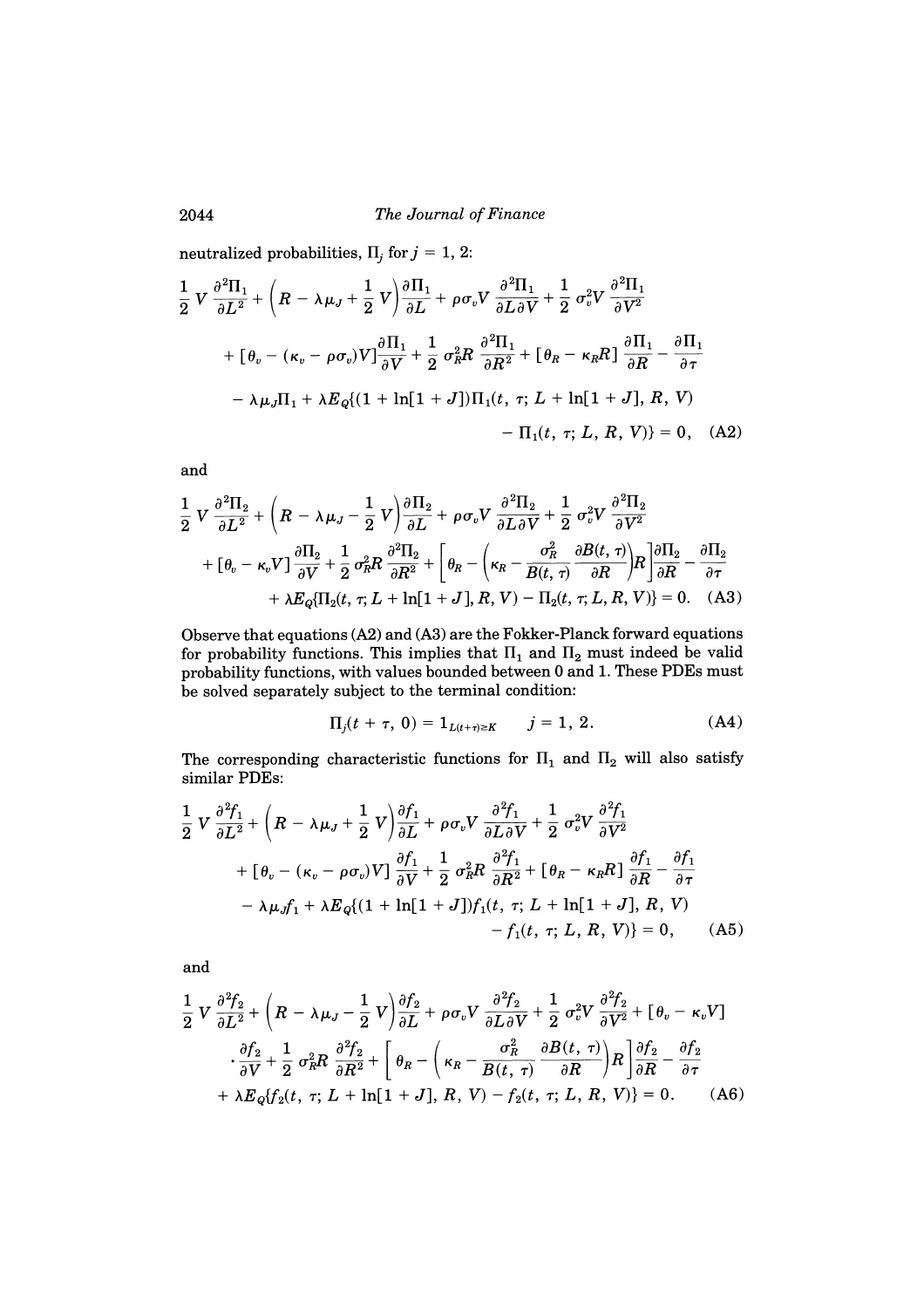**with the boundary condition:** 

$$
f_j(t + \tau, 0; \phi) = e^{i\phi L(t + \tau)} \qquad j = 1, 2. \tag{A7}
$$

**Conjecture that the solution to the PDEs (A5) and (A6) is respectively given by** 

$$
f_1(t, \tau, S(t), R(t), V(t); \phi)
$$
  
=  $\exp\{u(\tau) + x_r(\tau)R(t) + x_v(\tau)V(t) + i\phi \ln[S(t)]\}$  (A8)

$$
f_2(t, \tau, S(t), R(t), V(t); \phi)
$$
  
=  $\exp\{z(\tau) + y_r(\tau)R(t) + y_v(\tau)V(t) + i\phi \ln[S(t)] - \ln[B(t, \tau)]\}$  (A9)

**with**  $u(0) = x_r(0) = x_v(0) = 0$  and  $z(0) = y_r(0) = y_v(0) = 0$ . Solving the resulting **systems of differential equations and noting that**  $B(t + \tau, 0) = 1$  **respectively produce the following desired characteristic functions:** 

$$
f_{1}(t, \tau) = \exp\left\{-\frac{\theta_{R}}{\sigma_{R}^{2}}\left[2 \ln\left(1 - \frac{[\xi_{R} - \kappa_{R}](1 - e^{-\xi_{R}\tau})}{2\xi_{R}}\right) + [\xi_{R} - \kappa_{R}]\tau\right] - \frac{\theta_{v}}{\sigma_{v}^{2}}\left[2 \ln\left(1 - \frac{[\xi_{v} - \kappa_{v} + (1 + i\phi)\rho\sigma_{v}](1 - e^{-\xi_{v}\tau})}{2\xi_{v}}\right)\right] - \frac{\theta_{v}}{\sigma_{v}^{2}}[\xi_{v} - \kappa_{v} + (1 + i\phi)\rho\sigma_{v})]\tau + i\phi \ln[S(t)] + \frac{2i\phi(1 - e^{-\xi_{R}\tau})}{2\xi_{R} - [\xi_{R} - \kappa_{R}](1 - e^{-\xi_{R}\tau})}R(t) + \lambda(1 + \mu_{J})\tau[(1 + \mu_{J})^{i\phi}e^{(i\phi/2)(1 + i\phi)\sigma_{J}^{2}} - 1] - \lambda i\phi\mu_{J}\tau + \frac{i\phi(i\phi + 1)(1 - e^{-\xi_{v}\tau})}{2\xi_{v} - [\xi_{v} - \kappa_{v} + (1 + i\phi)\rho\sigma_{v}](1 - e^{-\xi_{v}\tau})}V(t)\right], \quad (A10)
$$

**and,** 

$$
f_2(t, \tau) = \exp\left\{-\frac{\theta_R}{\sigma_R^2} \left[2\ln\left(1 - \frac{[\xi_R^* - \kappa_R](1 - e^{-\xi_R^* \tau})}{2\xi_R^*}\right) + [\xi_R^* - \kappa_R]\tau\right] - \frac{\theta_v}{\sigma_v^2} \left[2\ln\left(1 - \frac{[\xi_v^* - \kappa_v + i\phi\rho\sigma_v](1 - e^{-\xi_v^* \tau})}{2\xi_v^*}\right) + [\xi_v^* - \kappa_v + i\phi\rho\sigma_v]\tau\right] + i\phi\ln[S(t)] - \ln[B(t, \tau)] + \frac{2(i\phi - 1)(1 - e^{-\xi_R^* \tau})}{2\xi_R^* - [\xi_R^* - \kappa_R](1 - e^{-\xi_R^* \tau})}R(t) + \lambda\tau[(1 + \mu_J)^{i\phi}e^{(i\phi/2)(i\phi - 1)\sigma_J^2} - 1] - \lambda i\phi\mu_J\tau + \frac{i\phi(i\phi - 1)(1 - e^{-\xi_v^* \tau})}{2\xi_v^* - [\xi_v^* - \kappa_v + i\phi\rho\sigma_v](1 - e^{-\xi_v^* \tau})}V(t)\Big\}, \tag{A11}
$$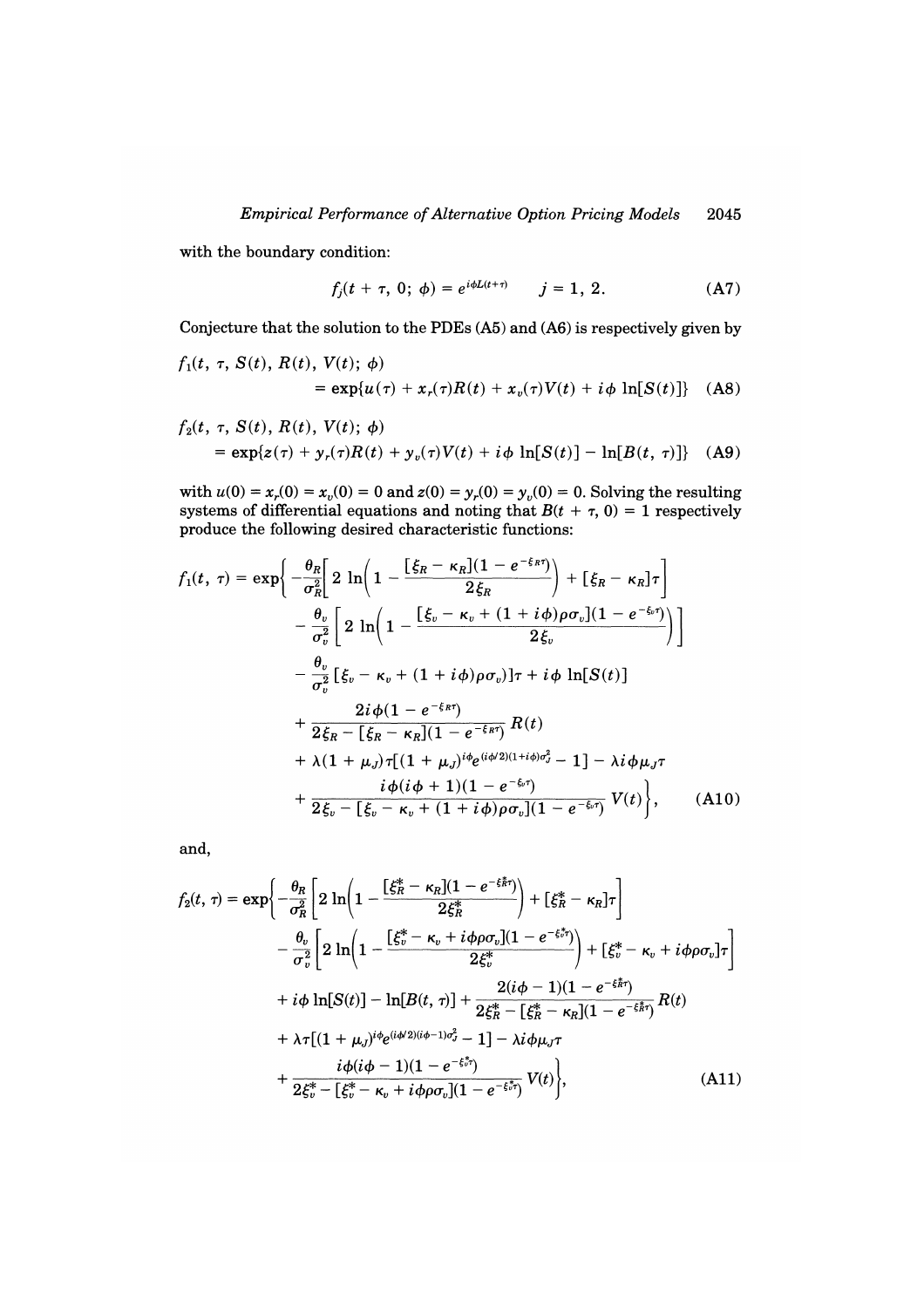**where** 

$$
\xi_R = \sqrt{\kappa_R^2 - 2\sigma_R^2 i \phi}, \qquad \xi_v = \sqrt{[\kappa_v - (1 + i\phi)\rho \sigma_v]^2 - i\phi (i\phi + 1)\sigma_v^2},
$$
  

$$
\xi_R^* = \sqrt{\kappa_R^2 - 2\sigma_R^2 (i\phi - 1)}, \quad \text{and} \quad \xi_v^* = \sqrt{[\kappa_v - i\phi \rho \sigma_v]^2 - i\phi (i\phi - 1)\sigma_v^2}.
$$

**The SI, the SV, the SVSI, the SVJ models are all nested within the general formula in equation (8). In the SVJ case, for instance, the partial derivatives with respect to R vanishes in equation (Al). The general solution in equations (A8)–(A9)** will still apply except that now  $R(t) = R$  (a constant) and  $B(t, \tau) =$  $e^{-R\tau}$ . The final characteristic functions  $\hat{f}_j$  for the SVJ model are respectively **given by** 

$$
\hat{f}_1 = \exp\left\{-i\phi \ln[B(t,\tau)] - \frac{\theta_v}{\sigma_v^2} \left[2\ln\left(1 - \frac{[\xi_v - \kappa_v + (1 + i\phi)\rho\sigma_v](1 - e^{-\xi_v\tau})}{2\xi_v}\right)\right] - \frac{\theta_v}{\sigma_v^2} [\xi_v - \kappa_v + (1 + i\phi)\rho\sigma_v]\tau + i\phi \ln[S(t)] + \lambda(1 + \mu_J)\tau[(1 + \mu_J)^{i\phi}e^{(i\phi/2)(1 + i\phi)\sigma_v^2} - 1] - \lambda i\phi\mu_J\tau + \frac{i\phi(i\phi + 1)(1 - e^{-\xi_v\tau})}{2\xi_v - [\xi_v - \kappa_v + (1 + i\phi)\rho\sigma_v](1 - e^{-\xi_v\tau})} V(t)\right\},
$$
\n(A12)

**and** 

$$
\hat{f}_2 = \exp\bigg\{-i\phi \ln[B(t, \tau)] - \frac{\theta_v}{\sigma_v^2} \bigg[ 2 \ln\bigg(1 - \frac{[\xi_v^* - \kappa_v + i\phi\rho\sigma_v](1 - e^{-\xi_v^* \tau})}{2\xi_v^*}\bigg) \bigg] \n- \frac{\theta_v}{\sigma_v^2} [\xi_v^* - \kappa_v + i\phi\rho\sigma_v] \tau + i\phi \ln[S(t)] \n+ \lambda \tau [(1 + \mu_J)^{i\phi} e^{(i\phi/2)(i\phi - 1)\sigma_J^2} - 1] - \lambda i\phi\mu_J \tau \n+ \frac{i\phi(i\phi - 1)(1 - e^{-\xi_v^* \tau})}{2\xi_v^* - [\xi_v^* - \kappa_v + i\phi\rho\sigma_v](1 - e^{-\xi_v^* \tau})} V(t) \bigg\},
$$
\n(A13)

**The characteristic functions for the SV and the SVSI models can be obtained**  by respectively setting  $\lambda = 0$  in (A12)–(A13) and in (A10)–(A11). Q.E.D.

**Expressions for the gamma measures. The various second-order partial derivatives of the call price in equation (8), which are commonly referred to as gamma measures, are given below for the SVSI-J model:** 

$$
\Gamma_S = \frac{\partial^2 C(t, \tau)}{\partial S^2} = \frac{\partial \Pi_1}{\partial S} = \frac{1}{\pi} \int_0^\infty Re \left[ (i\phi)^{-1} e^{-i\phi \ln[K]} f_1 \frac{i\phi}{S} \right] d\phi > 0. \quad (A14)
$$

$$
\Gamma_V = \frac{\partial^2 C(t, \tau)}{\partial V^2} = S(t) \frac{\partial^2 \Pi_1}{\partial V^2} - KB(t, \tau) \frac{\partial^2 \Pi_2}{\partial V^2}
$$
(A15)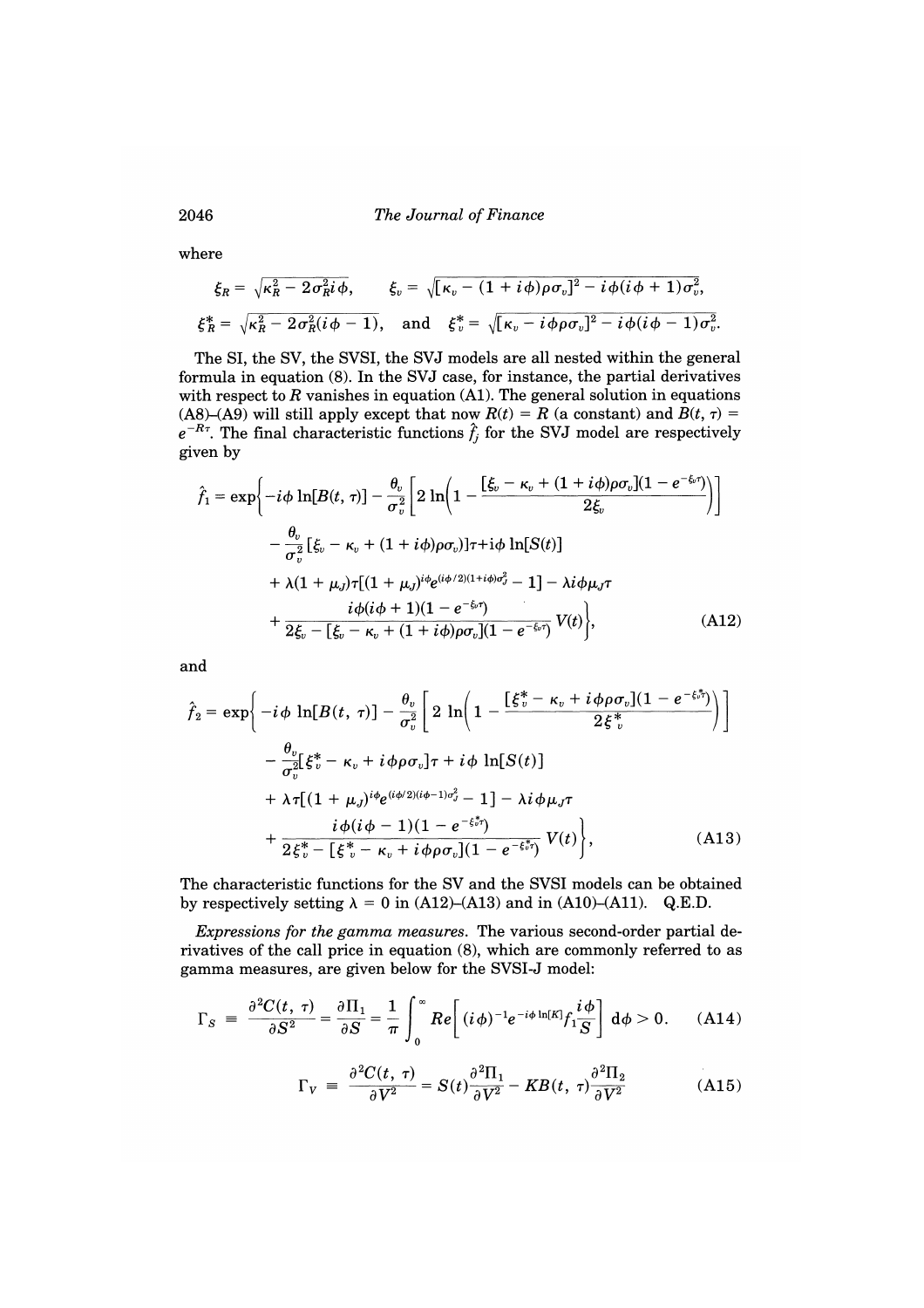**Empirical Performance of Alternative Option Pricing Models 2047** 

$$
\Gamma_R = \frac{\partial^2 C(t,\,\tau)}{\partial R^2} = S(t)\frac{\partial^2 \Pi_1}{\partial R^2} - KB(t,\,\tau)\bigg\{\frac{\partial^2 \Pi_2}{\partial R^2} - 2\varrho(\tau)\frac{\partial \Pi_2}{\partial R} + \varrho^2(\tau)\Pi_2\bigg\}.
$$
\n(A16)

$$
\Gamma_{S,V} = \frac{\partial^2 C(t, \tau)}{\partial S \partial V} = \frac{\partial \Pi_1}{\partial V} = \frac{1}{\pi} \int_0^{\infty} Re \left[ (i\phi)^{-1} e^{-i\phi \ln[K]} \frac{\partial f_1}{\partial V} \right] d\phi. \quad (A17)
$$

where for  $g = V$ ,  $R$  and  $j = 1, 2$ :

$$
\frac{\partial^2 \Pi_j}{\partial g^2} = \frac{1}{\pi} \int_0^\infty Re \left[ (i\phi)^{-1} e^{-i\phi \ln[K]} \frac{\partial^2 f_j}{\partial g^2} \right] d\phi.
$$
 (A18)

**Q.E.D.** 

**Proof of the Minimum Variance Hedge in equation (21). To derive a closed**form expression for  $Cov_t[dS(t), dC(t, \tau)]$ , one needs to evaluate  $E_t[JC(S(1 + J),$ **R, V)]. With the aid of equations (3) and (8), derive this conditional expectation directly, which upon simplification results in equation (21) with** 

$$
\Lambda_1(t) = \frac{S(t)}{2} \left[ \mu_J + \mu_J^2 + (e^{\sigma_J^2} - 1)(1 + \mu_J)^2 \right] + \frac{S(t)}{\pi} \int_0^\infty Re \left[ e^{-i\phi \ln[K]} \frac{f_1(t, \tau)\bar{m}_1}{i\phi} \right] d\phi \tag{A19}
$$

$$
\Lambda_2(t) = \frac{KB(t, \tau)\mu_J}{2} + \frac{KB(t, \tau)}{\pi} \int_0^\infty Re \bigg[ e^{-i\phi \ln[K]} \frac{f_2(t, \tau)\bar{m}_2}{i\phi} \bigg] d\phi \tag{A20}
$$

**where** 

$$
\bar{m}_1 = \exp\left[ (2 + i\phi) \left( \ln[1 + \mu_J] - \frac{1}{2} \sigma_J^2 \right) + \frac{1}{2} (2 + i\phi)^2 \sigma_J^2 \right]
$$

$$
-\exp\left[ (1 + i\phi) \left( \ln[1 + \mu_J] - \frac{1}{2} \sigma_J^2 \right) + \frac{1}{2} (1 + i\phi)^2 \sigma_J^2 \right]
$$

$$
\bar{m}_2 = \exp\left[ (1 + i\phi) \left( \ln[1 + \mu_J] - \frac{1}{2} \sigma_J^2 \right) + \frac{1}{2} (1 + i\phi)^2 \sigma_J^2 \right]
$$

$$
-\exp\left[ i\phi \left( \ln[1 + \mu_J] - \frac{1}{2} \sigma_J^2 \right) - \frac{1}{2} \phi^2 \sigma_J^2 \right]
$$

**Q.E.D.**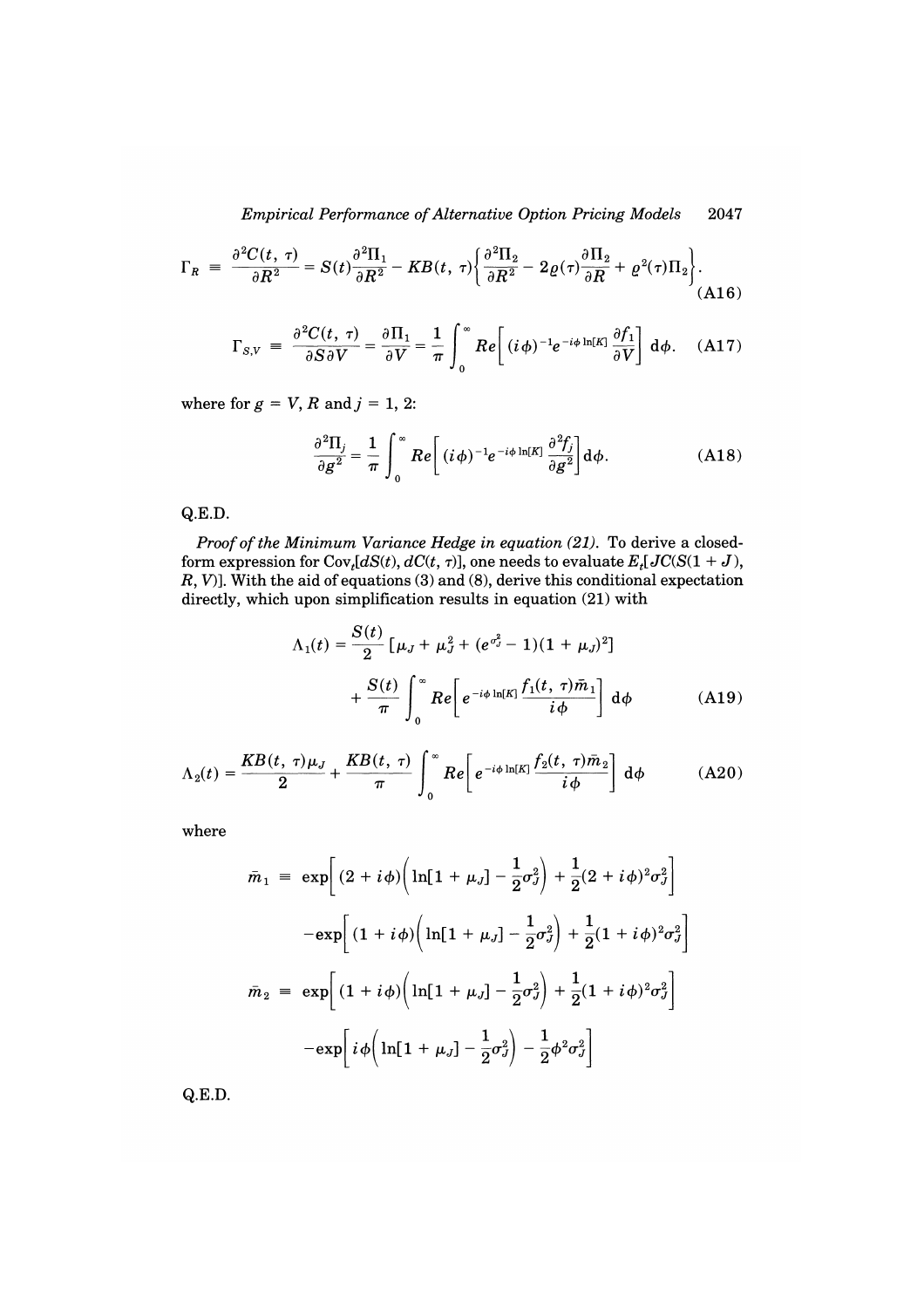### **REFERENCES**

- Ait-Sahalia, Yacine, and Andrew Lo, **1996,** Nonparametric estimation of state-price densities implicit in financial asset prices, Working paper, University of Chicago and MIT.
- Amin, Kaushik, and Robert Jarrow, **1992,** Pricing options on risky assets in a stochastic interest rate economy, [Mathematical Finance](http://dx.doi.org/10.1111/j.1467-9965.1992.tb00030.x) **2, 217-237.**
- Amin, Kaushik, and Victor Ng, **1993,** Option valuation with systematic stochastic volatility, [Journal](http://dx.doi.org/10.2307/2329019) *of* Finance **48,881-910.**
- Bailey, Warren, and Ren6 Stulz, **1989,** The pricing of stock index options in a general equilibrium model, Journal *of* [Financial and Quantitative Analysis](http://dx.doi.org/10.2307/2330744) **24, 1-12.**
- Bakshi, Gurdip, Charles Cao, and Zhiwu Chen, **1997,** Pricing and hedging long-term options, Working paper, University of Maryland, Pennsylvania State University, and The Ohio State University.
- Bakshi, Gurdip, and Zhiwu Chen, **1997a,** An alternative valuation model for contingent claims, Journal *of* [Financial Economics](http://dx.doi.org/10.1016/S0304-405X(96)00009-8) **44, 123-165.**
- Bakshi, Gurdip, and Zhiwu Chen, **1997b,** Equilibrium valuation of foreign exchange claims, [Journal](http://dx.doi.org/10.2307/2329499) *of* Finance **52, 799-826.**
- Barone-Adesi, Giovanni, and Robert Whaley, **1987,** Efficient analytic approximation of American option values, [Journal](http://dx.doi.org/10.2307/2328254) *of* Finance **42,301-320.**
- Bates, David, **1991,** The crash of **87:** Was it expected? The evidence from options markets, [Journal](http://dx.doi.org/10.2307/2328552) *of* [Finance](http://dx.doi.org/10.2307/2328552) **46, 1009-1044.**
- Bates, David, **1996a,** Jumps and stochastic volatility: Exchange rate processes implicit in Deutschemark options, Review *of* [Financial Studies](http://dx.doi.org/10.1093/rfs/9.1.69) **9, 69-108.**
- Bates, David, **1996b,** Testing option pricing models, in G. S. Maddala and C. R. Rao, eds: Handbook *of* Statistics, Vol. *15:* Statistical Methods in Finance (North Holland, Amsterdam), pp. **567- 611.**
- Bates, David, **1996c,** Post-87 crash fears in S&P 500 futures options, Working paper, University of Iowa.
- Black, Fischer, and Myron Scholes, **1973,** The pricing of options and corporate liabilities[, Journal](http://dx.doi.org/10.1086/260062) *of* [Political Economy](http://dx.doi.org/10.1086/260062) **81, 637-659.**
- Bodurtha, James, and George Courtadon, **1987,** Tests of the American option pricing model on foreign currency-options markets, Journal *of* [Financial and Quantitative Analysis](http://dx.doi.org/10.2307/2330710) **22, 153- 168.**
- Broadie, Mark, Jerome Detemple, Eric Ghysels, and Oliver Torres, **1996,** American options with stochastic volatility, Working paper, Pennsylvania State University.
- Cao, Charles, **1993,** Pricing foreign currency options with stochastic volatility, Ph.D. dissertation, University of Chicago.
- Chan, K. C., Andrew Karolyi, Francis Longstaff, and Anthony Sanders, **1992,** An empirical comparison of alternative models of the short-term interest rate, [Journal](http://dx.doi.org/10.2307/2328983) *of* Finance **47, 1209-1227.**
- Cox, John, Jonathan Ingersoll, and Stephen Ross, **1985,** A theory of the term structure of interest rates, [Econometrica](http://dx.doi.org/10.2307/1911242) **53, 385-408.**
- Cox, John, and Stephen Ross, **1976,** The valuation of options for alternative stochastic processes, [Journal of Financial Economics](http://dx.doi.org/10.1016/0304-405X(76)90023-4) **3, 145-166.**
- Dumas, Bernard, Jeff Fleming, and Robert Whaley, **1995,** Implied volatility smiles: Empirical tests, Working paper, Duke University and Rice University.
- Figlewski, Stephen, **1989,** Option arbitrage in imperfect markets, [Journal](http://dx.doi.org/10.2307/2328643) *of* Finance **44, 1289- 1311.**
- Galai, Dan, **1983,** The components of the return from hedging options against stocks, [Journal](http://dx.doi.org/10.1086/296185) *of*  [Business](http://dx.doi.org/10.1086/296185) **56, 45-54.**
- Harvey, Campbell, and Robert Whaley, **1992,** Market volatility and the efficiency of the S&P **100**  index option market, Journal *of* [Financial Economics](http://dx.doi.org/10.1016/0304-405X(92)90011-L) **31,43-73.**
- Heston, Steven, **1993,** A closed-form solution for options with stochastic volatility with applications to bond and currency options, Review *of* [Financial Studies](http://dx.doi.org/10.1093/rfs/6.2.327) **6, 327-343.**